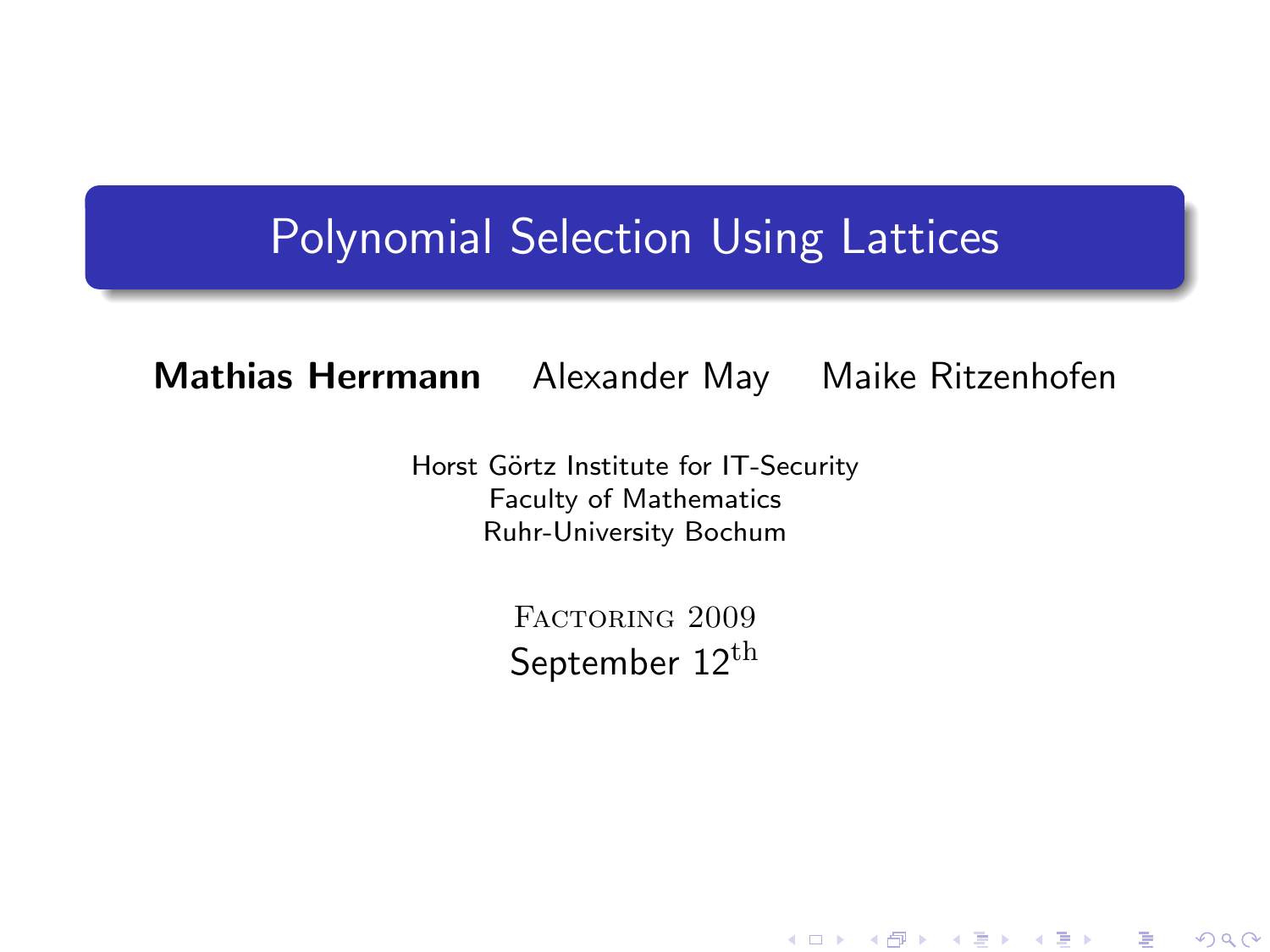### Intro

• Need to find 2 irreducible polynomials  $f_1(x), f_2(x) \in \mathbb{Z}[x]$ with common root  $m$  modulo  $N$ .

イロン 不優 と 不重 と 不重 とう

活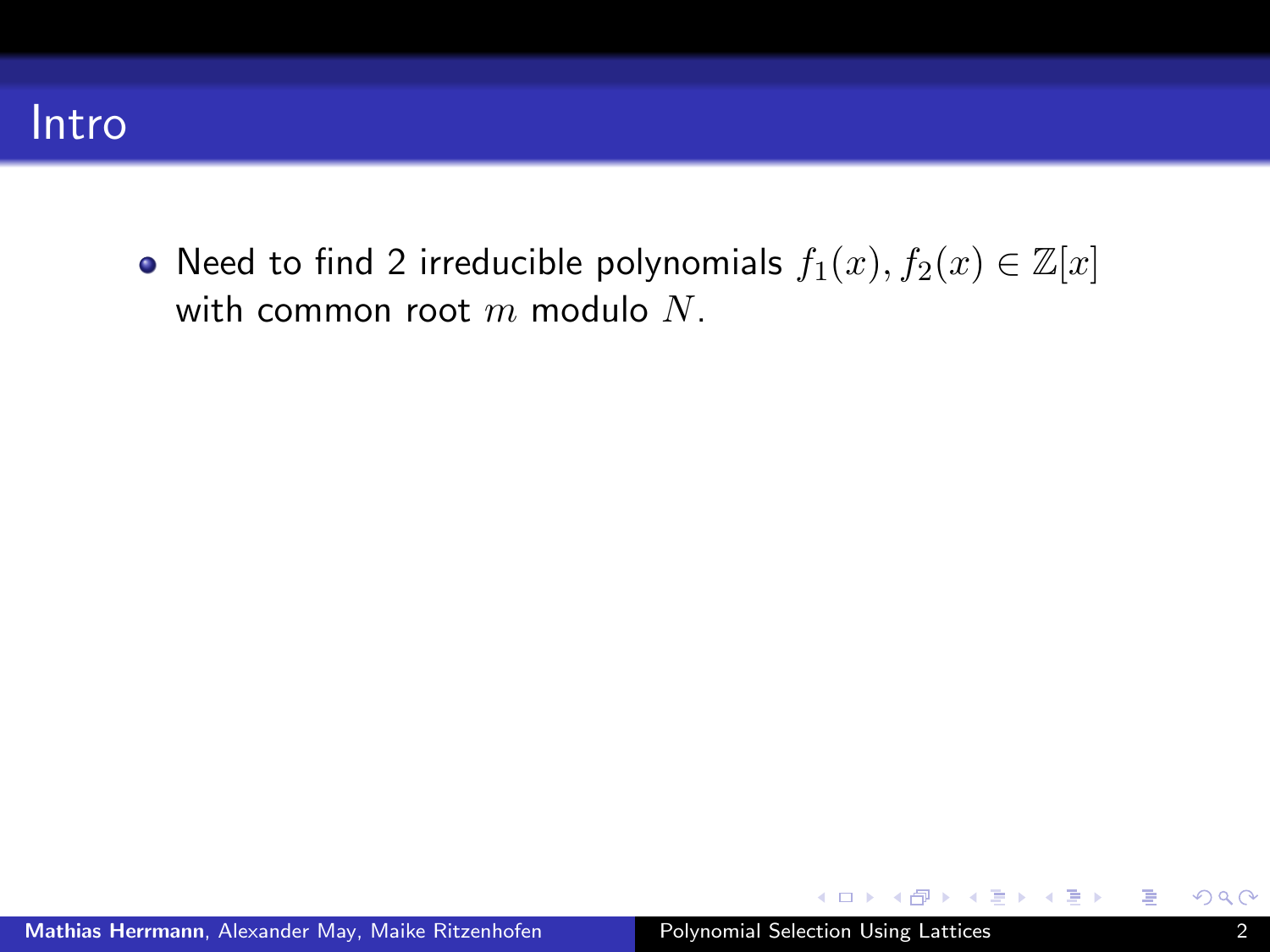### Intro

- Need to find 2 irreducible polynomials  $f_1(x)$ ,  $f_2(x) \in \mathbb{Z}[x]$ with common root  $m$  modulo  $N$ .
- $\bullet$  deg( $f_1(x)$ ) = 5 (algebraic polynomial)
- $\bullet$  deg( $f_2(x)$ ) = 1 (linear polynomial)
- Homogeneous form:

$$
F_1(x, z) = a_d x^d + a_{d_1} x^{d-1} z + \dots + a_0 z^d
$$
  

$$
F_2(x, z) = x - mz
$$

 $(0.12 \times 10^{-14})$   $(0.12 \times 10^{-14})$ 

∍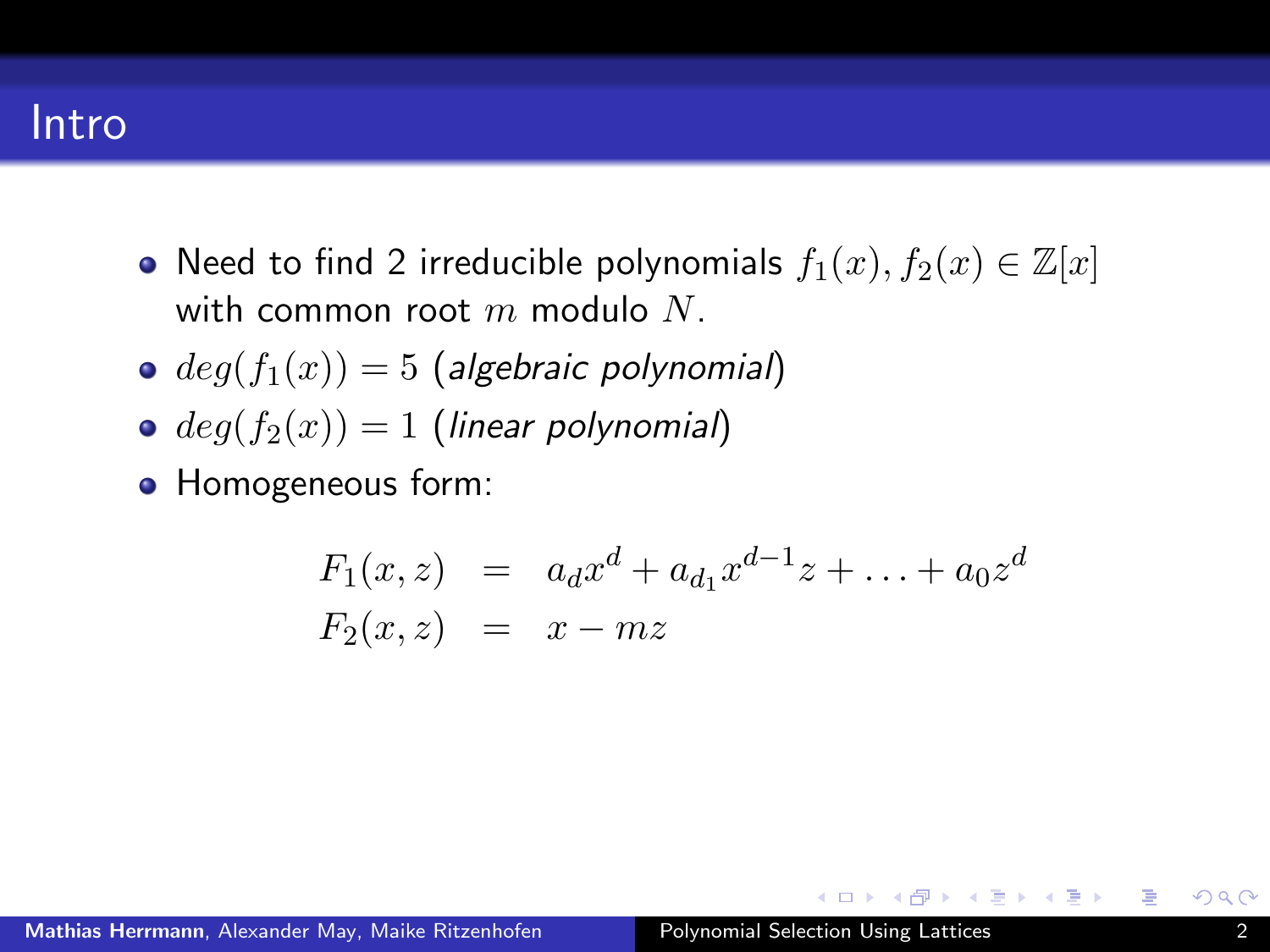### Intro

- Need to find 2 irreducible polynomials  $f_1(x)$ ,  $f_2(x) \in \mathbb{Z}[x]$ with common root  $m$  modulo  $N$ .
- $\bullet$  deg( $f_1(x)$ ) = 5 (algebraic polynomial)
- $\bullet$  deg( $f_2(x)$ ) = 1 (linear polynomial)
- Homogeneous form:

$$
F_1(x, z) = a_d x^d + a_{d_1} x^{d-1} z + \dots + a_0 z^d
$$
  

$$
F_2(x, z) = x - mz
$$

Currently, algorithm of Thorsten Kleinjung yields the best polynomial pairs.

 $(0.12 \times 10^{-14})$   $(0.12 \times 10^{-14})$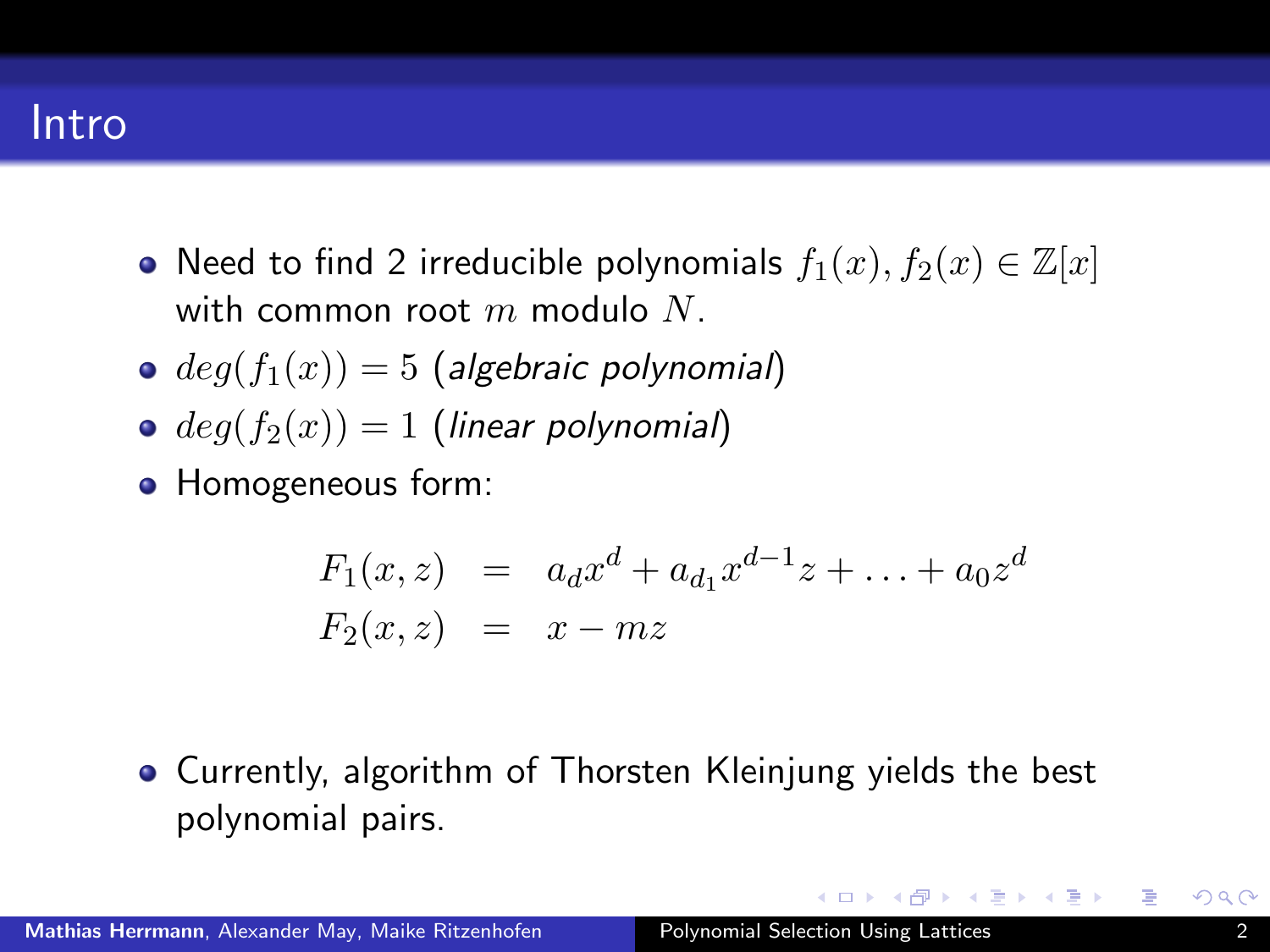Want to find many pairs  $(a,b)\in\mathbb{Z}^2$  such that  $F_1(a,b)$  and  $F_2(a, b)$  are smooth.

 $(0.12 \times 10^{-14})$   $(0.12 \times 10^{-14})$ 

∍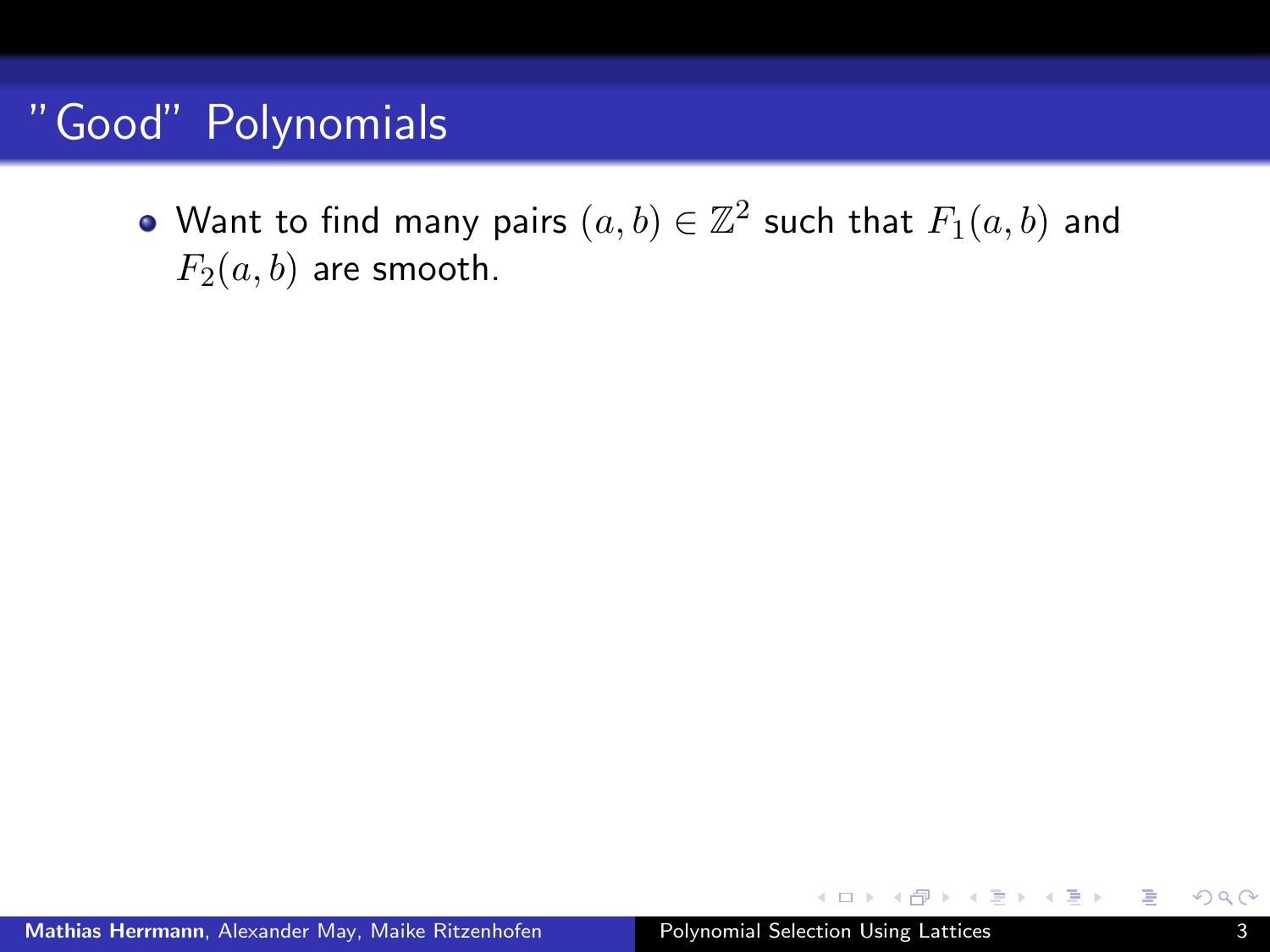- Want to find many pairs  $(a,b)\in\mathbb{Z}^2$  such that  $F_1(a,b)$  and  $F_2(a, b)$  are smooth.
- Need to be able to (quickly) compare polynomial (pairs).

**A BAKABA**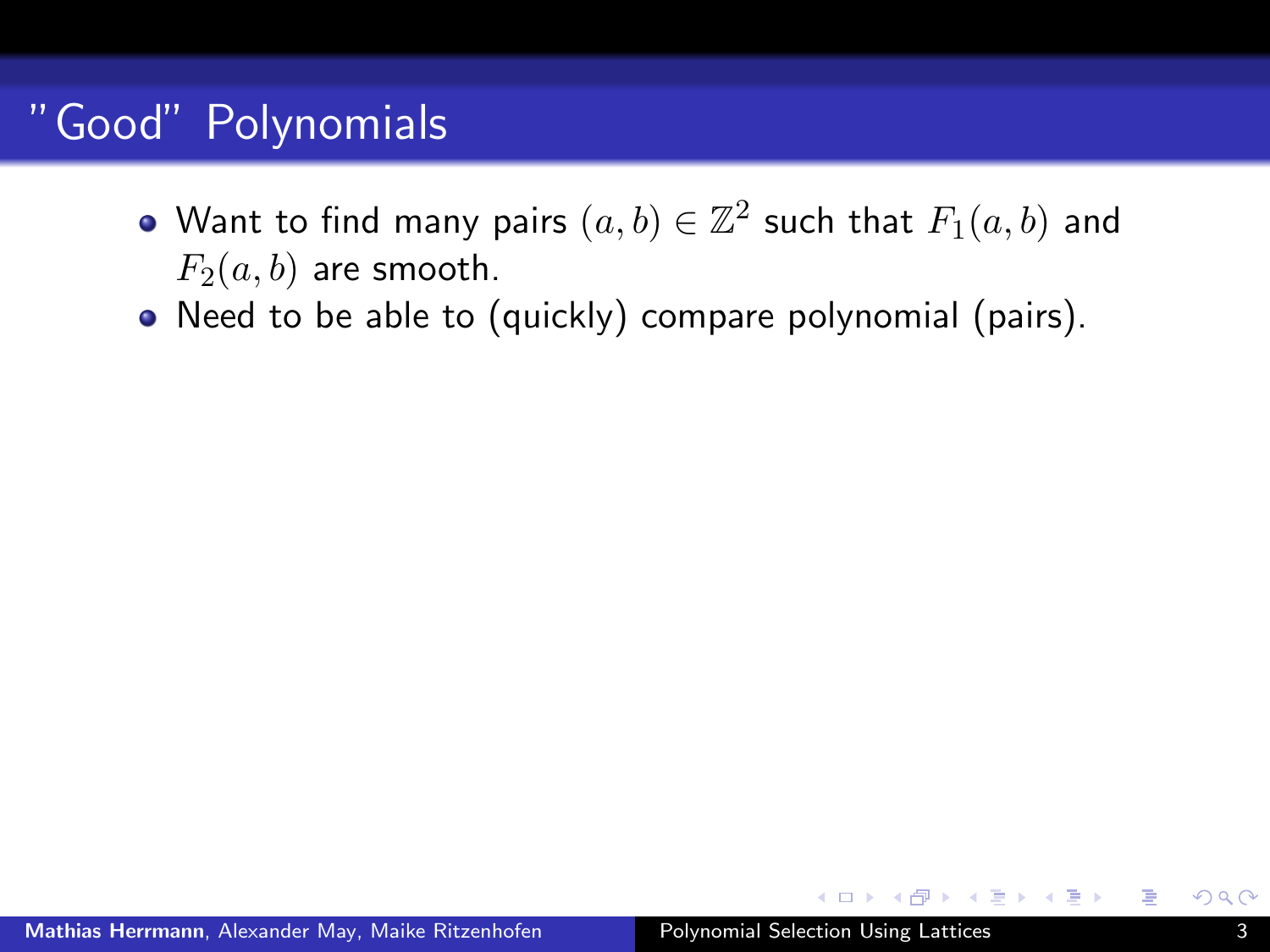- Want to find many pairs  $(a,b)\in\mathbb{Z}^2$  such that  $F_1(a,b)$  and  $F_2(a, b)$  are smooth.
- Need to be able to (quickly) compare polynomial (pairs).

Quality Measures

$$
Q_2(f_1, f_2) = \int_0^{\pi} \rho \left( \frac{\alpha(F_1) + \log F_1(-A \cos \theta, B \sin \theta)}{\log L_1} \right) \cdot \rho \left( \frac{\alpha(F_2) + \log F_2(-A \cos \theta, B \sin \theta)}{\log L_2} \right) d\theta
$$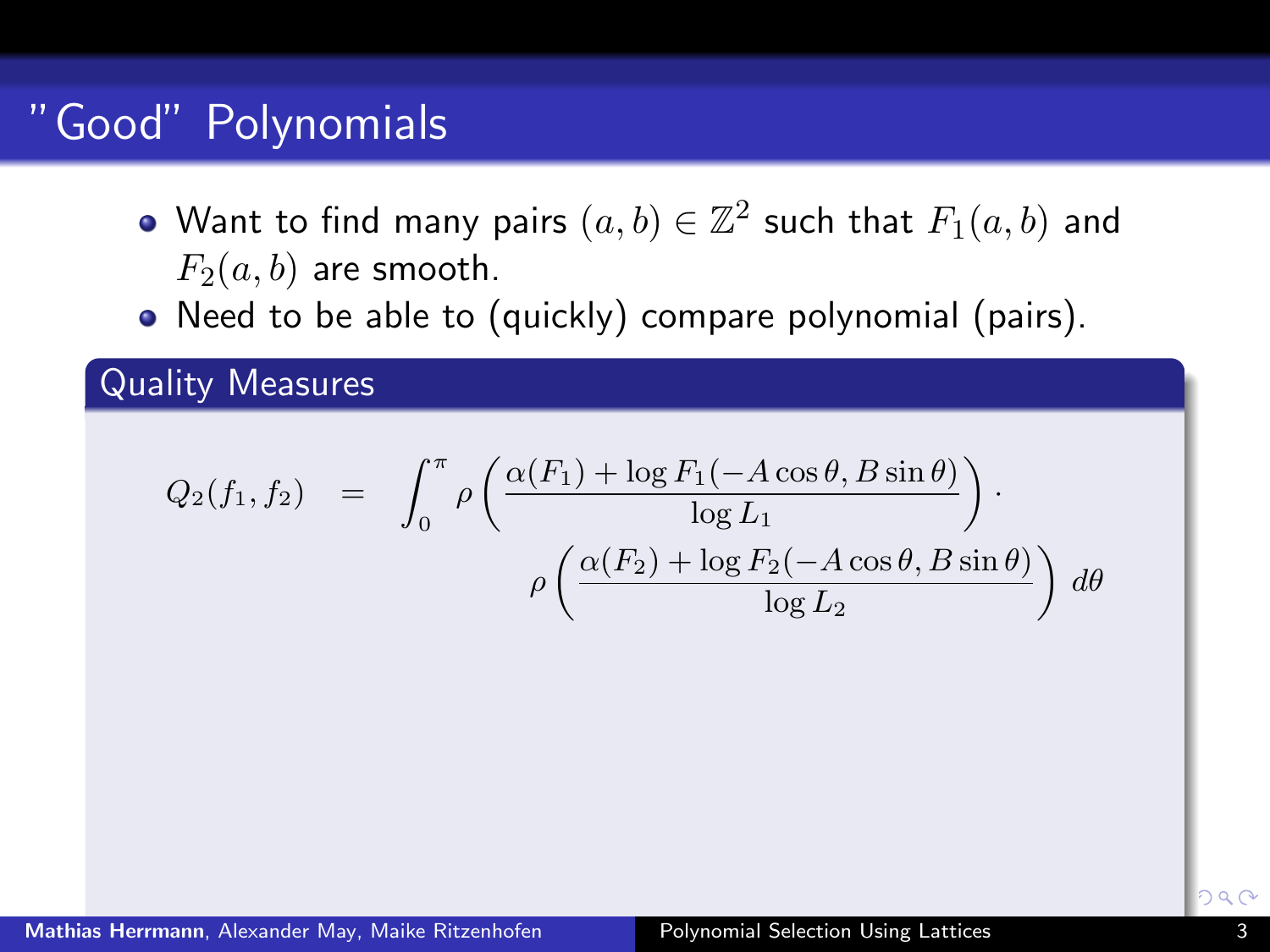- Want to find many pairs  $(a,b)\in\mathbb{Z}^2$  such that  $F_1(a,b)$  and  $F_2(a, b)$  are smooth.
- Need to be able to (quickly) compare polynomial (pairs).

Quality Measures

$$
Q_2(f_1, f_2) = \int_0^{\pi} \rho \left( \frac{\alpha(F_1) + \log F_1(-A \cos \theta, B \sin \theta)}{\log L_1} \right) \cdot \rho \left( \frac{\alpha(F_2) + \log F_2(-A \cos \theta, B \sin \theta)}{\log L_2} \right) d\theta
$$

$$
Q_3(f_1) = \alpha(F_1) + \frac{1}{2} \log \left( \int_{\begin{array}{c} |a| \le A \\ 0 < b \le B \end{array}} F_1(a, b)^2 da \, db \right)
$$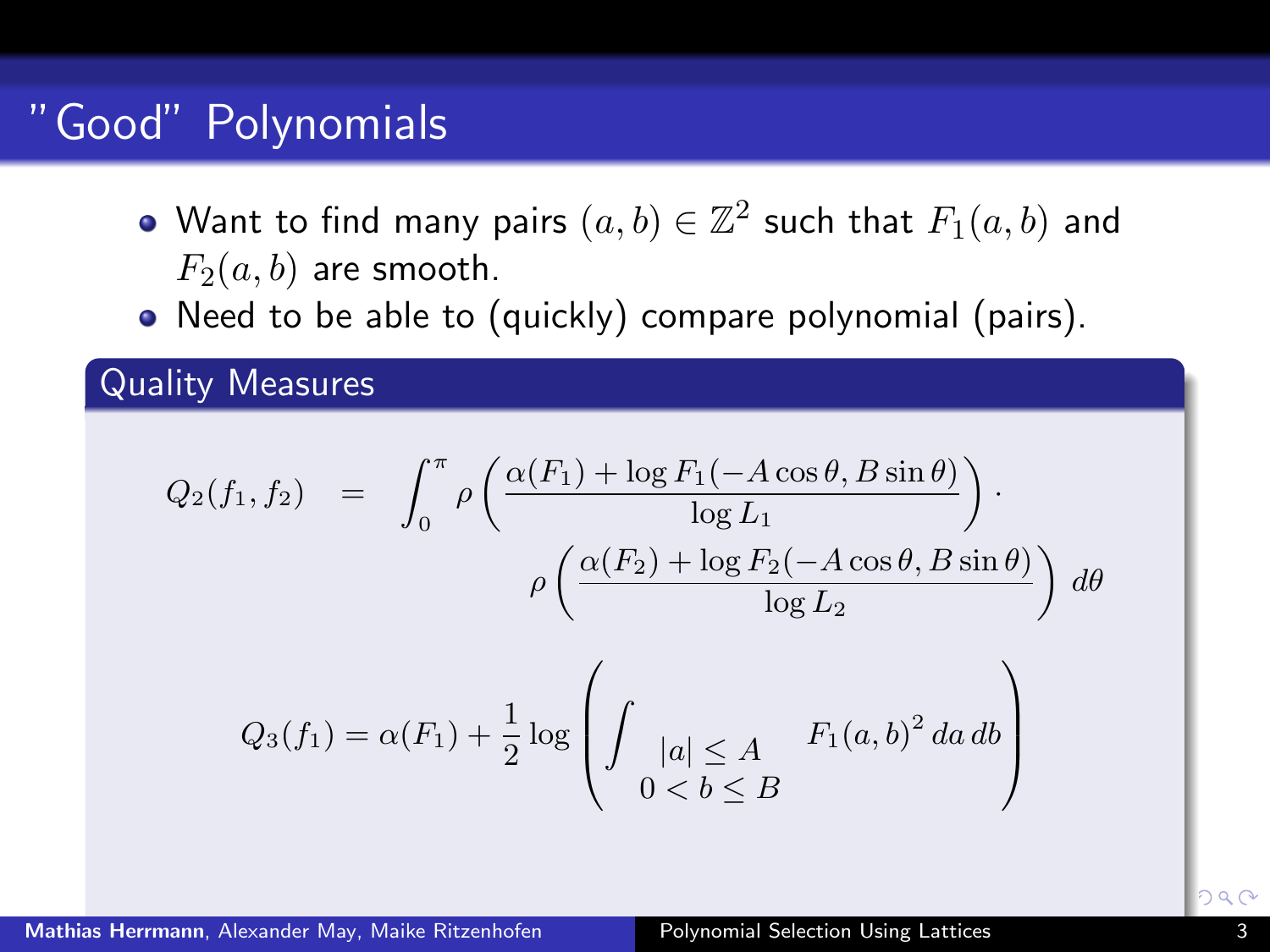- Want to find many pairs  $(a,b)\in\mathbb{Z}^2$  such that  $F_1(a,b)$  and  $F_2(a, b)$  are smooth.
- Need to be able to (quickly) compare polynomial (pairs).

Quality Measures

$$
Q_2(f_1, f_2) = \int_0^{\pi} \rho \left( \frac{\alpha(F_1) + \log F_1(-A \cos \theta, B \sin \theta)}{\log L_1} \right) \cdot \rho \left( \frac{\alpha(F_2) + \log F_2(-A \cos \theta, B \sin \theta)}{\log L_2} \right) d\theta
$$

$$
Q_3(f_1) = \alpha(F_1) + \frac{1}{2} \log \left( \int_{\substack{|a| \le A \\ 0 < b \le B}} F_1(a, b)^2 da \, db \right)
$$

$$
Q_4(f_1) = \max_{0 \le i \le d} |a_i| s^{d - \frac{i}{2}}
$$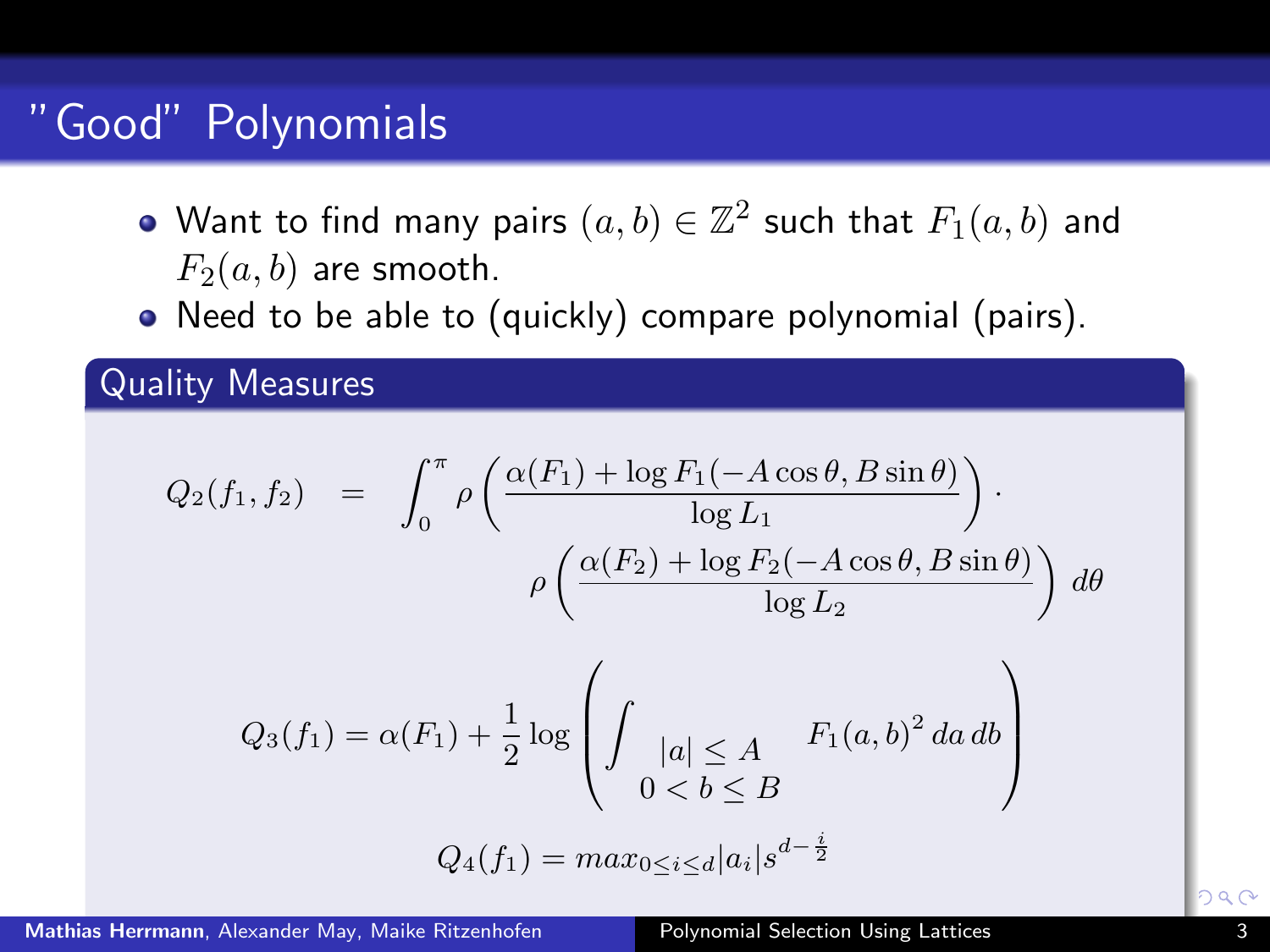# Basics in Lattices

#### Definition

Let  $b_1, \ldots, b_n \in \mathbb{Q}^n$  be linearly independent vectors. The set

$$
L := \left\{ x \in \mathbb{Q}^n \mid x = \sum_{i=1}^n a_i b_i, \quad a_i \in \mathbb{Z} \right\}
$$

is a lattice.

イロメ イ部メ イヨメ イヨメー

重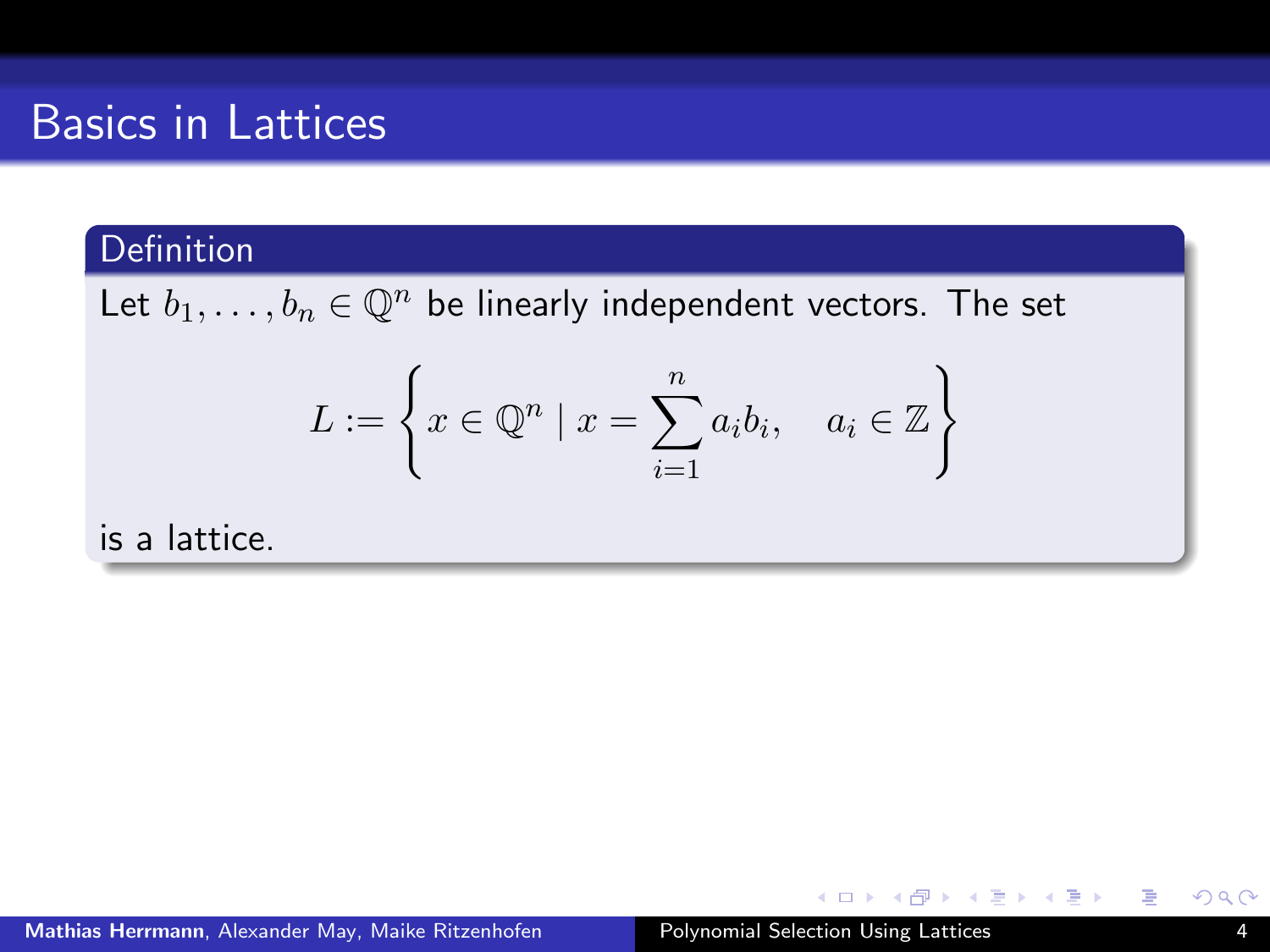## Basics in Lattices

#### Definition

Let  $b_1, \ldots, b_n \in \mathbb{Q}^n$  be linearly independent vectors. The set

$$
L := \left\{ x \in \mathbb{Q}^n \mid x = \sum_{i=1}^n a_i b_i, \quad a_i \in \mathbb{Z} \right\}
$$

is a lattice.

Described by basis matrix

$$
B(L) = \left(\begin{array}{c}---b_1---\\ \vdots\\---b_n---\end{array}\right)
$$

イロメ イ部メ イヨメ イヨメー

活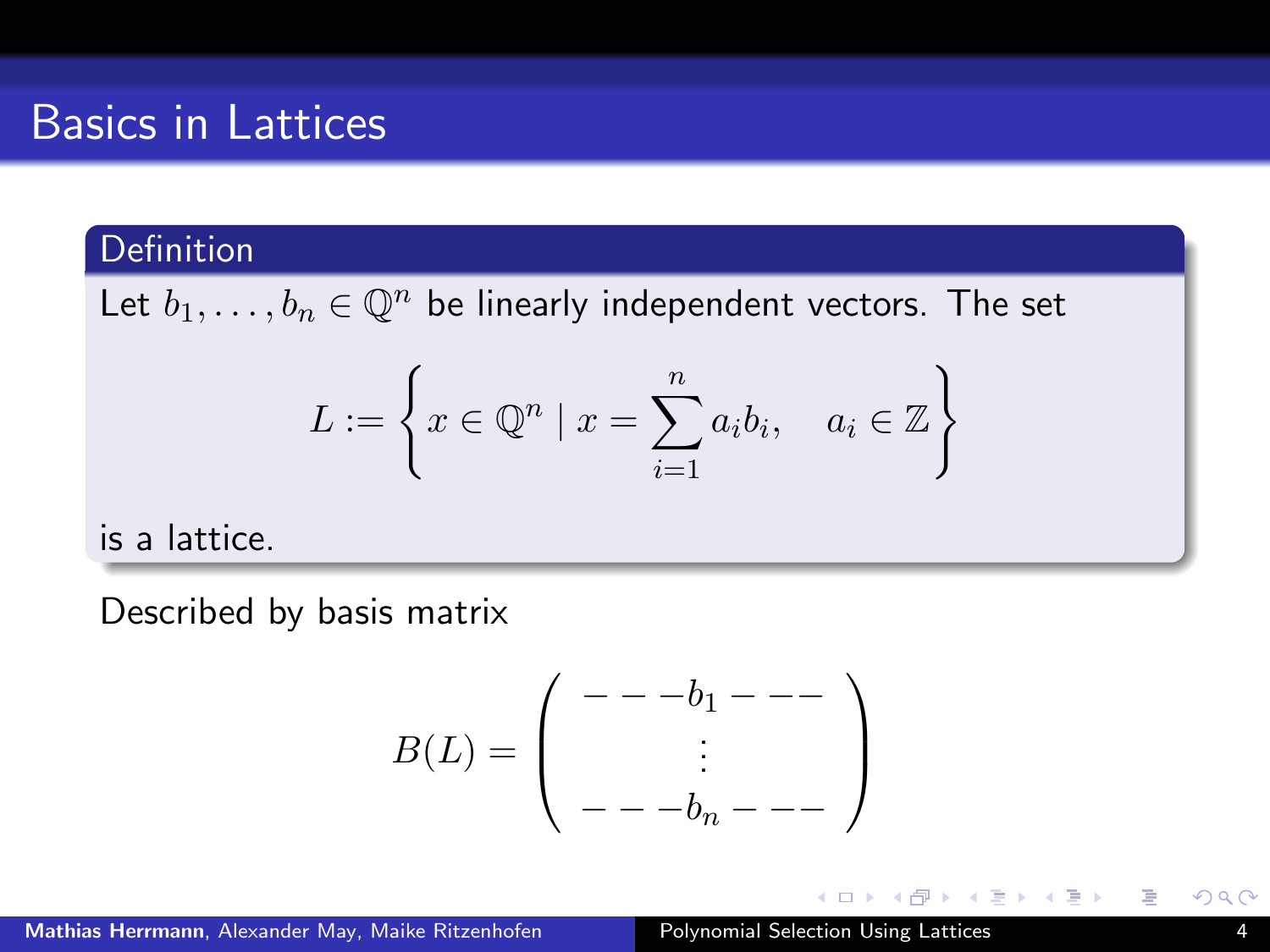#### Question

How can we use lattices to perform a polynomial selection?

メ都 トメミトメミト

活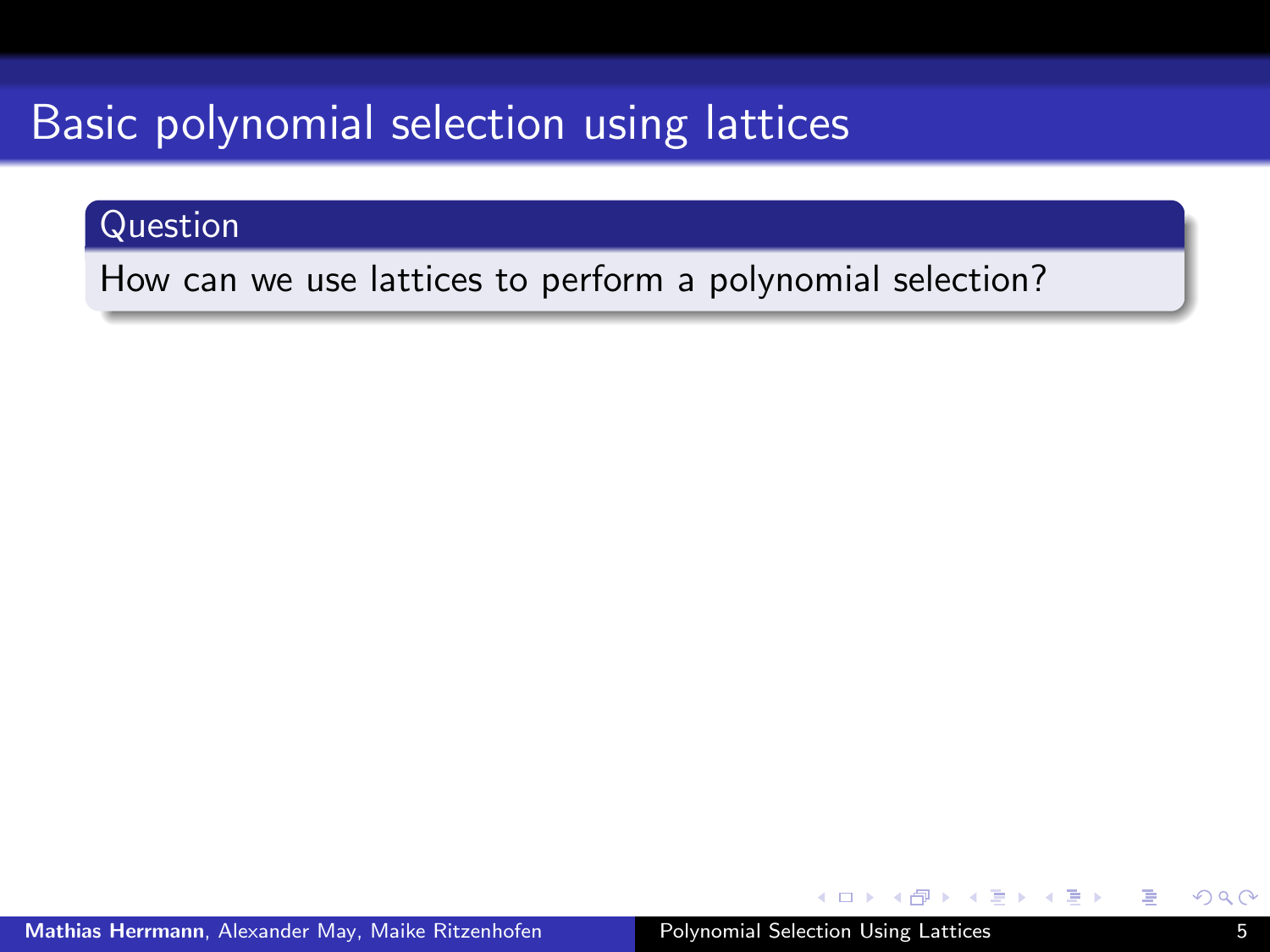#### Question

How can we use lattices to perform a polynomial selection?

- $\bullet$  Fix a root m modulo N.
- Linear polynomial is just  $f_2(x) = x m$ .

 $\mathcal{A}$  and  $\mathcal{A}$  is a set of  $\mathbb{R}$  is a set of  $\mathbb{R}$  is a set of  $\mathbb{R}$  is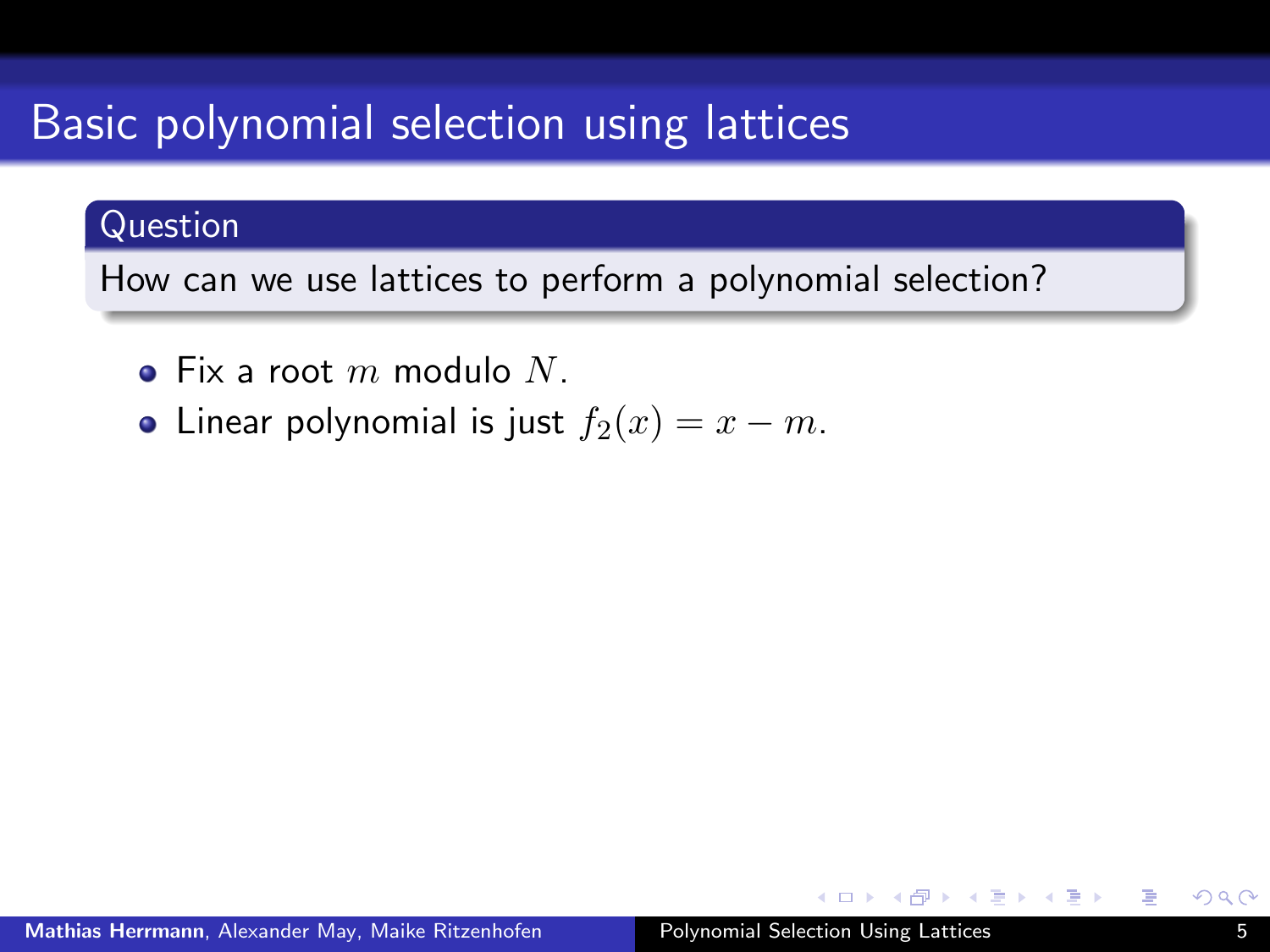#### Question

How can we use lattices to perform a polynomial selection?

- $\bullet$  Fix a root m modulo N.
- Linear polynomial is just  $f_2(x) = x m$ .
- **•** For algebraic polynomial use the following basis matrix.

$$
\begin{pmatrix} 1&x&x^2&\ldots&x^d&f_1(m)\\ 1&0&0&\ldots&0&1\\ 0&1&0&\ldots&0&m\\ 0&0&1&\ldots&0&m^2\\ \vdots&&\ddots&&&\vdots\\ 0&0&0&\ldots&1&m^d\\ 0&0&0&\ldots&0&N \end{pmatrix}
$$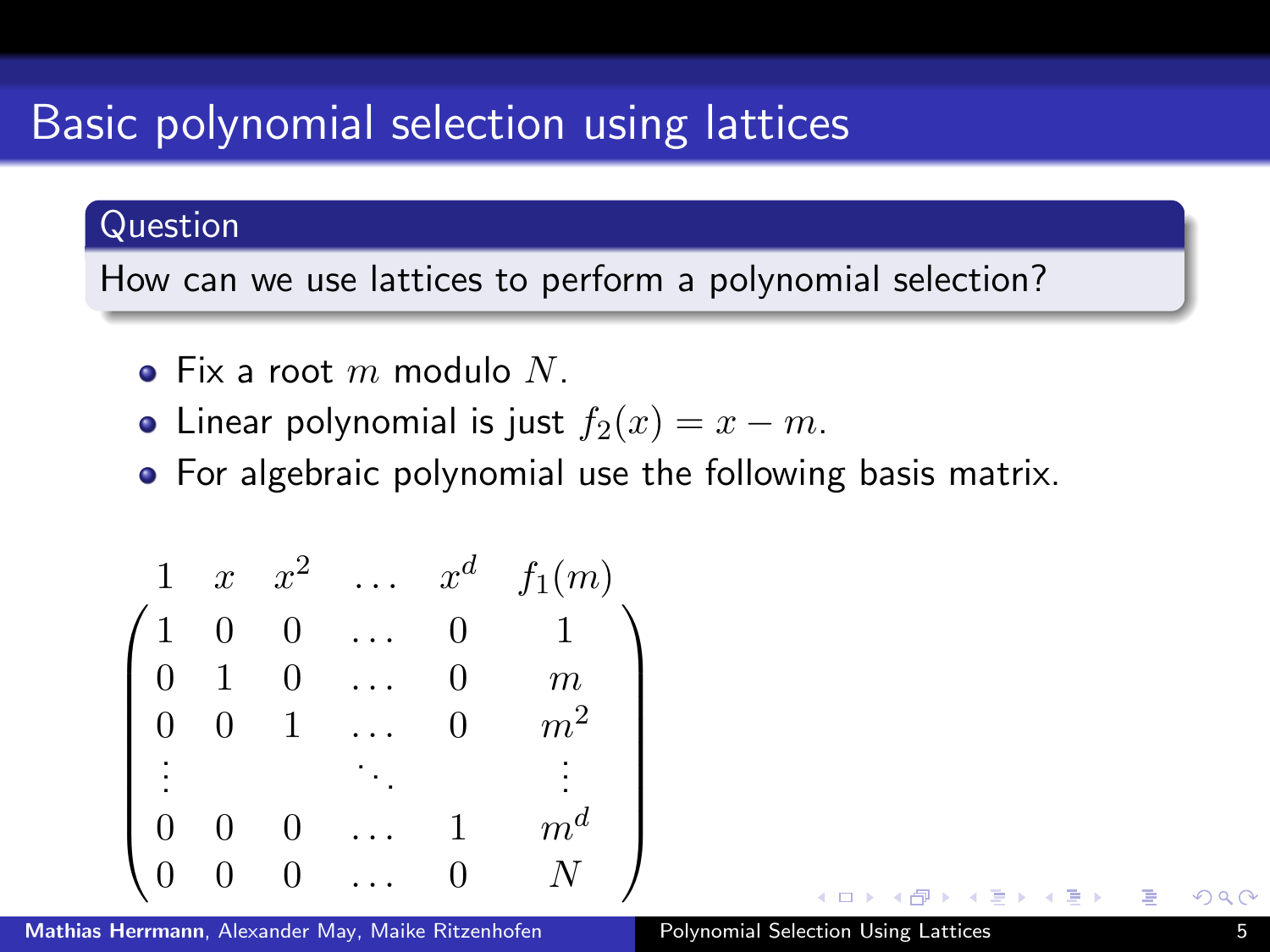#### Question

How can we use lattices to perform a polynomial selection?

- $\bullet$  Fix a root m modulo N.
- Linear polynomial is just  $f_2(x) = x m$ .
- **•** For algebraic polynomial use the following basis matrix.

$$
\begin{pmatrix} 1&x&x^2&\ldots&x^d&f_1(m)\\ 1&0&0&\ldots&0&1\\ 0&1&0&\ldots&0&m\\ 0&0&1&\ldots&0&m^2\\ \vdots&&\ddots&&&\vdots\\ 0&0&0&\ldots&1&m^d\\ 0&0&0&\ldots&0&N \end{pmatrix}
$$

Lattice reduction yields short lattice vector, i.e. polynomial with small coefficients.

Mathias Herrmann, Alexander May, Maike Ritzenhofen [Polynomial Selection Using Lattices](#page-0-0)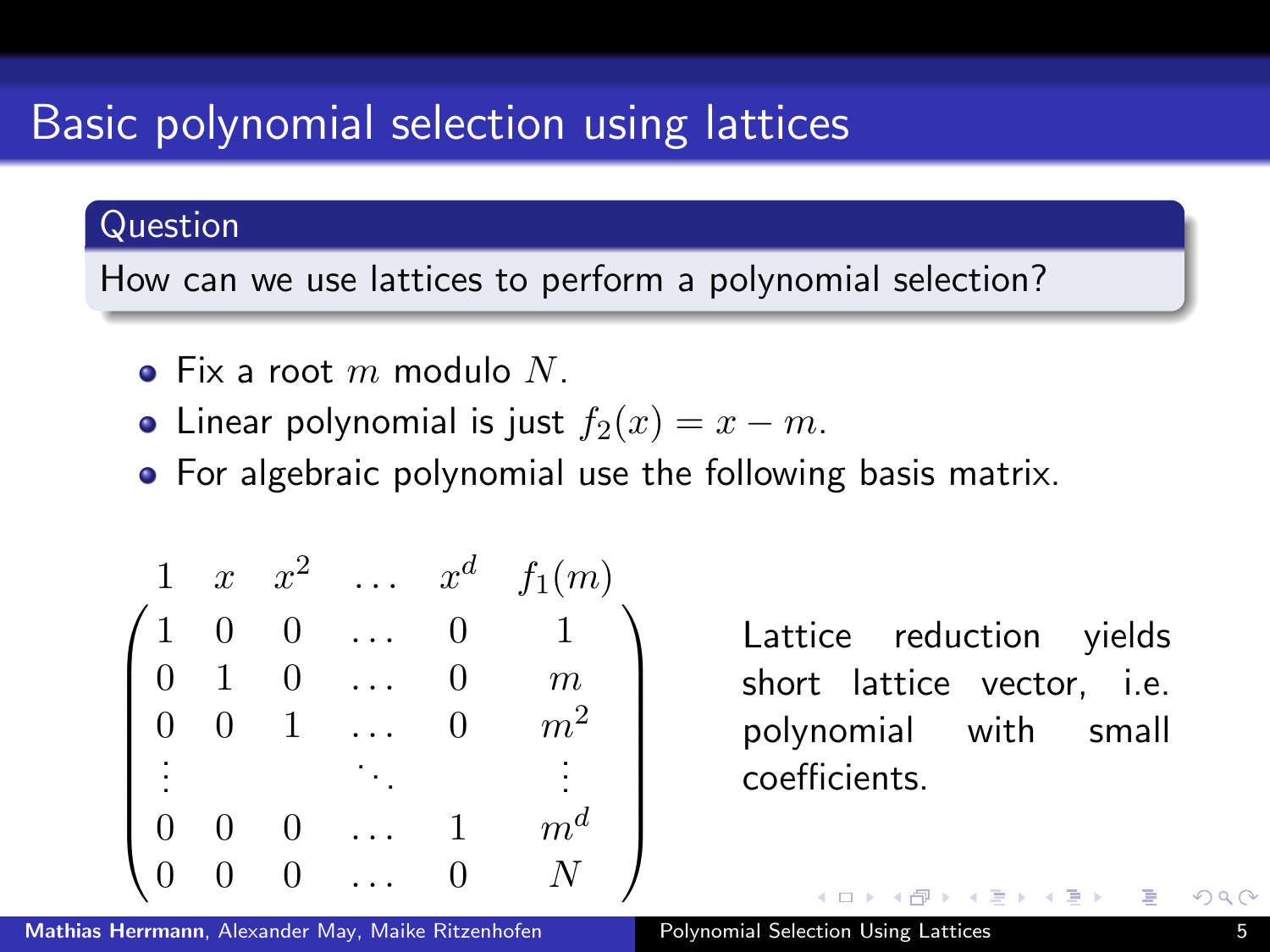## **Skewness**

#### More sieve reports, if sieving region and polynomial are skewed.

 $-46023405120x^5 - 10480176714921624x^4 + 29328324309954903103603x^3$ 

 $+830837975090049001398611663x^2 + 44455517941130586826494215518773x$ 

+130352490815251888089501986345593

イロン 不優 と 不重 と 不重 とう

重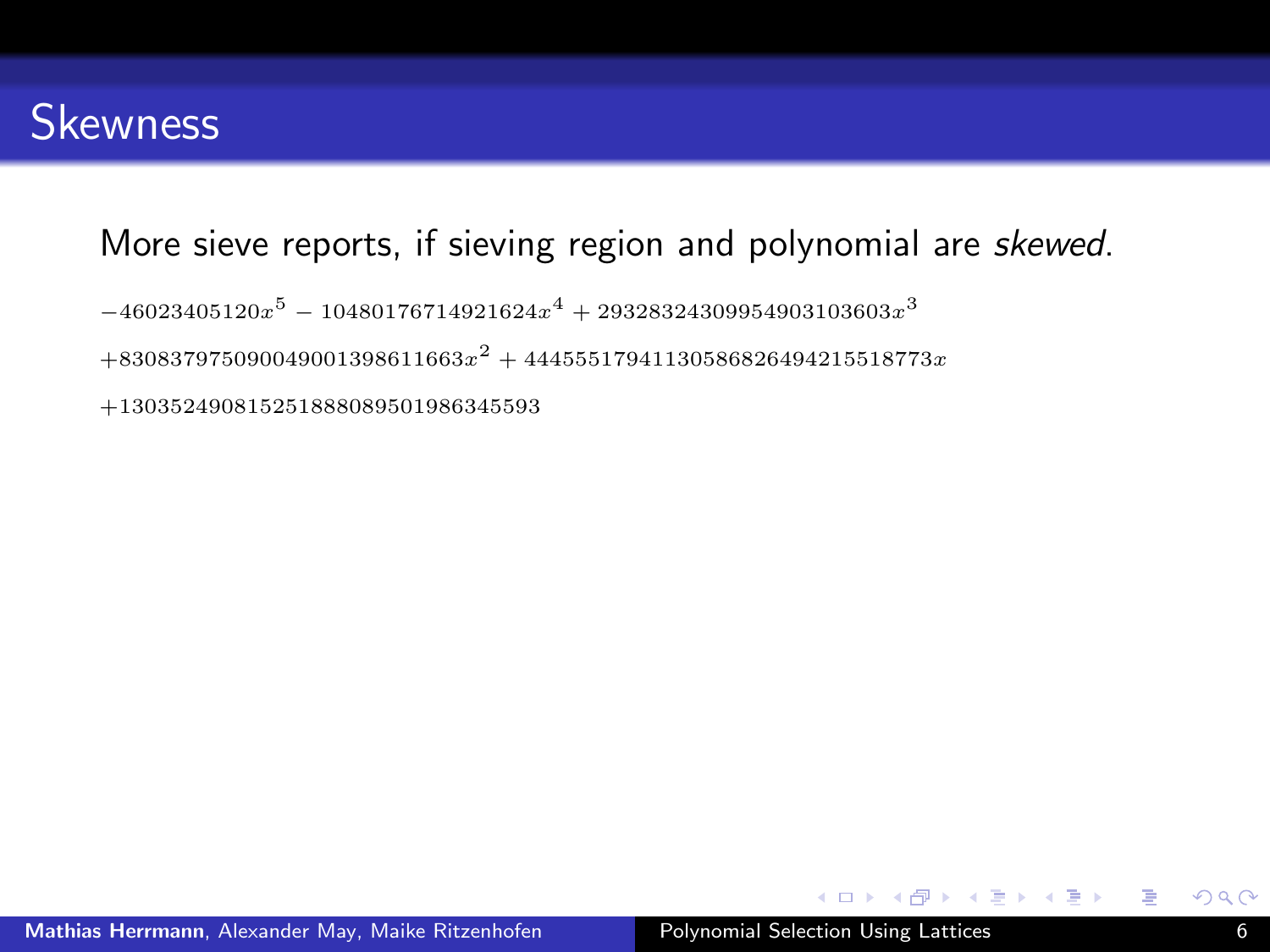## **Skewness**

#### More sieve reports, if sieving region and polynomial are *skewed*.

 $-46023405120x^5 - 10480176714921624x^4 + 29328324309954903103603x^3$ 

 $+830837975090049001398611663x^2 + 44455517941130586826494215518773x$ 

+130352490815251888089501986345593

Skewness in lattice basis

Multiply basis matrix with a weight matrix that forces the polynomial to be skewed.

$$
W = \left(\begin{array}{cccccc} 1 & 0 & 0 & \dots & 0 & 0 \\ 0 & s & 0 & \dots & 0 & 0 \\ 0 & 0 & s^2 & \dots & 0 & 0 \\ \vdots & & & \ddots & & \vdots \\ 0 & 0 & 0 & \dots & s^d & 0 \\ 0 & 0 & 0 & \dots & 0 & S \end{array}\right)
$$

 $\mathcal{A} \oplus \mathcal{B}$  and  $\mathcal{A} \oplus \mathcal{B}$  and  $\mathcal{B} \oplus \mathcal{B}$ 

After LLL reduction apply the inverse scaling to obtain desired polynomial.

.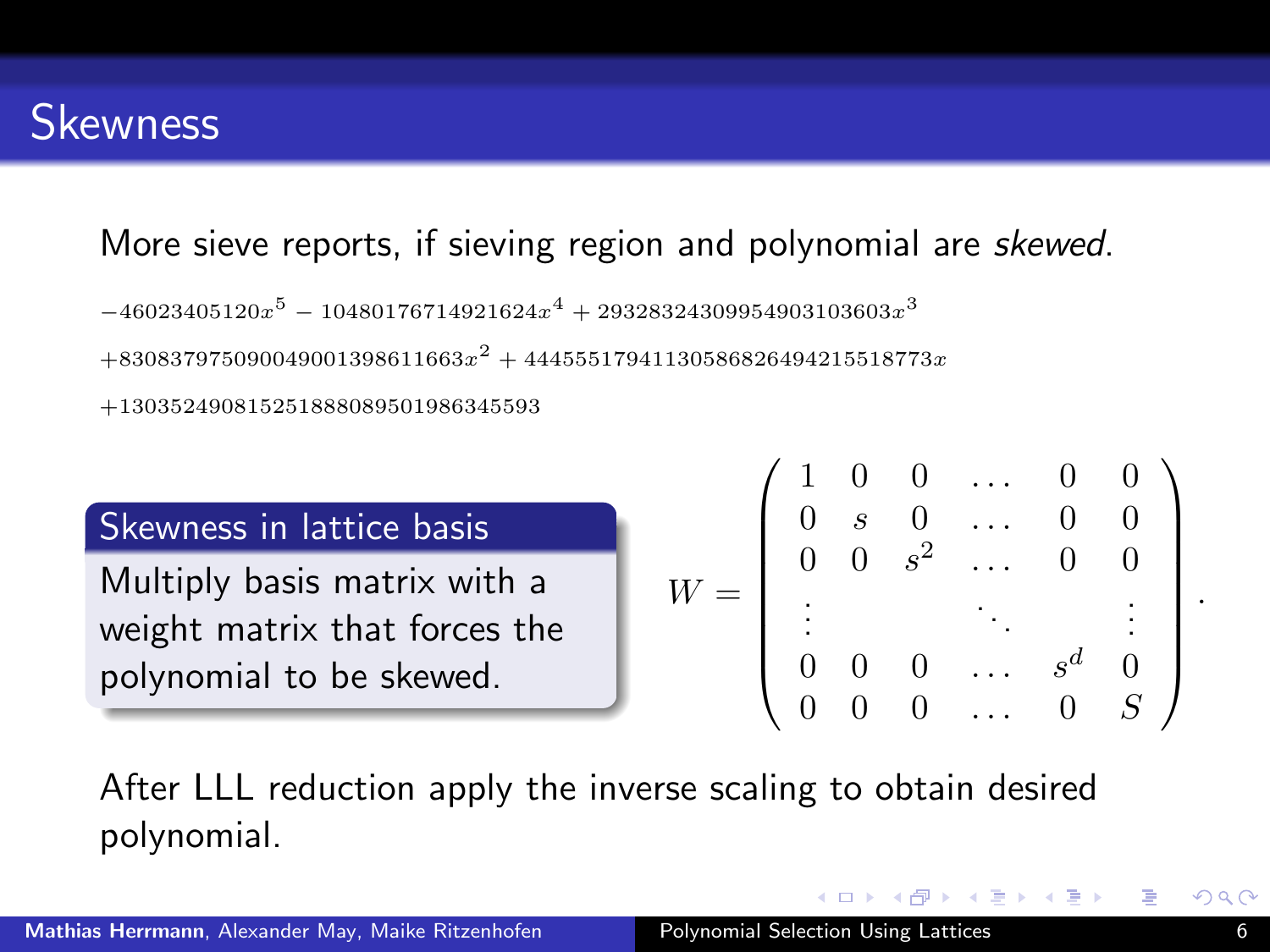## **Result**

.

- Obtain (skewed) polynomial with small coefficients.
- $\bullet \Rightarrow \text{good polynomial with respect to}$

$$
Q_4(f_1) = \max_{0 \le i \le d} |a_i| s^{d - \frac{i}{2}}
$$

 $A \oplus A \times A \oplus A \times A \oplus A$ 

活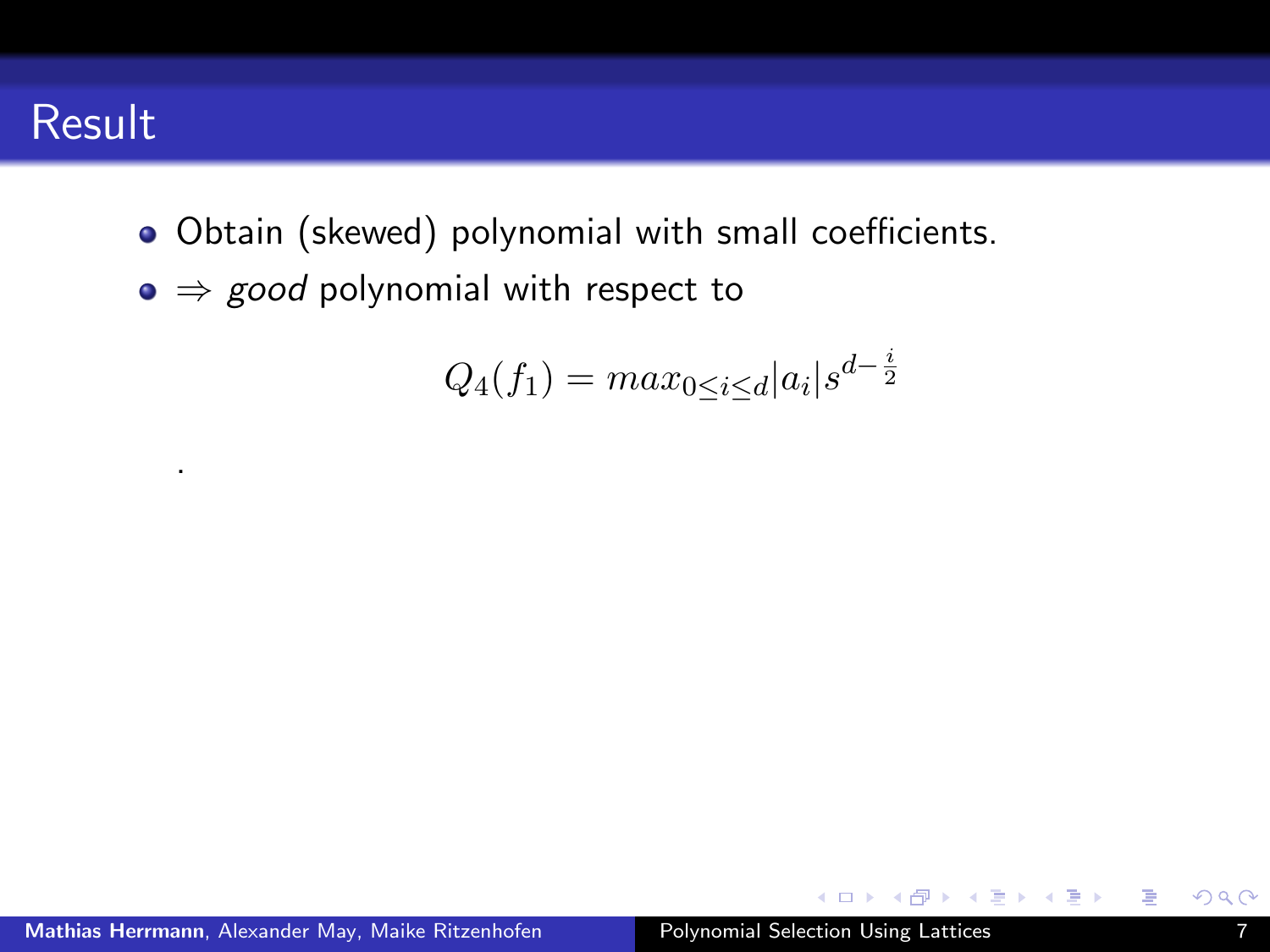## **Result**

.

- Obtain (skewed) polynomial with small coefficients.
- $\bullet \Rightarrow$  good polynomial with respect to

$$
Q_4(f_1) = \max_{0 \le i \le d} |a_i| s^{d - \frac{i}{2}}
$$

BUT: We want to use a better approximation of number of sieve reports.

**A BAKABA**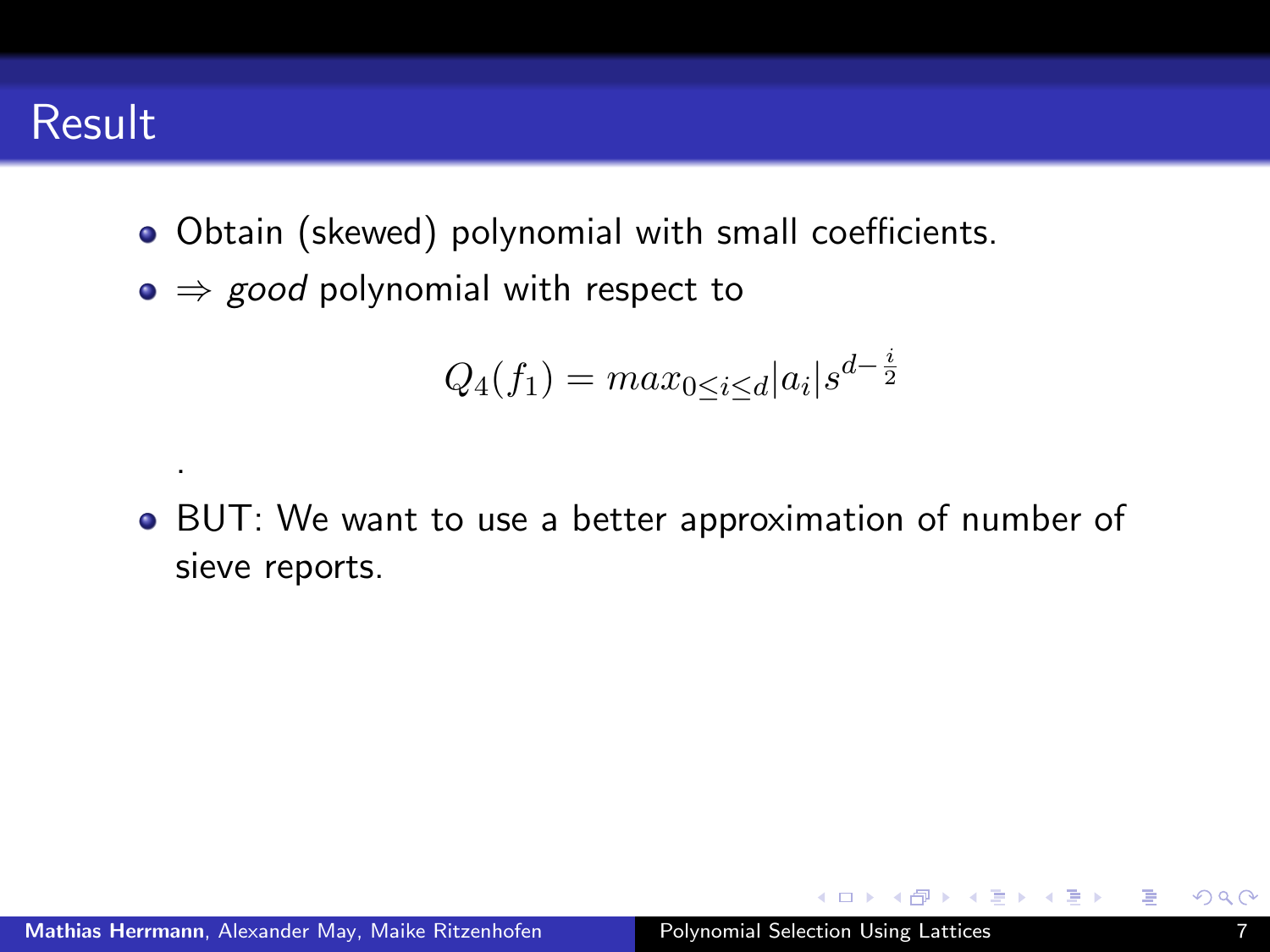## **Result**

.

- Obtain (skewed) polynomial with small coefficients.
- $\bullet \Rightarrow$  good polynomial with respect to

$$
Q_4(f_1) = \max_{0 \le i \le d} |a_i| s^{d - \frac{i}{2}}
$$

- BUT: We want to use a better approximation of number of sieve reports.
- $\bullet \Rightarrow$  Use different norm for LLL to capture quality with respect to  $Q_3$ .

$$
Q_3(f_1) = \alpha(F_1) + \frac{1}{2} \log \left( \int_{\begin{array}{c} |a| \le A \\ 0 < b \le B \end{array}} F_1(a, b)^2 \, da \, db \right)
$$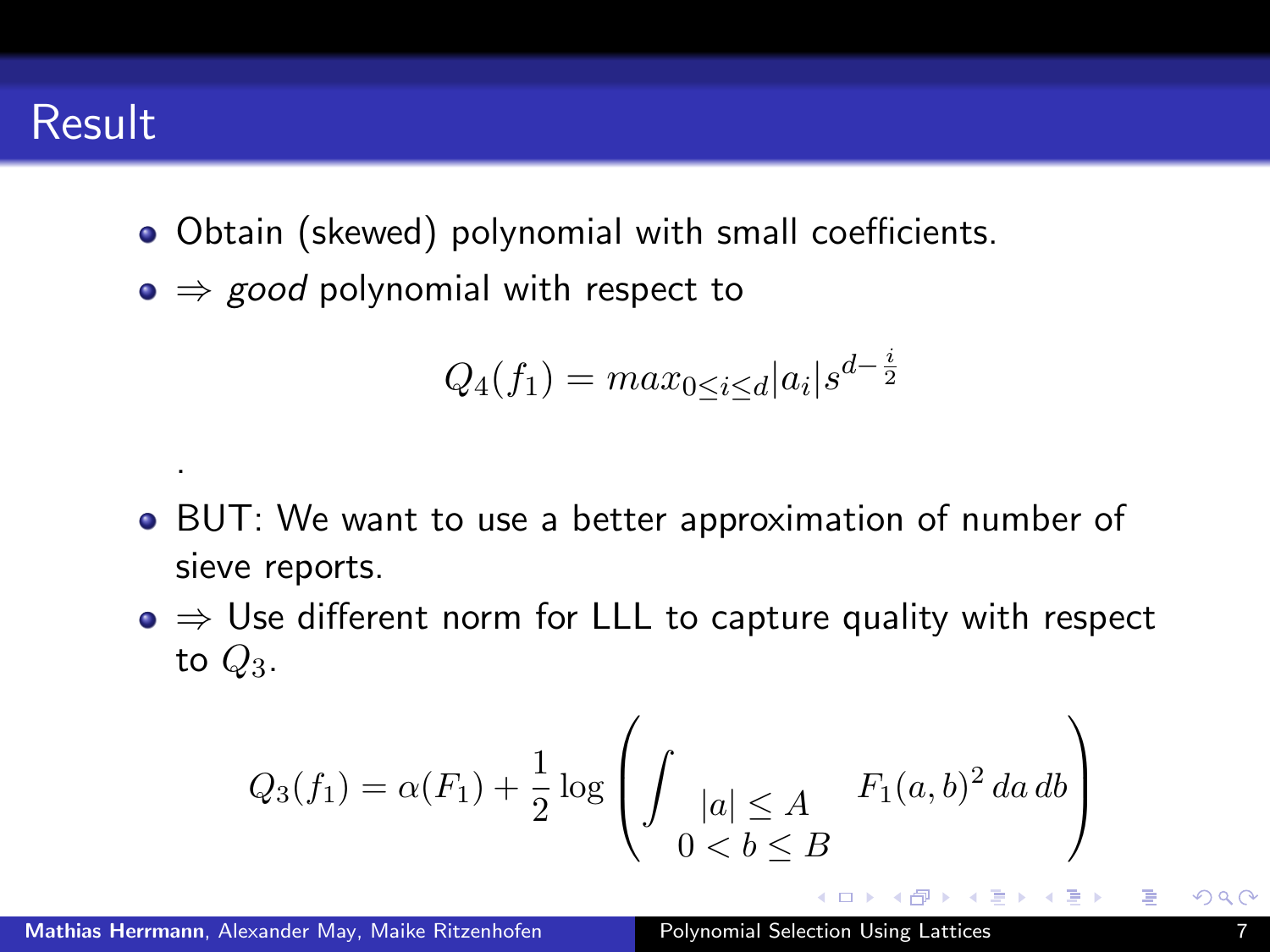Alter norm used by LLL. Define  $\vert\vert v\vert\vert:=v^TMv$  with

$$
M := \begin{pmatrix} \frac{2}{11}s^{-5} & 0 & \frac{2}{27}s^{-3} & 0 & \frac{2}{35}s^{-1} & 0 & 0\\ 0 & \frac{2}{27}s^{-3} & 0 & \frac{2}{35}s^{-1} & 0 & \frac{2}{35}s & 0\\ \frac{2}{27}s^{-3} & 0 & \frac{2}{35}s^{-1} & 0 & \frac{2}{35}s & 0 & 0\\ 0 & \frac{2}{35}s^{-1} & 0 & \frac{2}{35}s & 0 & \frac{1}{27}s^{3} & 0\\ \frac{2}{35}s^{-1} & 0 & \frac{2}{35}s & 0 & \frac{1}{27}s^{3} & 0 & 0\\ 0 & \frac{2}{35}s & 0 & \frac{1}{27}s^{3} & 0 & \frac{2}{11}s^{5} & 0\\ 0 & 0 & 0 & 0 & 0 & 0 & S \end{pmatrix}
$$

イロト イ部 トイヨ トイヨト

.

活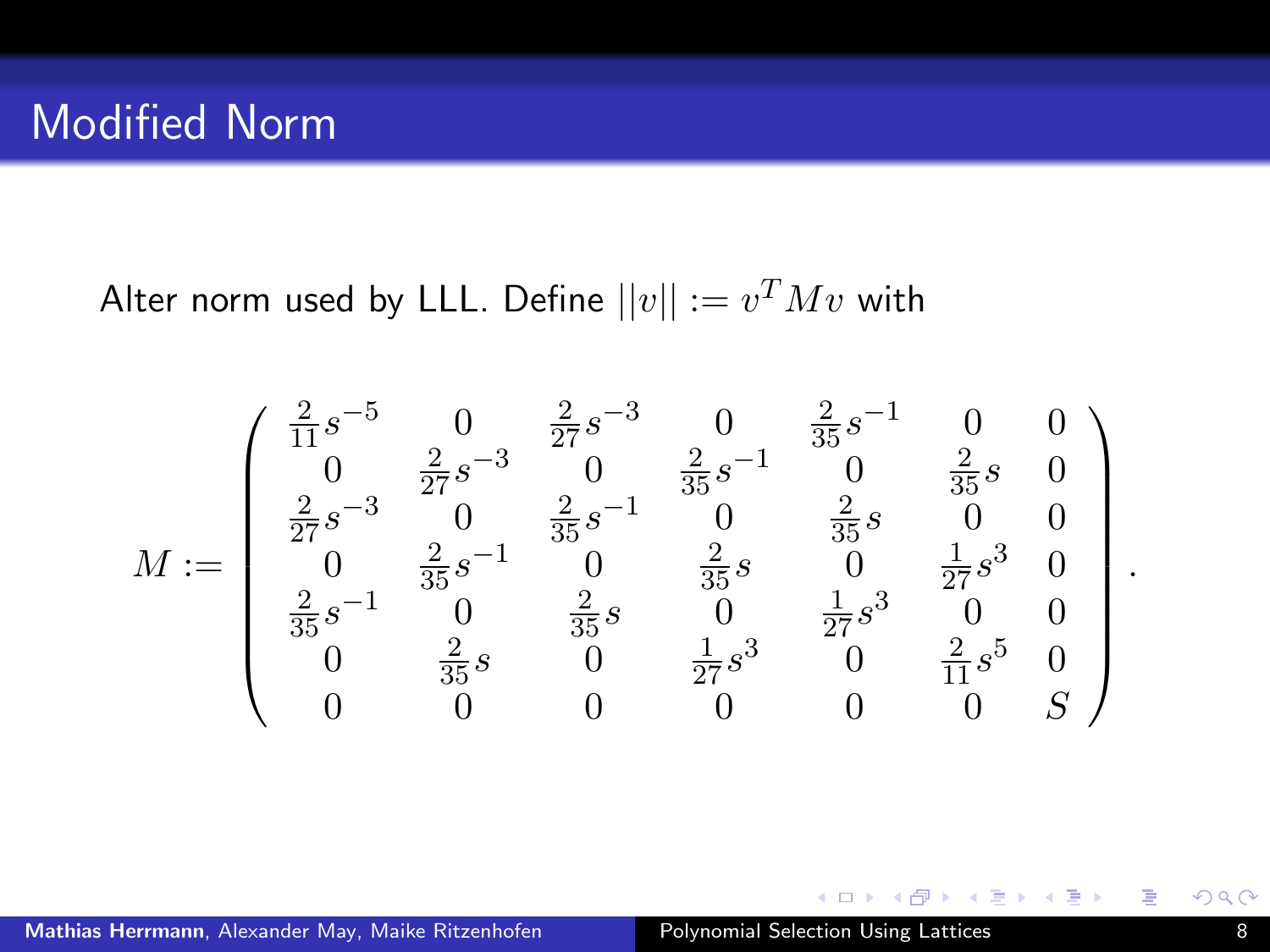## Comparison: Quality with standard norm vs. new norm



重  $\sim$ 一( 話 )

×

E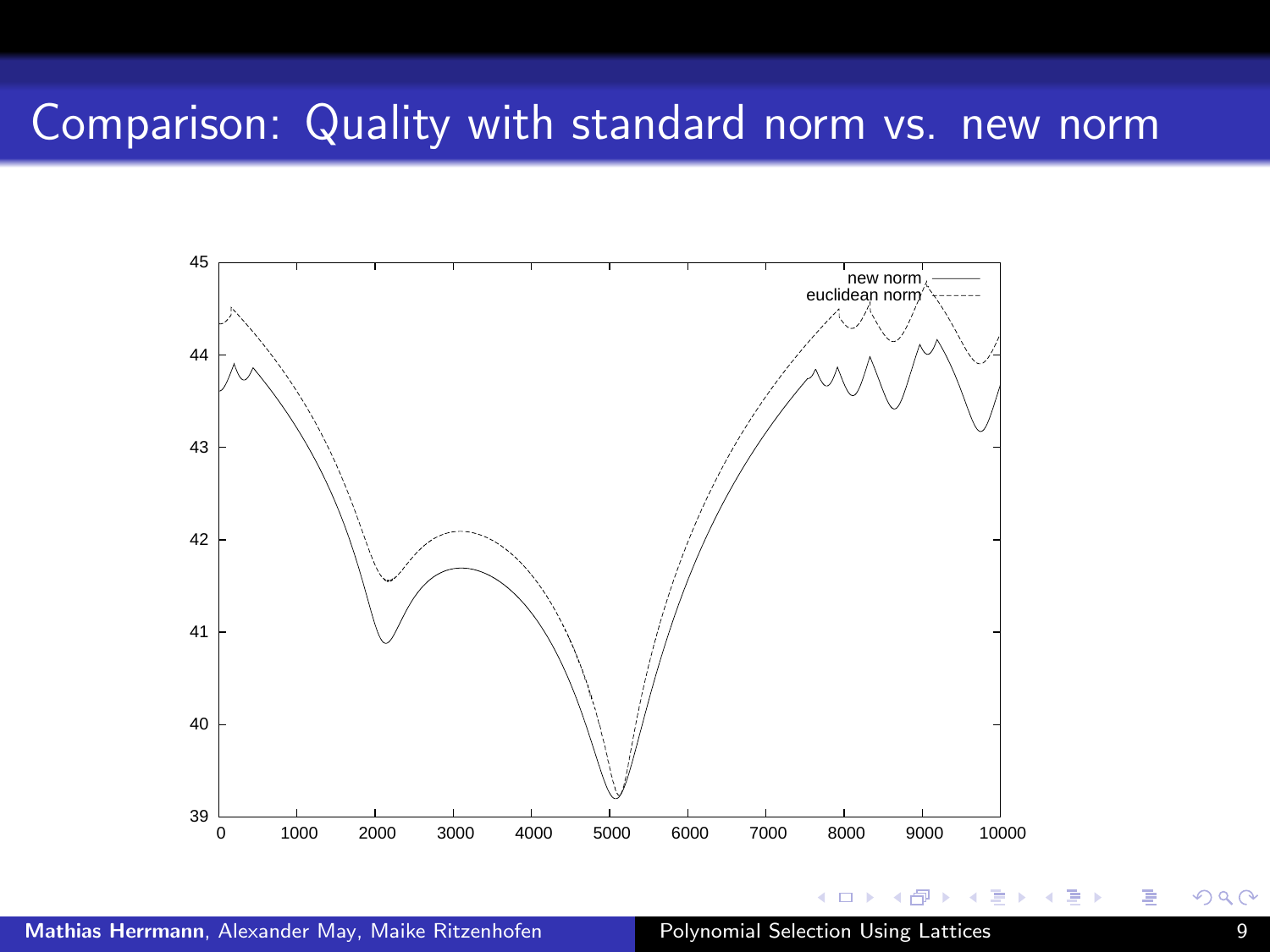## Root Property

• Recall quality measure

$$
Q_3(f_1) = \underbrace{\alpha(F_1)}_{\text{Root property}} + \underbrace{\frac{1}{2} \log \left( \int_{0} |a| \leq A \cdot F_1(a, b)^2 \, da \, db \right)}_{\text{Size property}}
$$

イロト イ部 トイヨ トイヨト

重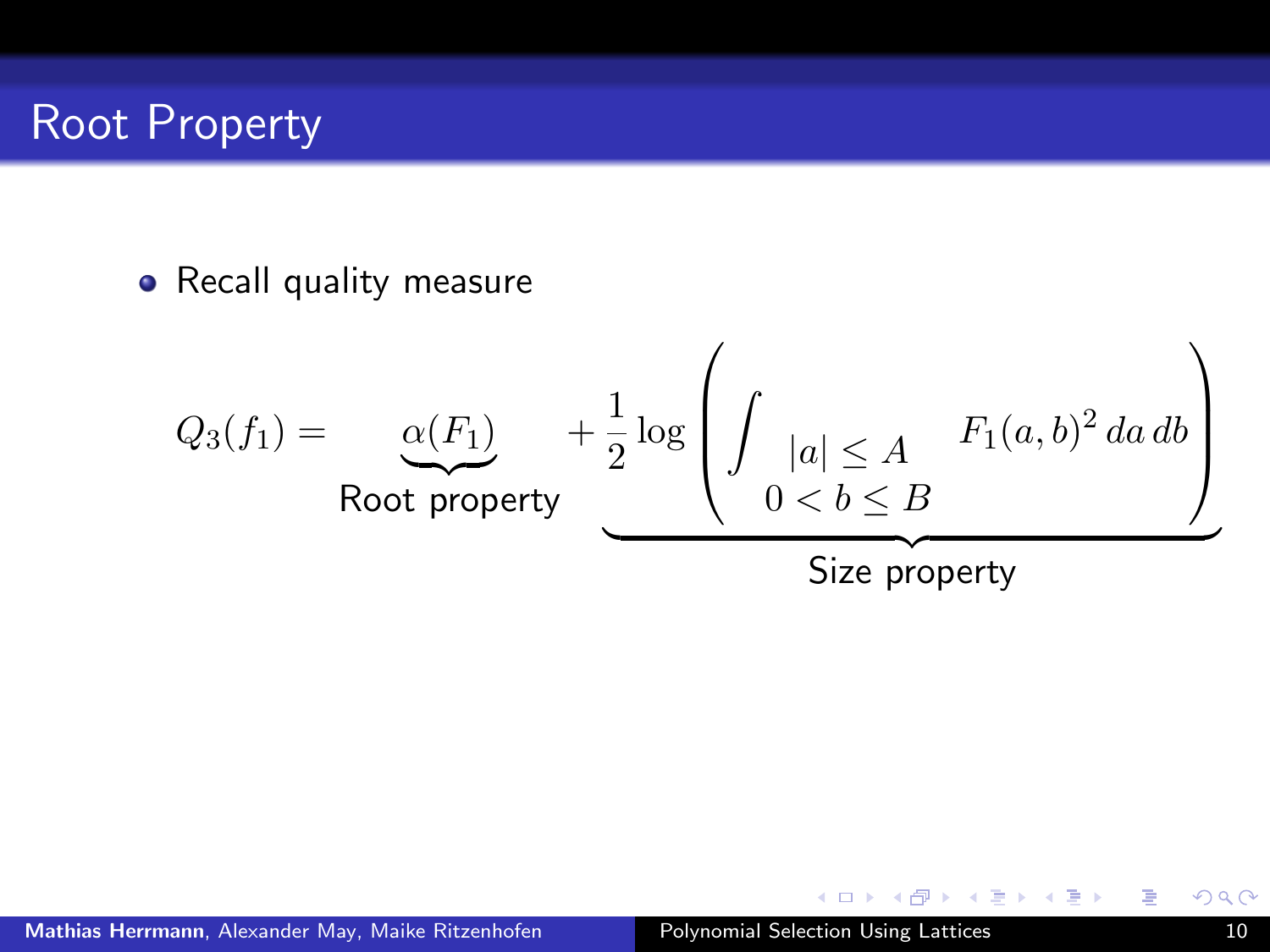# Root Property

• Recall quality measure

$$
Q_3(f_1) = \underbrace{\alpha(F_1)}_{\text{Root property}} + \underbrace{\frac{1}{2} \log \left( \int_{\begin{array}{l} |a| \le A \\ 0 < b \le B \end{array}} F_1(a, b)^2 \, da \, db \right)}_{\text{Size property}}
$$

- Size property optimed by LLL, but
- Root property  $\alpha(F_1)$  has major influence on quality.
- Need to model in lattice.

 $\mathcal{A}$   $\overline{\mathcal{B}}$   $\rightarrow$   $\mathcal{A}$   $\overline{\mathcal{B}}$   $\rightarrow$   $\mathcal{A}$   $\overline{\mathcal{B}}$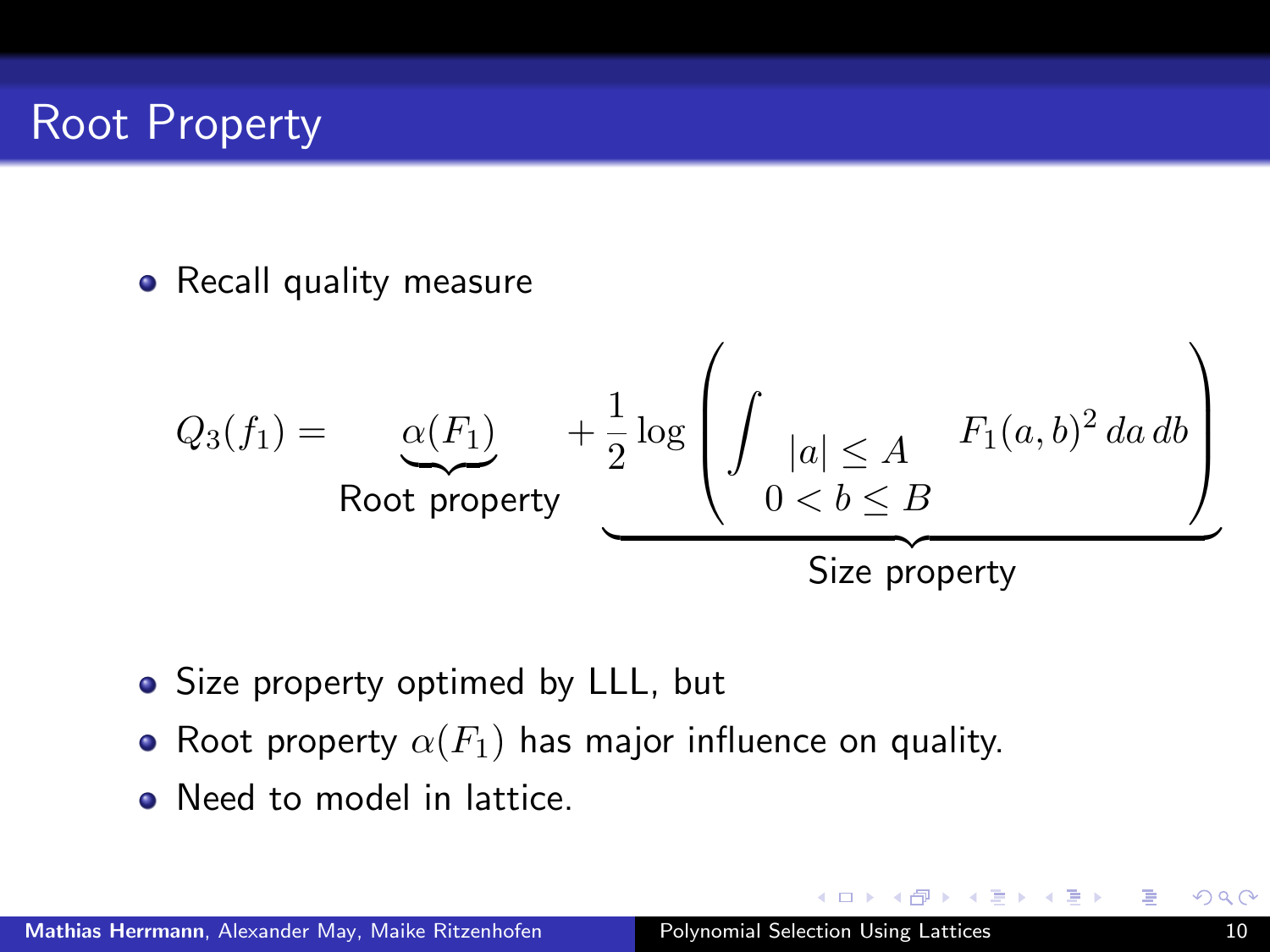| $\mathbf 1$      |          |          |                  |       | $x \quad x^2 \quad \dots \quad x^d \quad f_1(m) \quad f_1(\alpha_1) \quad \dots \quad f_1(\alpha_k)$ |           |                         |
|------------------|----------|----------|------------------|-------|------------------------------------------------------------------------------------------------------|-----------|-------------------------|
|                  | 0        | $\theta$ | $\boldsymbol{0}$ |       | $\alpha_1^0$                                                                                         |           | $\alpha_k^{\mathsf{U}}$ |
| $\theta$         | 1        | $\theta$ | 0                | $\,m$ | $\alpha_1^1$                                                                                         |           | $\alpha_k^{\mathbf{I}}$ |
| $\boldsymbol{0}$ |          | 1        | 0                | $m^2$ | $\alpha_1^2$                                                                                         | $\ddotsc$ | $\alpha_k^2$            |
|                  |          |          |                  |       |                                                                                                      |           |                         |
| 0                |          | 0        |                  | $m^d$ | $\alpha_1^d$                                                                                         |           | $\alpha_k^d$            |
| $\Omega$         | $\Omega$ | $\Omega$ |                  | $\,N$ |                                                                                                      |           |                         |
| $\theta$         | $\cup$   | U        | U                |       | $\scriptstyle{p_1}$                                                                                  |           |                         |
| $\Omega$         | 0        |          |                  |       |                                                                                                      |           |                         |
| $\theta$         |          |          |                  |       |                                                                                                      |           | $p_{\bm{k}}$            |

 $\mathbf{p}$ 一( 話 )

 $\sim$ э É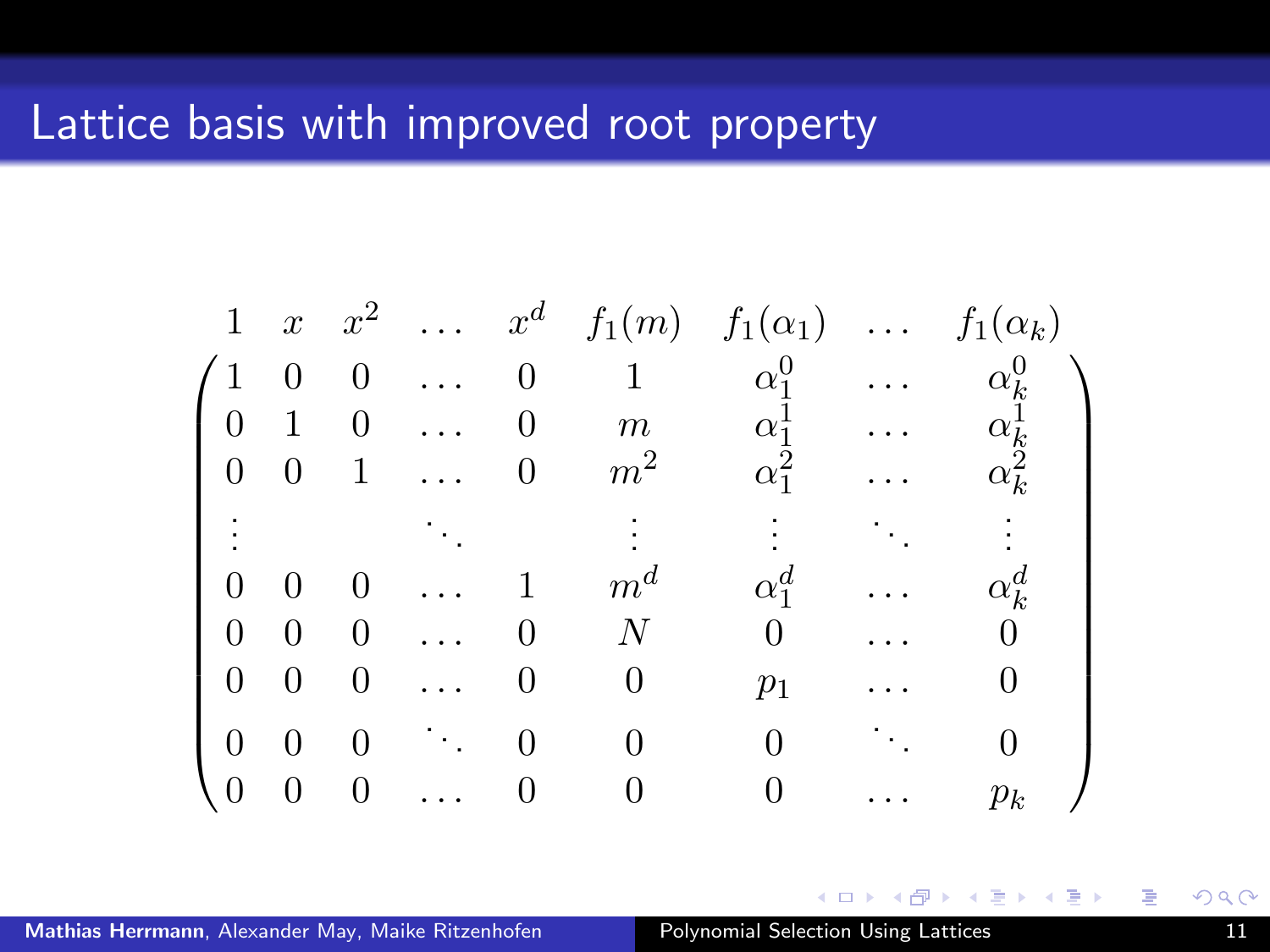Using some roots modulo small primes of Kleinjung's polynomial, we are able to reconstruct it with the lattice approach.

 $A \oplus A \times A \oplus A \times A \oplus A$ 

∍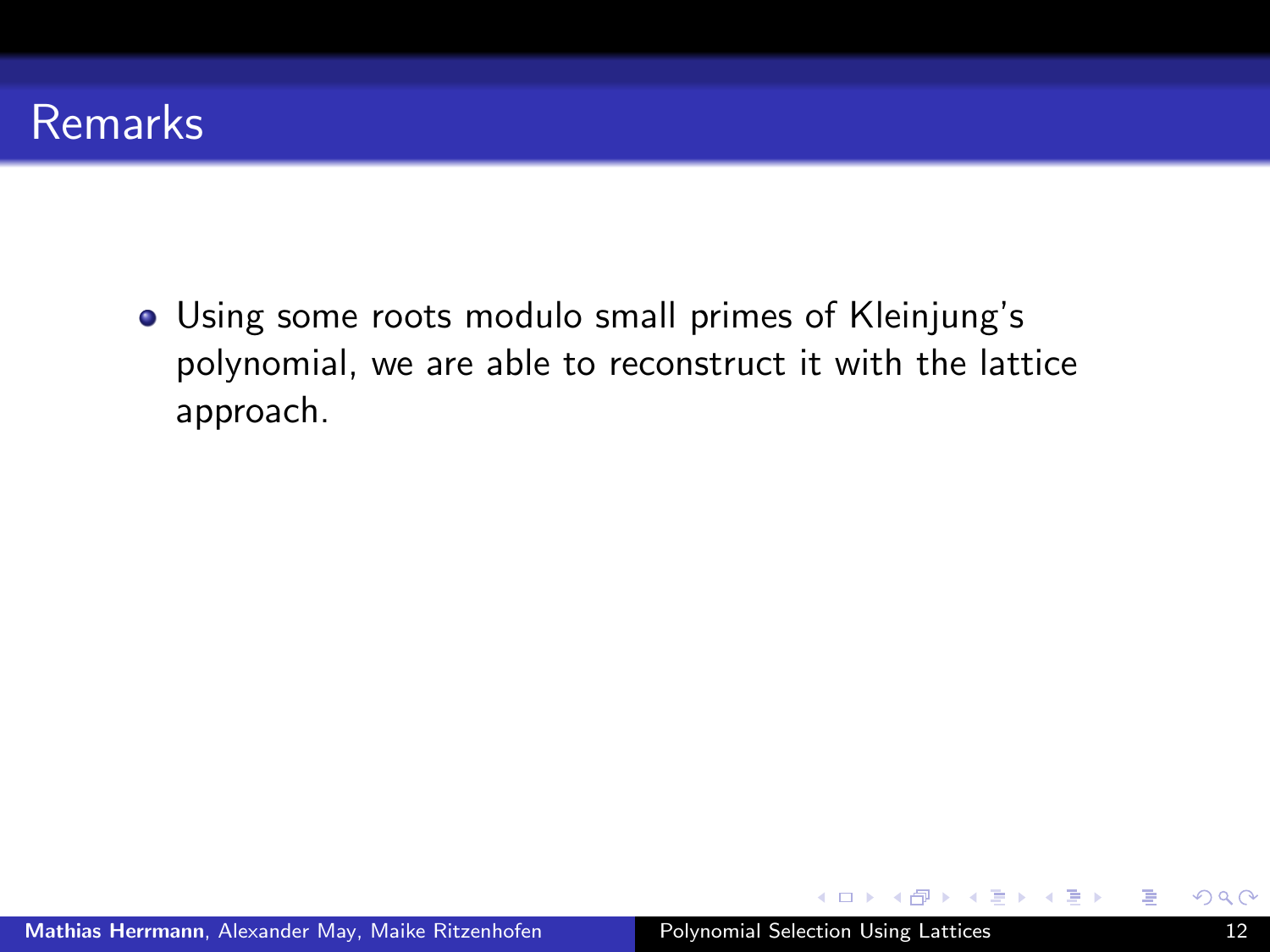- Using some roots modulo small primes of Kleinjung's polynomial, we are able to reconstruct it with the lattice approach.
- However, we are not able to allow LLL to choose a set of roots modulo small primes.

 $\mathcal{A}$  and  $\mathcal{A}$  is a set  $\mathcal{B}$  in a set  $\mathcal{B}$  is a set of  $\mathcal{B}$  in a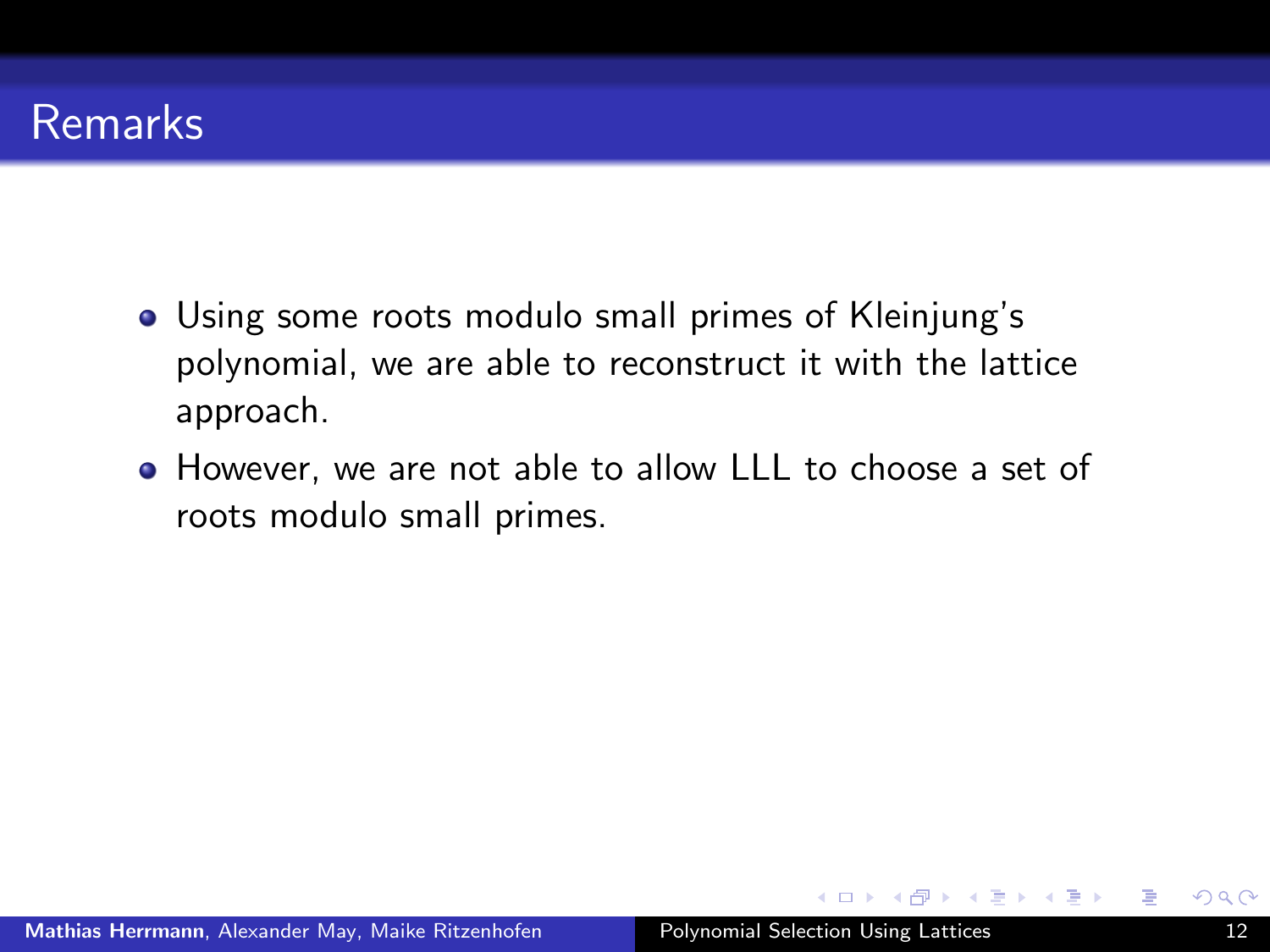- Using some roots modulo small primes of Kleinjung's polynomial, we are able to reconstruct it with the lattice approach.
- However, we are not able to allow LLL to choose a set of roots modulo small primes.
- Trying all possibilities to complex,
- **O** No iterative method obvious

**ALCOHOL:**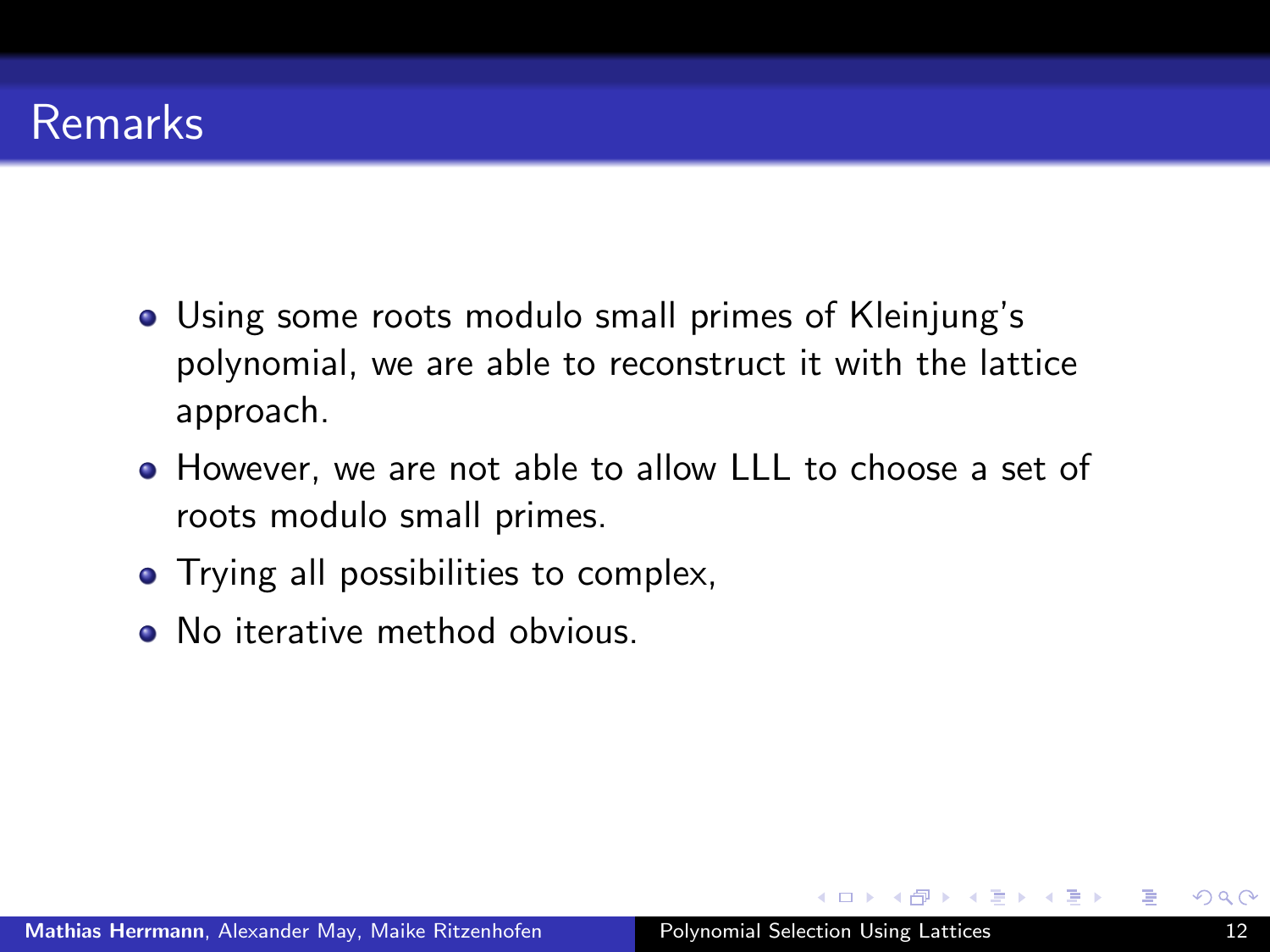- Using some roots modulo small primes of Kleinjung's polynomial, we are able to reconstruct it with the lattice approach.
- However, we are not able to allow LLL to choose a set of roots modulo small primes.
- Trying all possibilities to complex,
- **No iterative method obvious**
- Need a different approach to obtain a good root property.

 $\mathcal{A}$   $\overline{\mathcal{B}}$   $\rightarrow$   $\mathcal{A}$   $\overline{\mathcal{B}}$   $\rightarrow$   $\mathcal{A}$   $\overline{\mathcal{B}}$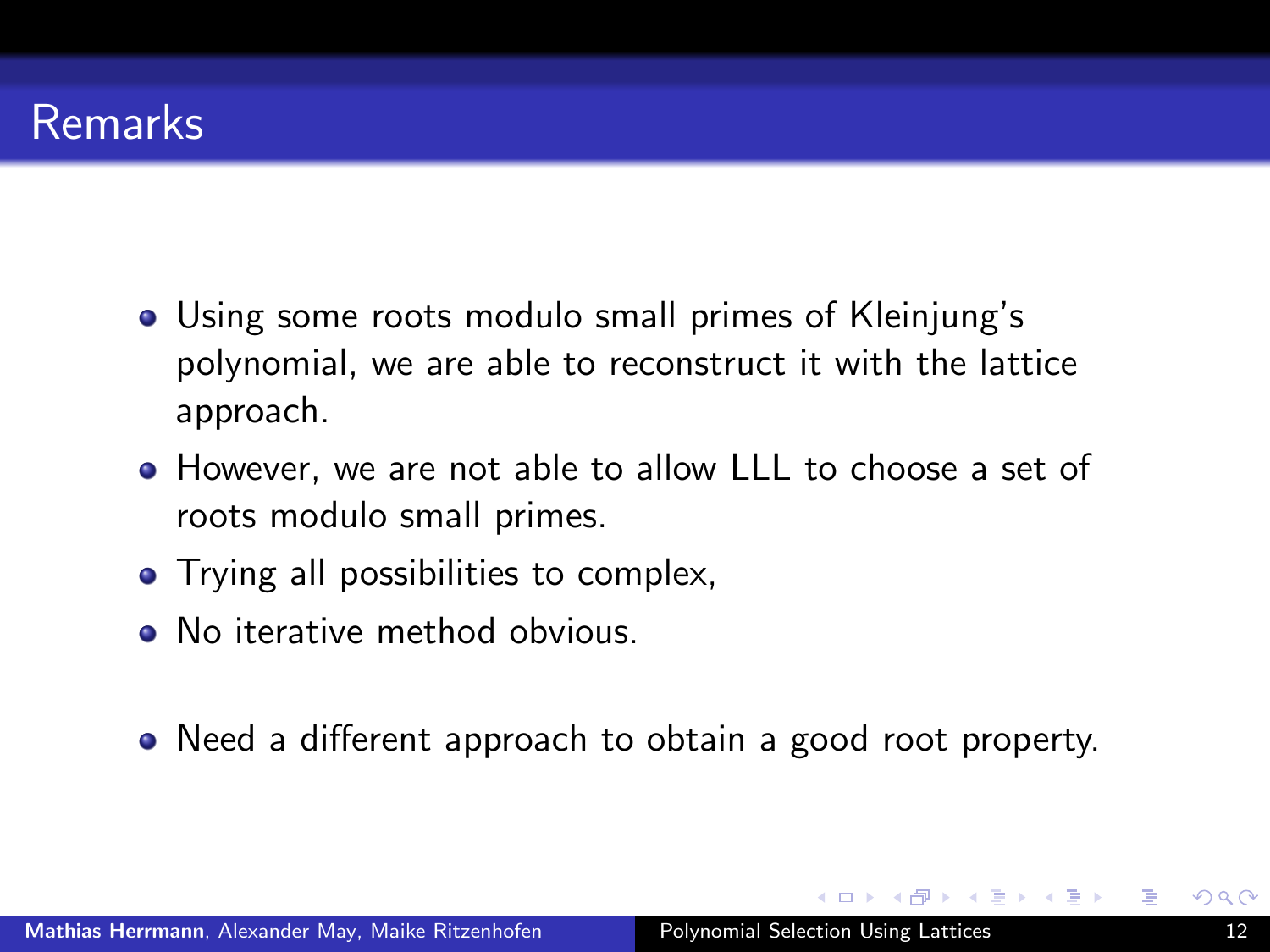# Special Galois groups

A theorem by Odoni states that asymptotically a polynomial, where the Galois group is the Frobenius group, yields smaller values.

A > + 3 + + 3 +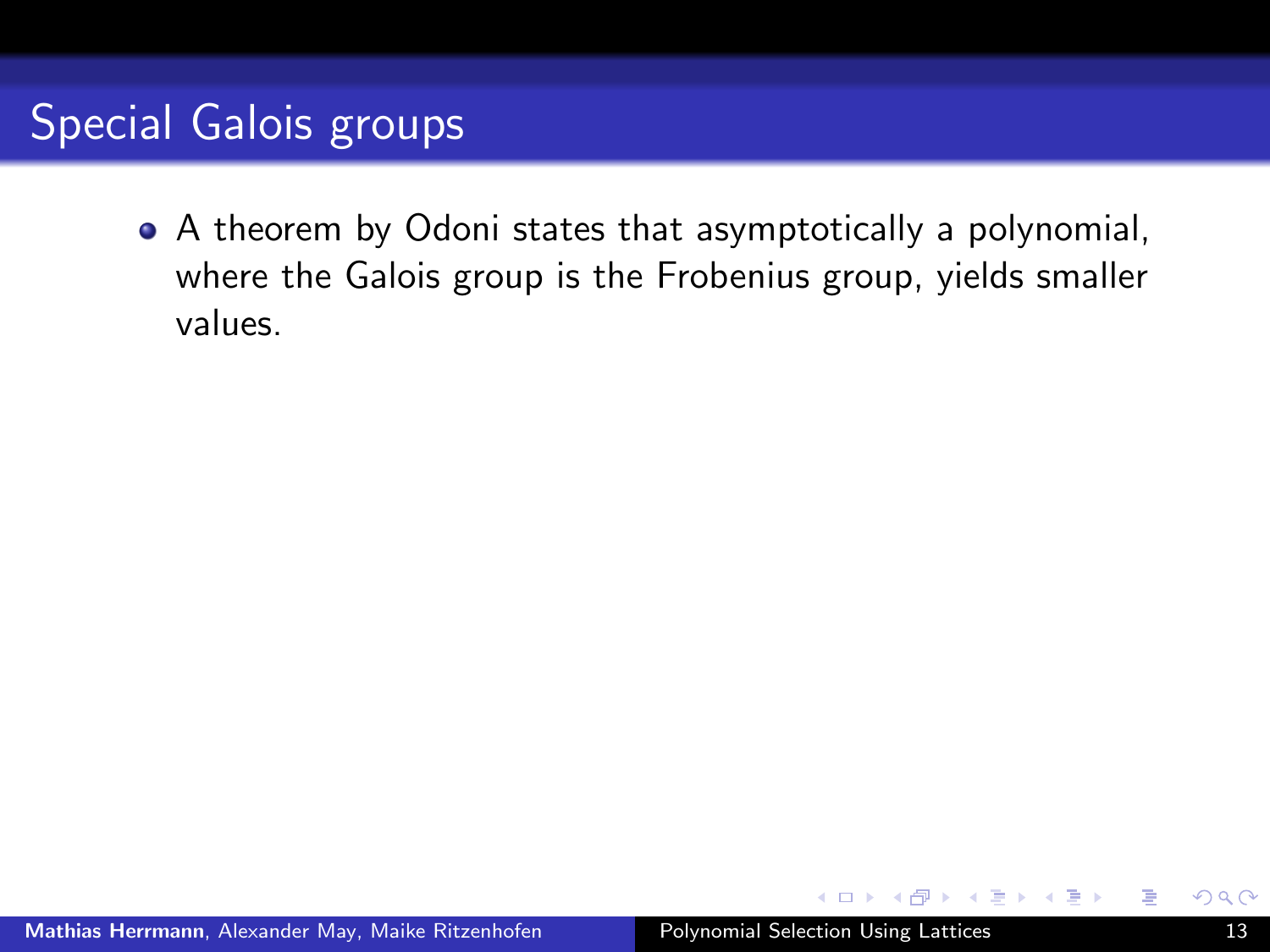## Special Galois groups

- A theorem by Odoni states that asymptotically a polynomial, where the Galois group is the Frobenius group, yields smaller values.
- Our goal: Use LLL to find good polynomials with the special Galois group.

#### Generic polynomials with Galois group  $F_{20}$

<span id="page-30-0"></span>
$$
f_{gen}(x;a,b) := x^5 + \left(b^2(a^2 + 4) - 2a - \frac{17}{4}\right)x^4 + \left(3b(a^2 + 4) + (a^2 + 4) + \frac{13a}{2} + 1\right)x^3
$$

$$
-\left(b(a^2 + 4) + \frac{11a}{2} - 8\right)x^2 + (a - 6)x + 1
$$

$$
f_{gen}(x;p,q) := x^5 + 10px^3 + 20p^2x + q
$$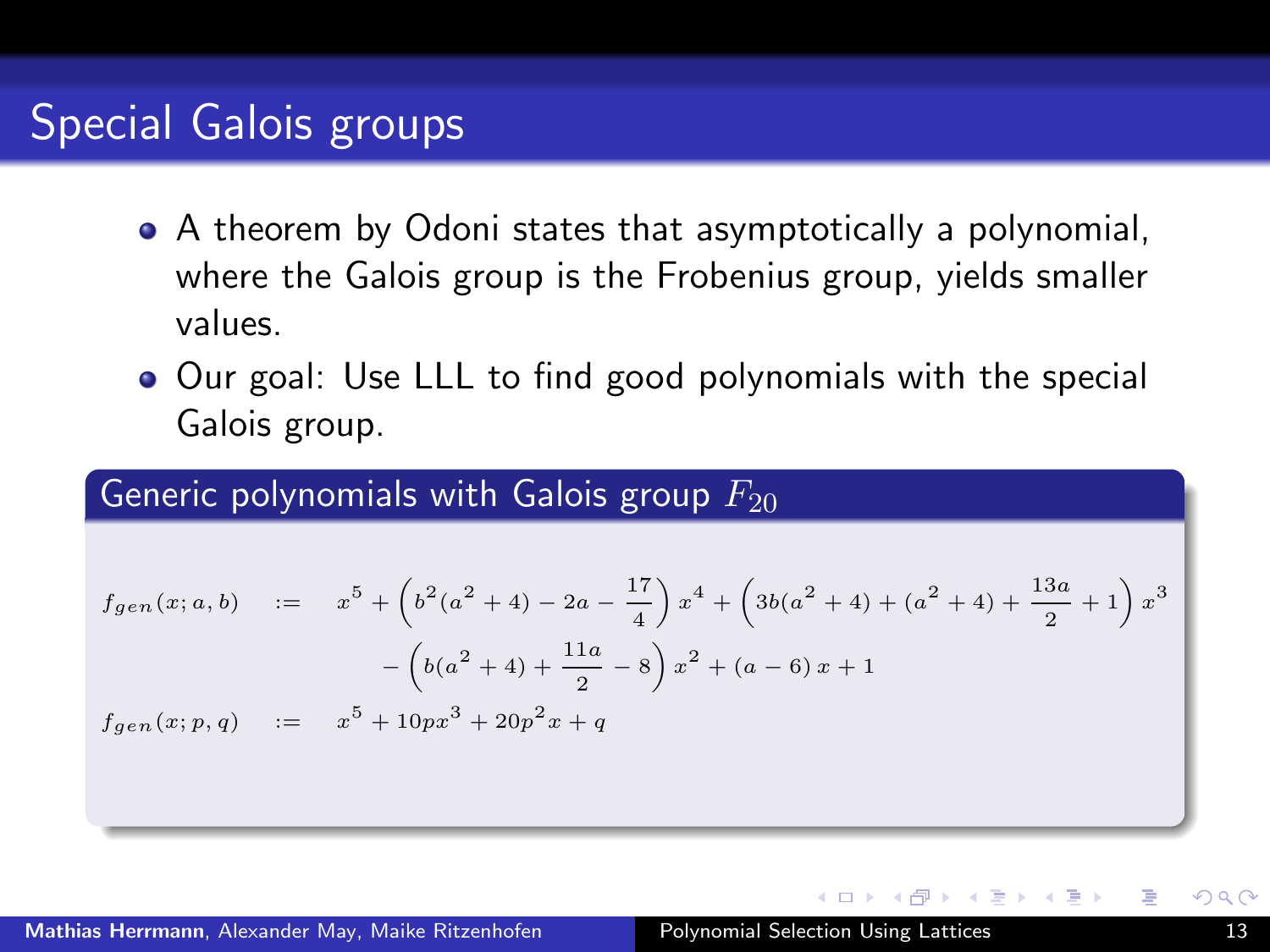## Special Galois groups

- A theorem by Odoni states that asymptotically a polynomial, where the Galois group is the Frobenius group, yields smaller values.
- Our goal: Use LLL to find good polynomials with the special Galois group.

#### Generic polynomials with Galois group  $F_{20}$

$$
f_{gen}(x;a,b) := x^5 + \left(b^2(a^2 + 4) - 2a - \frac{17}{4}\right)x^4 + \left(3b(a^2 + 4) + (a^2 + 4) + \frac{13a}{2} + 1\right)x^3
$$

$$
-\left(b(a^2 + 4) + \frac{11a}{2} - 8\right)x^2 + (a - 6)x + 1
$$

$$
f_{gen}(x;p,q) := x^5 + 10px^3 + 20p^2x + q
$$

 $\bullet$  But: unable to find a root  $m$  modulo  $N$ [.](#page-30-0)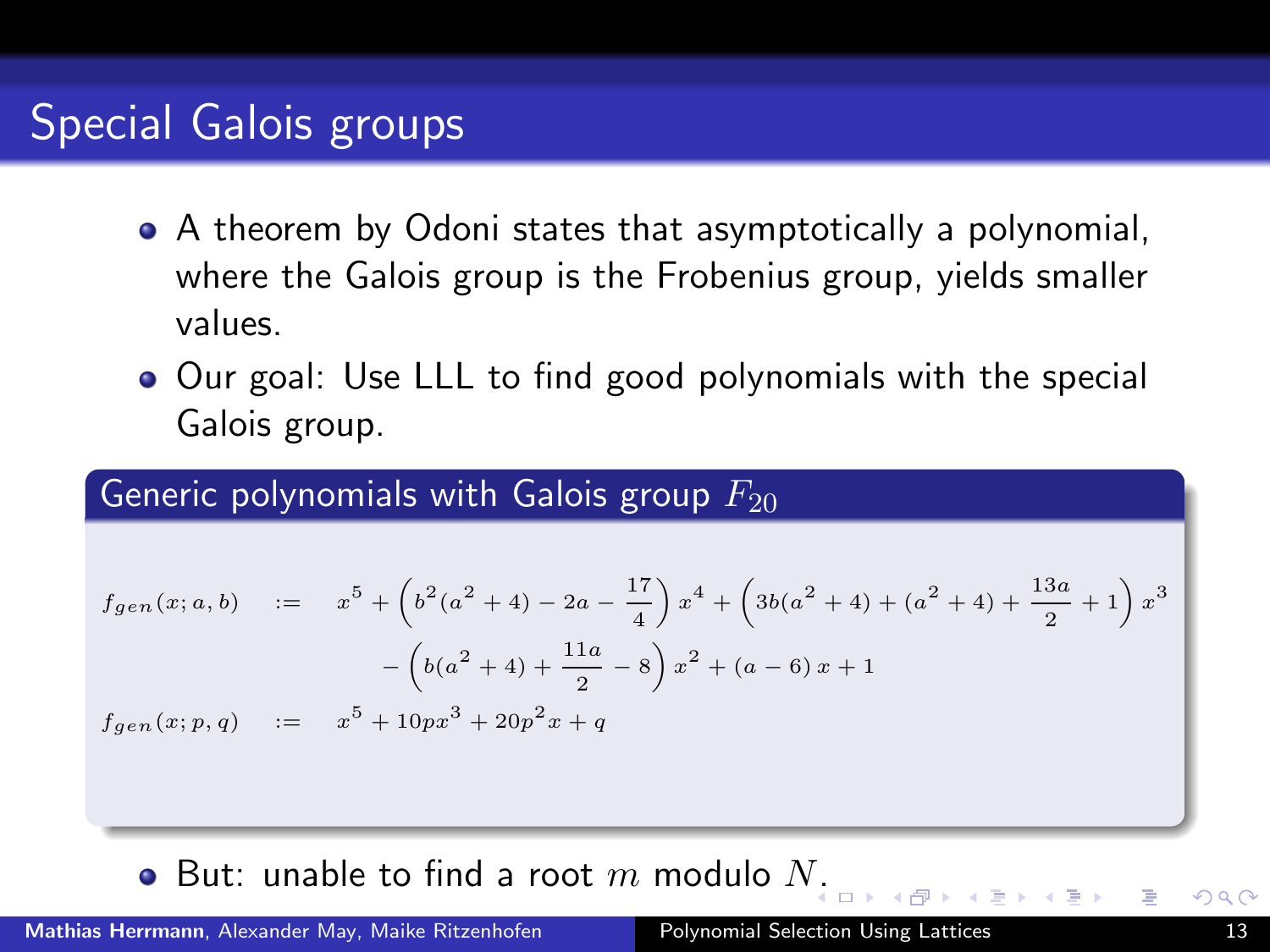- Generic polynomial with Frobenius group as Galois group.
- Compute roots modulo small primes and use these as input to lattice reduction, randomly chosen  $m$ .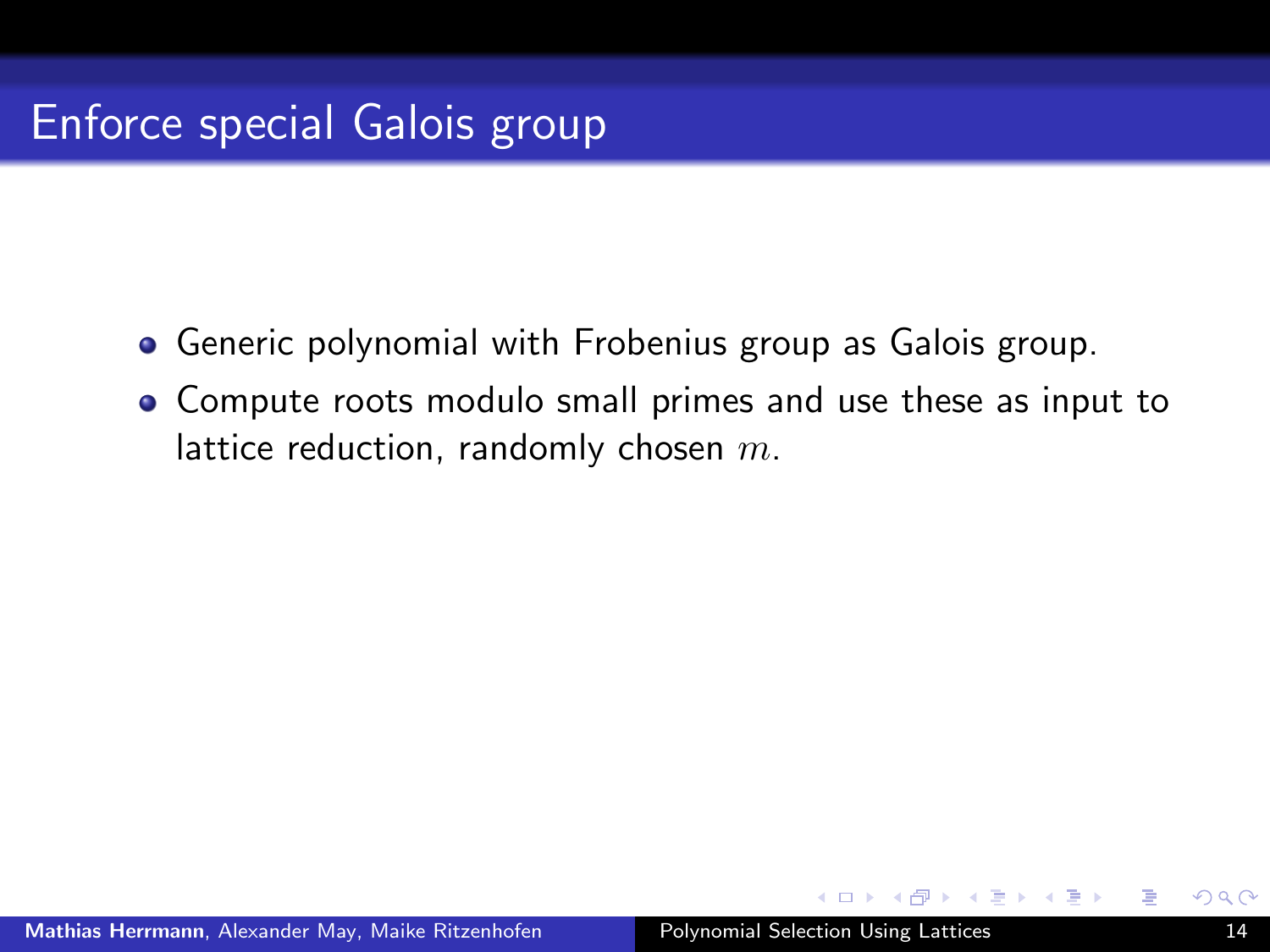- Generic polynomial with Frobenius group as Galois group.
- Compute roots modulo small primes and use these as input to lattice reduction, randomly chosen  $m$ .
- Hope that roots enforce the resulting polynomial to have the desired Galois group.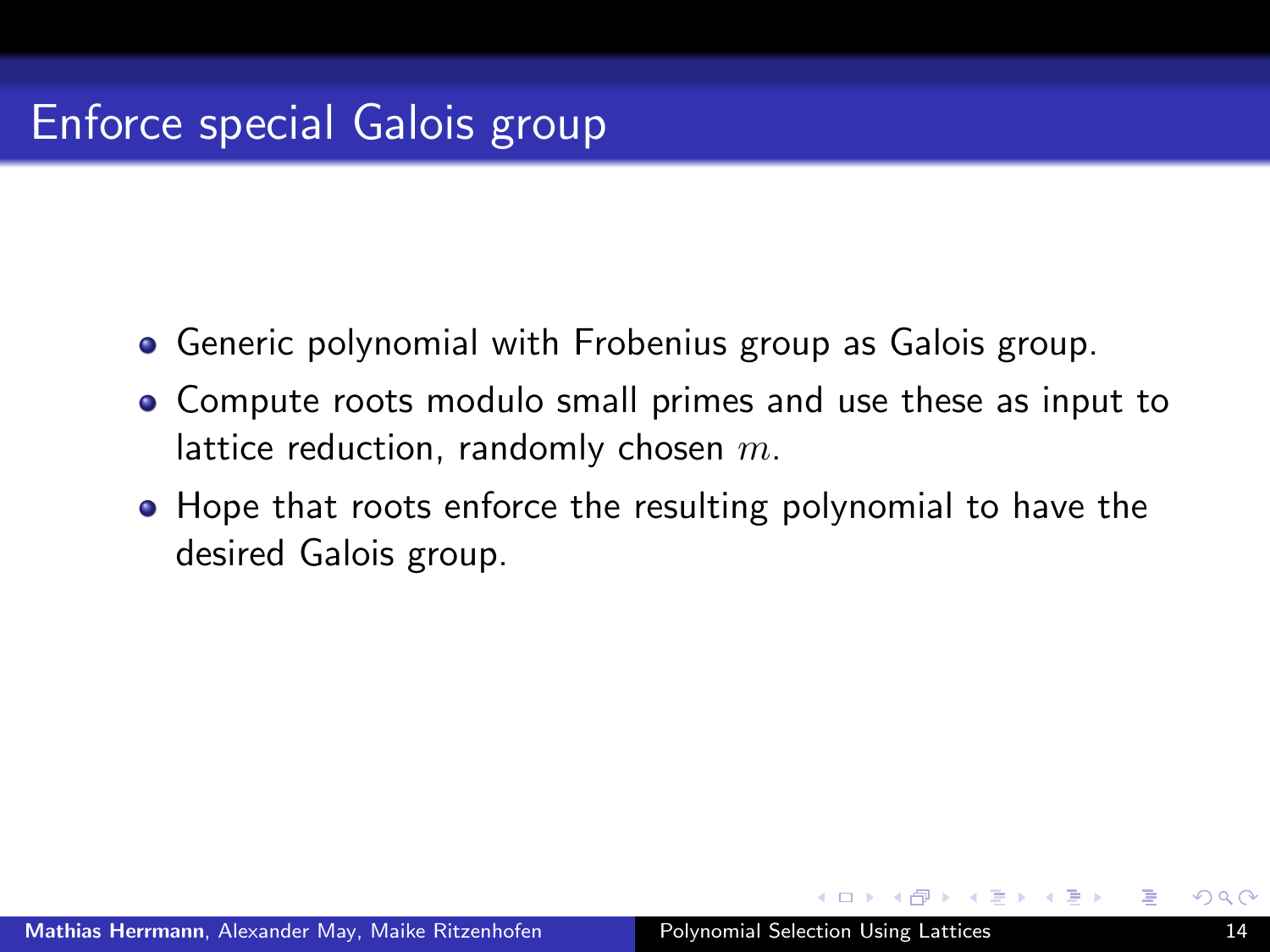- **•** Generic polynomial with Frobenius group as Galois group.
- Compute roots modulo small primes and use these as input to lattice reduction, randomly chosen  $m$ .
- Hope that roots enforce the resulting polynomial to have the desired Galois group.

Only happened if a lot of roots modulo small primes were enforce, but then the size of coefficients was very bad.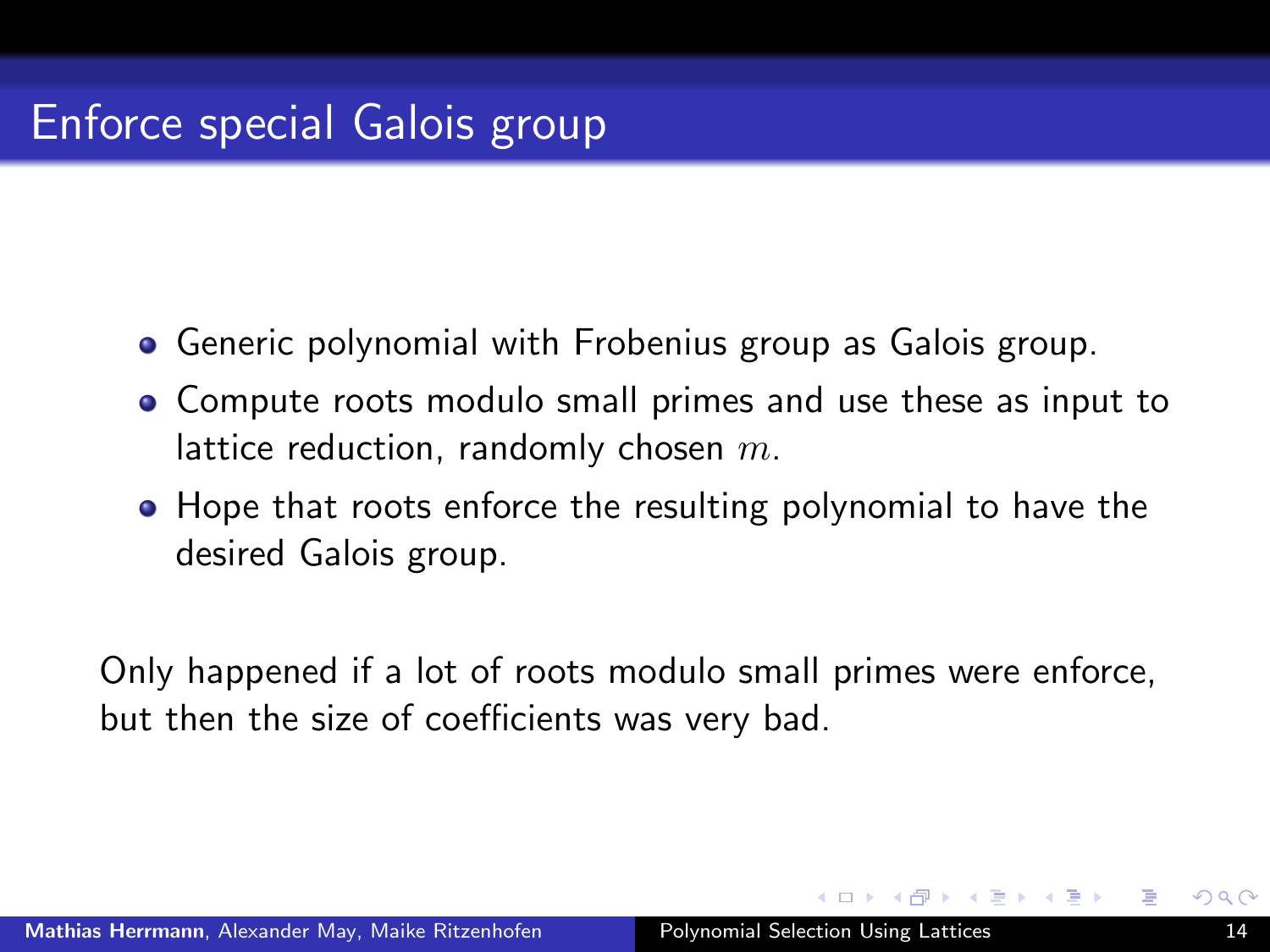• Try to find parameters of the generic polynomials.

 $(0.12 \times 10^{-14})$   $(0.12 \times 10^{-14})$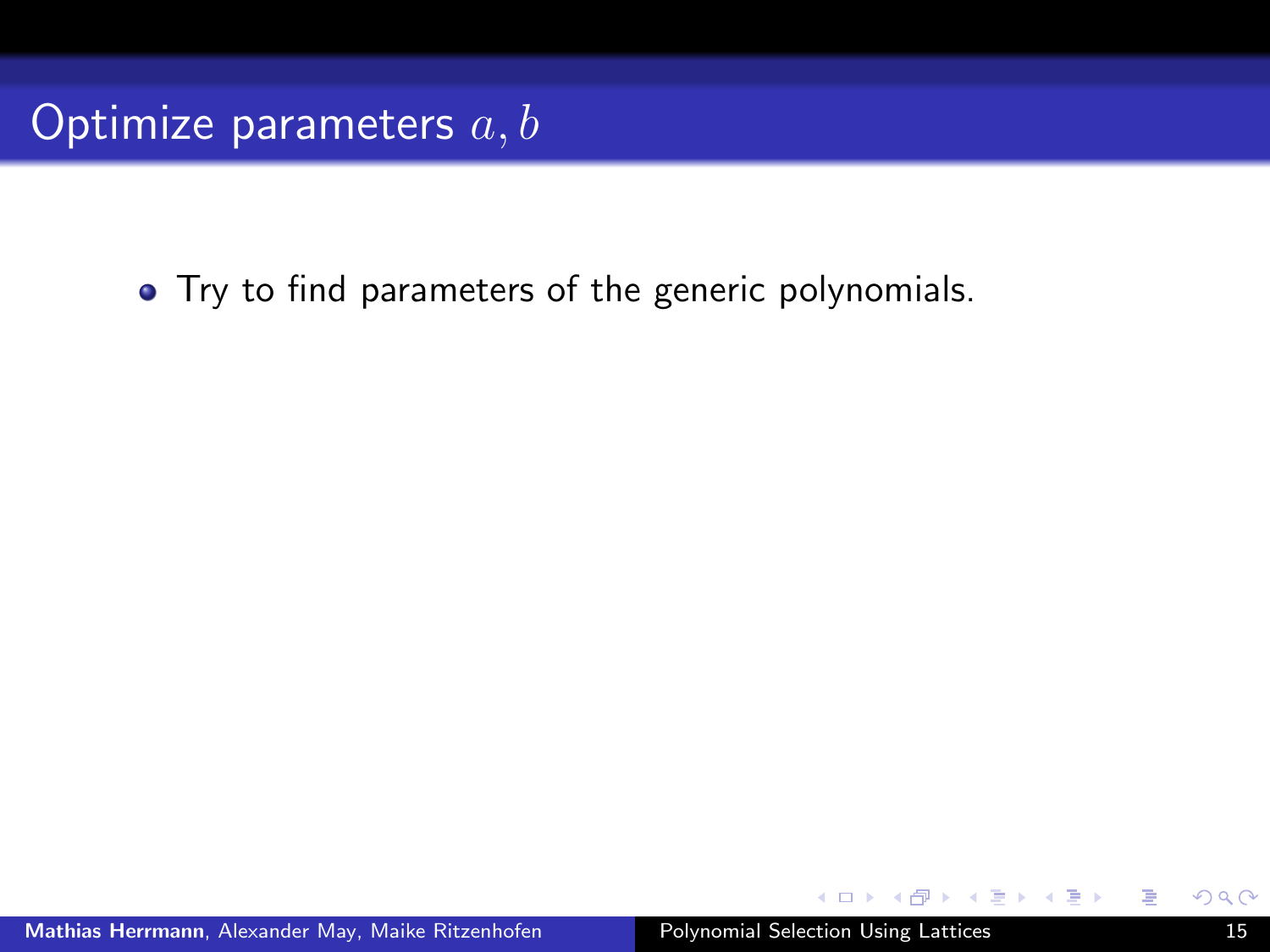- Try to find parameters of the generic polynomials.
- Fix m and use Coppersmith's Algorithm to find  $a, b$  s.th.  $f_{gen}(m; a, b) = 0 \text{ mod } N.$
- Two problems arise:
	- **1** Upper bounds on  $a, b$  are very small. Experiments never found suitable  $a, b$ .
	- **2** Even if we found good algebraic polynomial, the *polynomial* pair may still be bad.

 $A \equiv 1$  and  $B$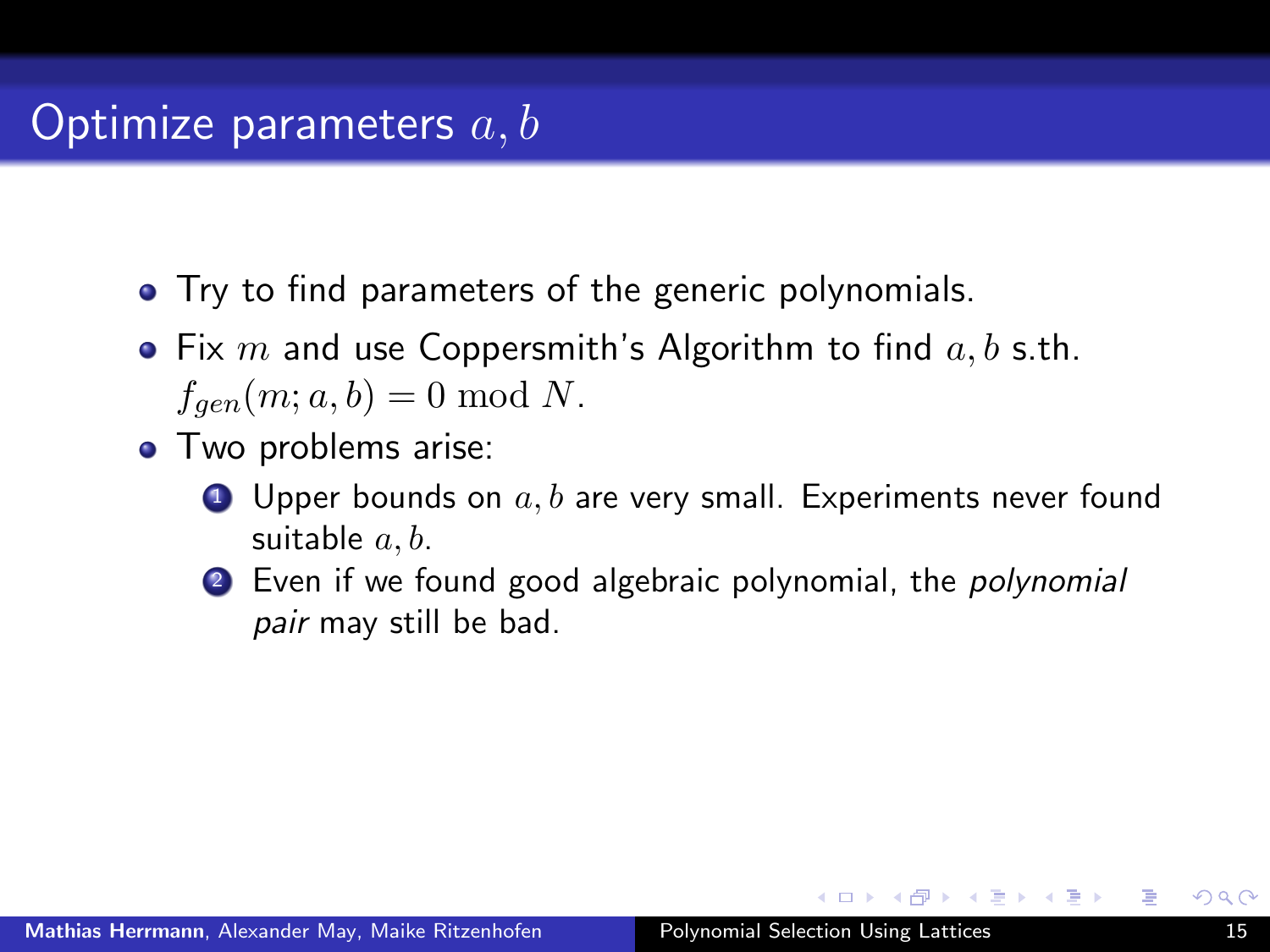- Try to find parameters of the generic polynomials.
- Fix m and use Coppersmith's Algorithm to find  $a, b$  s.th.  $f_{gen}(m; a, b) = 0 \text{ mod } N.$
- Two problems arise:
	- **1** Upper bounds on  $a, b$  are very small. Experiments never found suitable  $a, b$ .
	- **2** Even if we found good algebraic polynomial, the *polynomial* pair may still be bad.
- Add  $m$  as a further variable in Coppersmith's algortihm.
- But then the bounds get even worse and we cannot expect a solution.

 $A \oplus A \oplus A \oplus A \oplus A$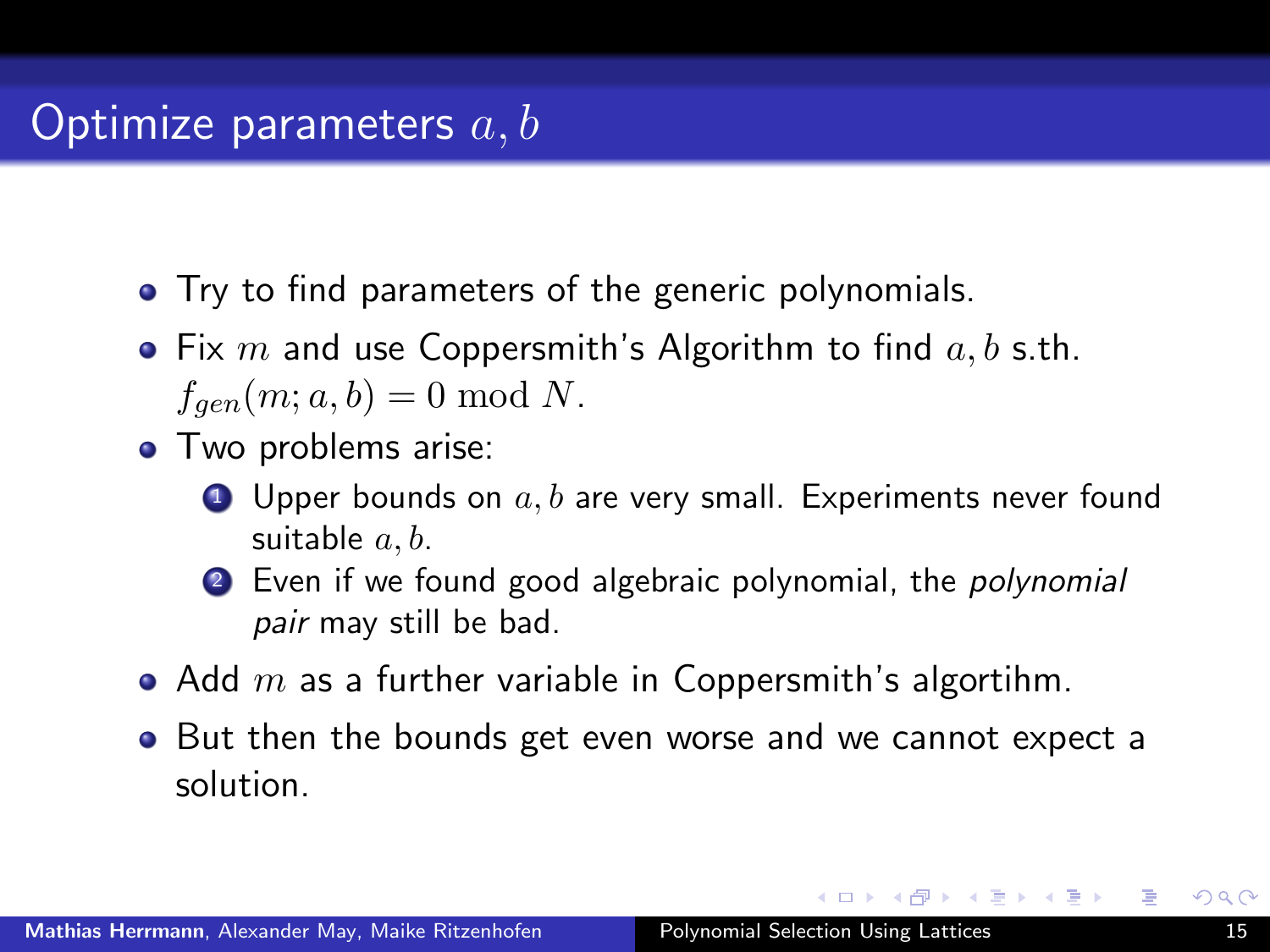# Finding a root  $m$

- All previous approaches used a given root  $m$ .
- Now: Try to find a good  $m$  with lattice methods.

マーター マンドマン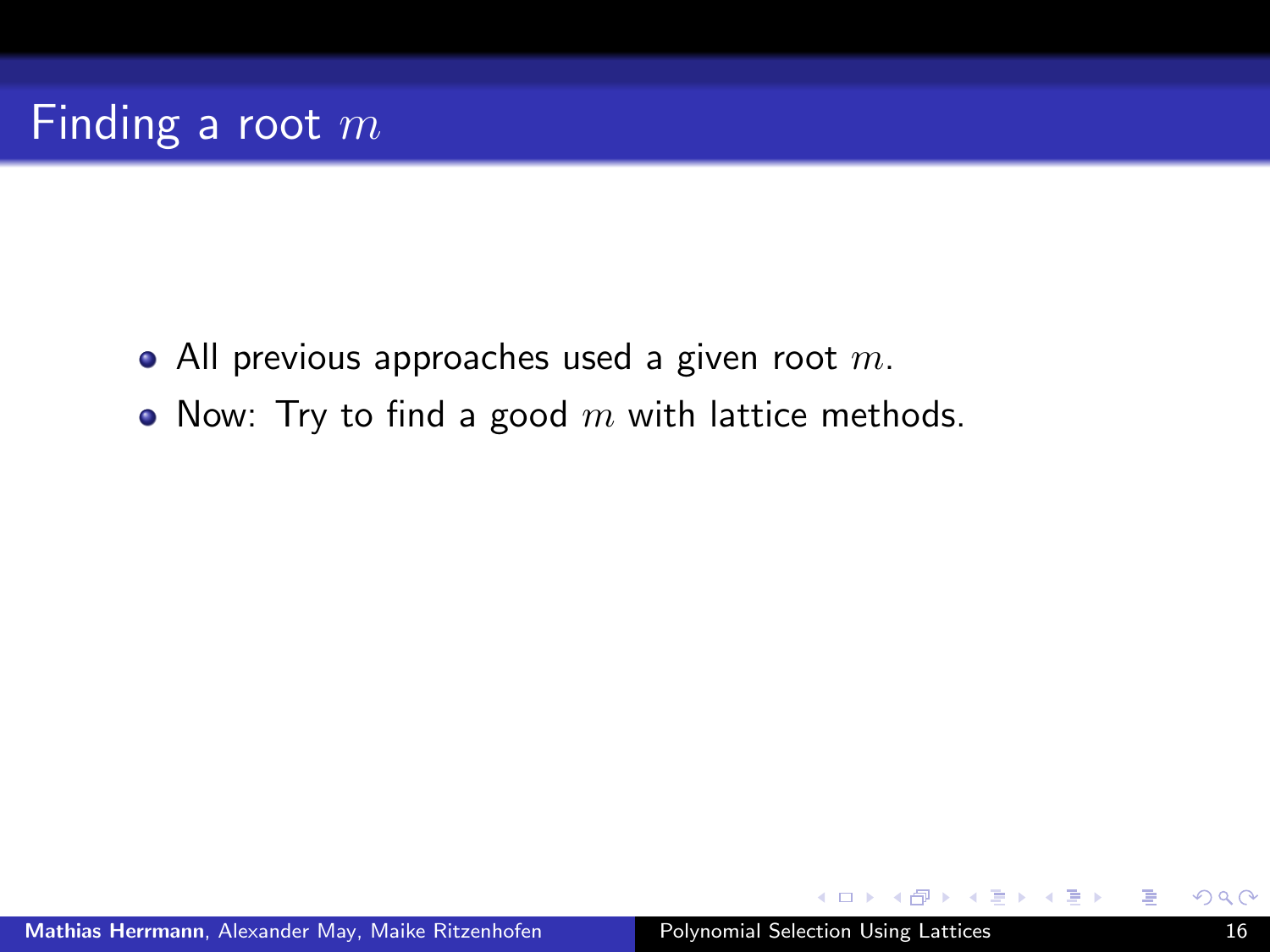# Finding a root  $m$

- All previous approaches used a given root  $m$ .
- Now: Try to find a good  $m$  with lattice methods.

#### **Translation**

Given a polynomial  $f(x)$  with root m modulo N, the polynomial  $f'(x) := f(x - \alpha)$  has root  $m' = m + \alpha$ .

$$
(f'(m') = f(m' - \alpha) = f(m + \alpha - \alpha) = 0 \bmod N)
$$

<span id="page-39-0"></span> $\mathcal{A}$  and  $\mathcal{A}$  is a set  $\mathcal{B}$  in a set  $\mathcal{B}$  is a set of  $\mathcal{B}$  in a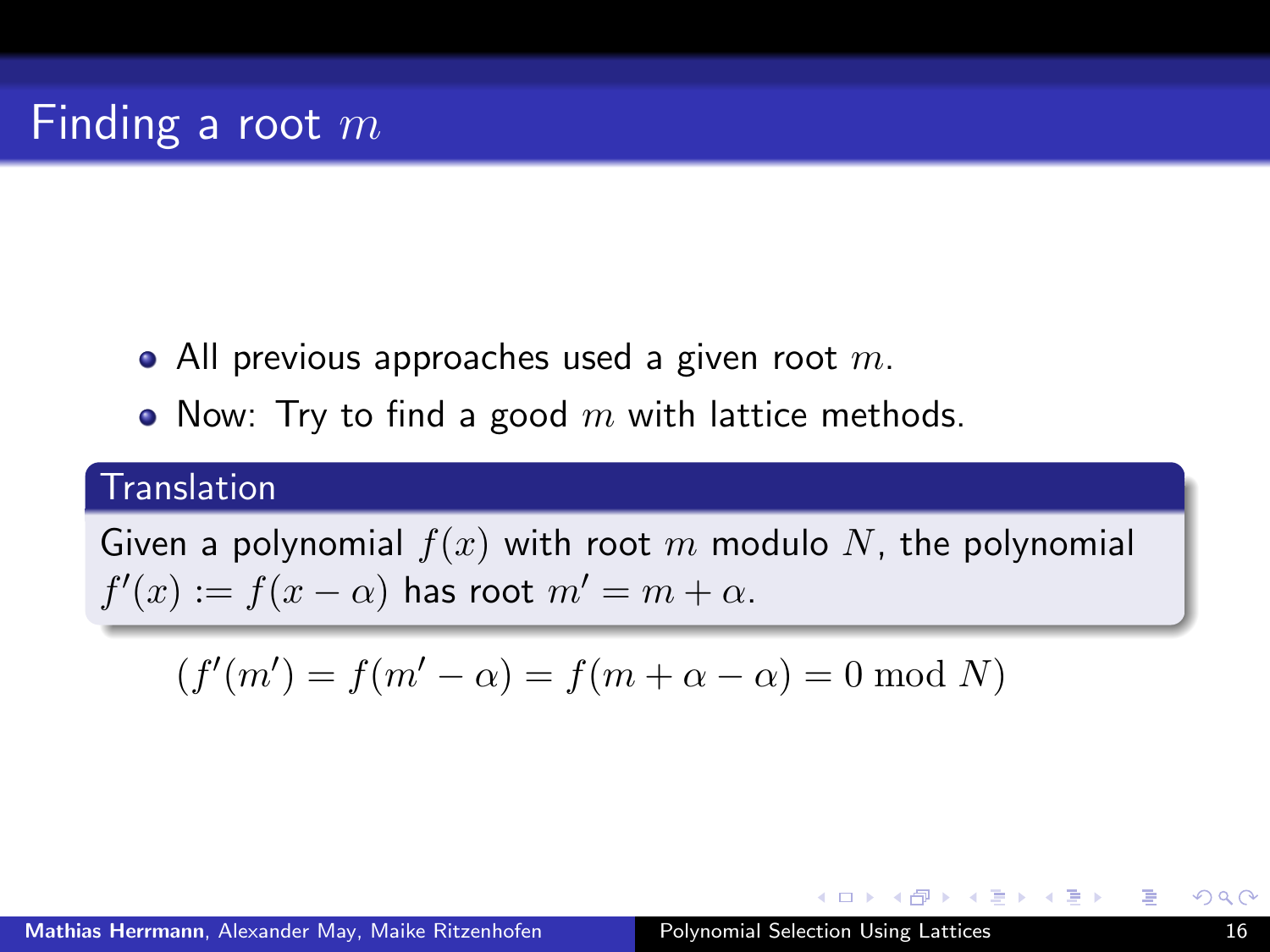## Idea

- Start with arbitrary polynomial (known root  $m$  modulo  $N$ ).
- Compute coefficients of translated polynomials.

 $A \oplus B \rightarrow A \oplus B \rightarrow A \oplus B$ 

<span id="page-40-0"></span>E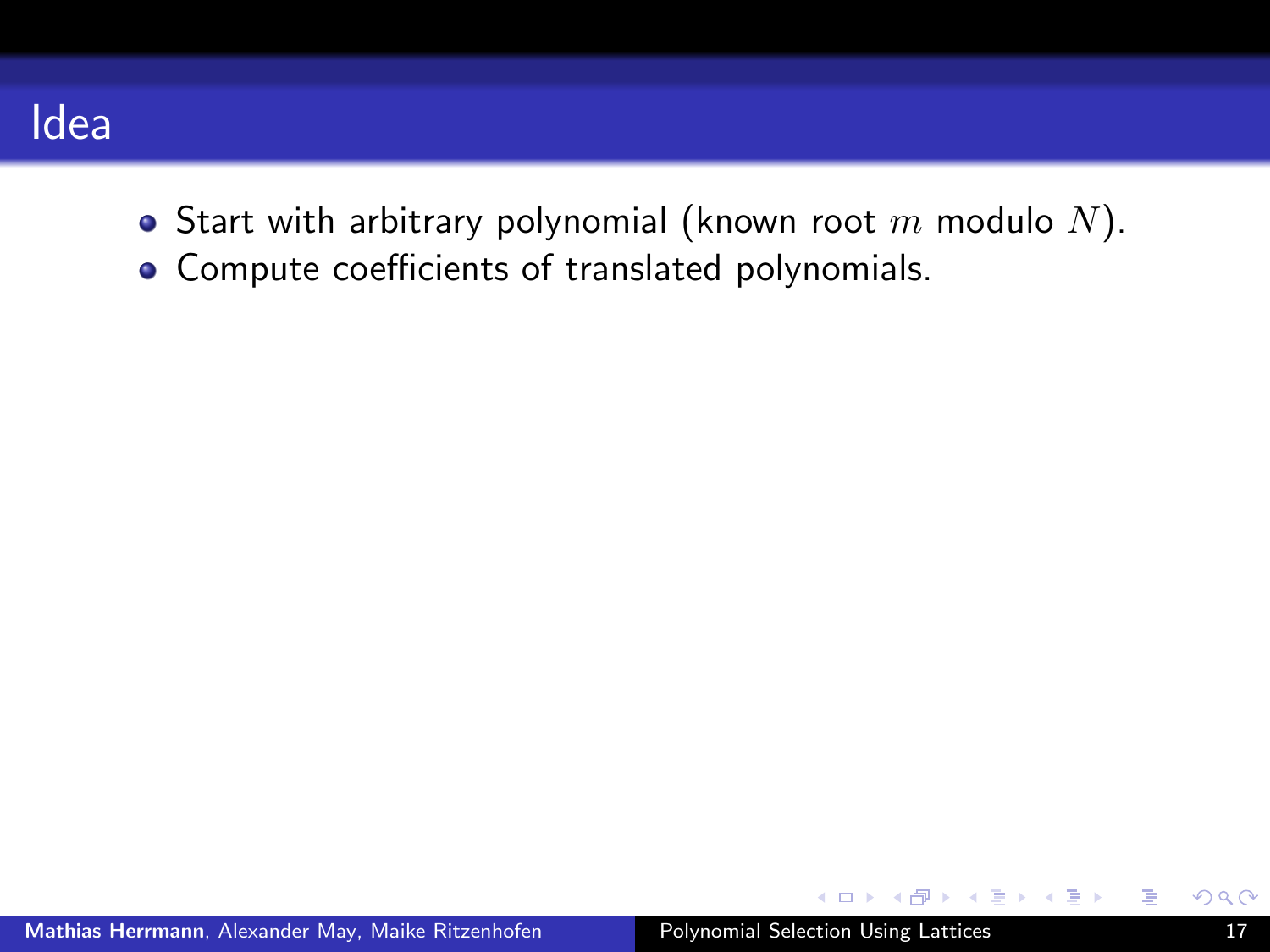## Idea

- Start with arbitrary polynomial (known root  $m$  modulo  $N$ ).
- Compute coefficients of translated polynomials.

#### Translated polynomials

<span id="page-41-0"></span>
$$
f_1(x) = px - m
$$
  
\n
$$
f_2(x) = a_5x^5 + a_4x^4 + a_3x^3 + a_2x^2 + a_1x + a_0
$$

$$
f'_1(x) = f_1(x - \alpha)
$$
  
=  $p(x - \alpha) - m = px - (p\alpha + m)$   

$$
f'_2(x) = f_2(x - \alpha)
$$
  
=  $a_5x^5 + (a_4 - 5a_5\alpha)x^4 + (a_3 - 4a_4\alpha + 10a_5\alpha^2)x^3$   

$$
+ (a_2 - 3a_3\alpha + 6a_4\alpha^2 - 10a_5\alpha^3)x^2
$$
  

$$
+ (a_1 - 2a_2\alpha + 3a_3\alpha^2 - 4a_4\alpha^3 + 5a_5\alpha^4)x
$$
  

$$
+ (a_0 - a_1\alpha + a_2\alpha^2 - a_3\alpha^3 + a_4\alpha^4 - a_5\alpha^5).
$$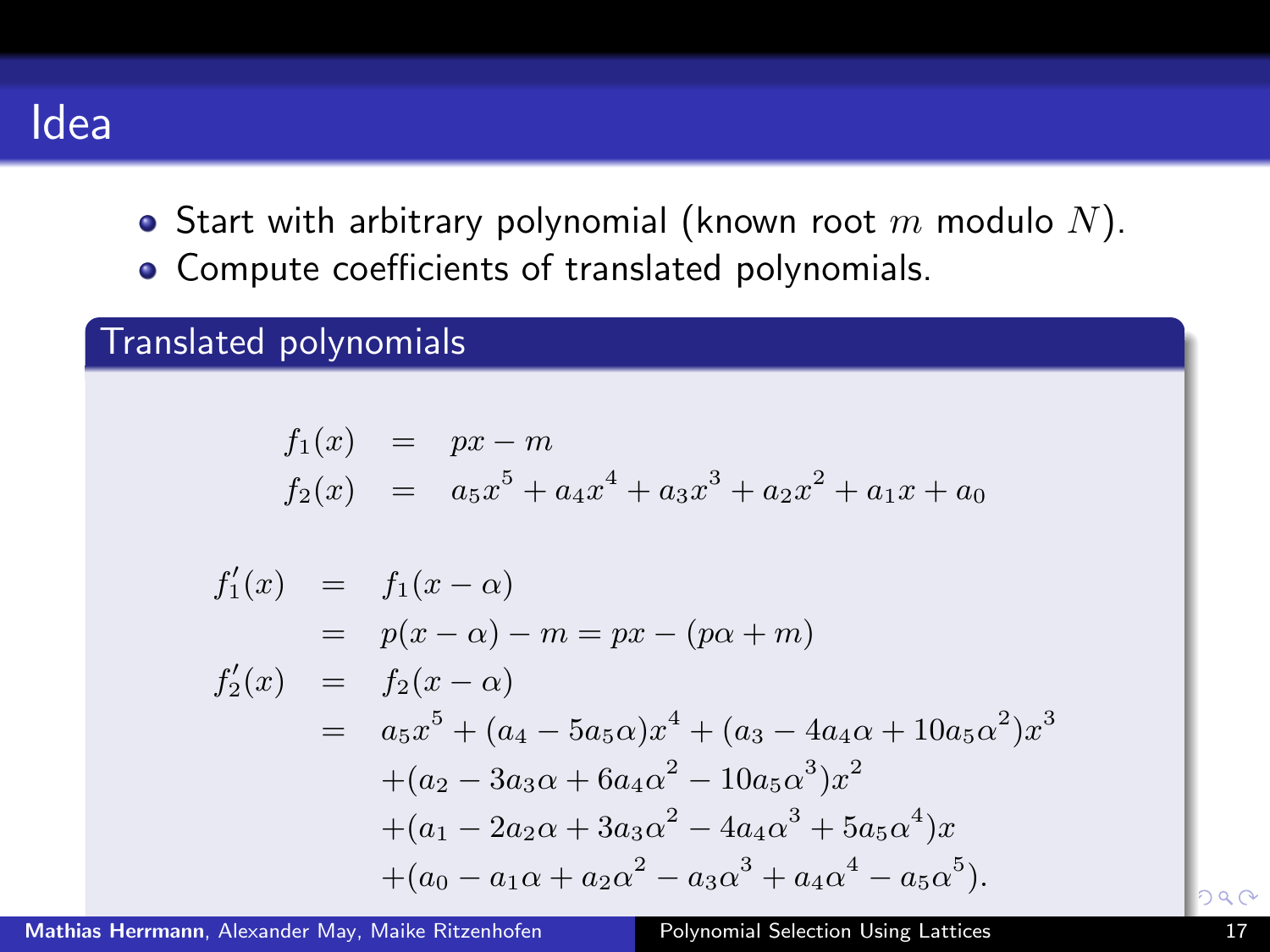# Problem Description

• Find  $\alpha$  such that coefficients of translated polynomial are small.

イロト イ部 トイヨ トイヨト

<span id="page-42-0"></span>活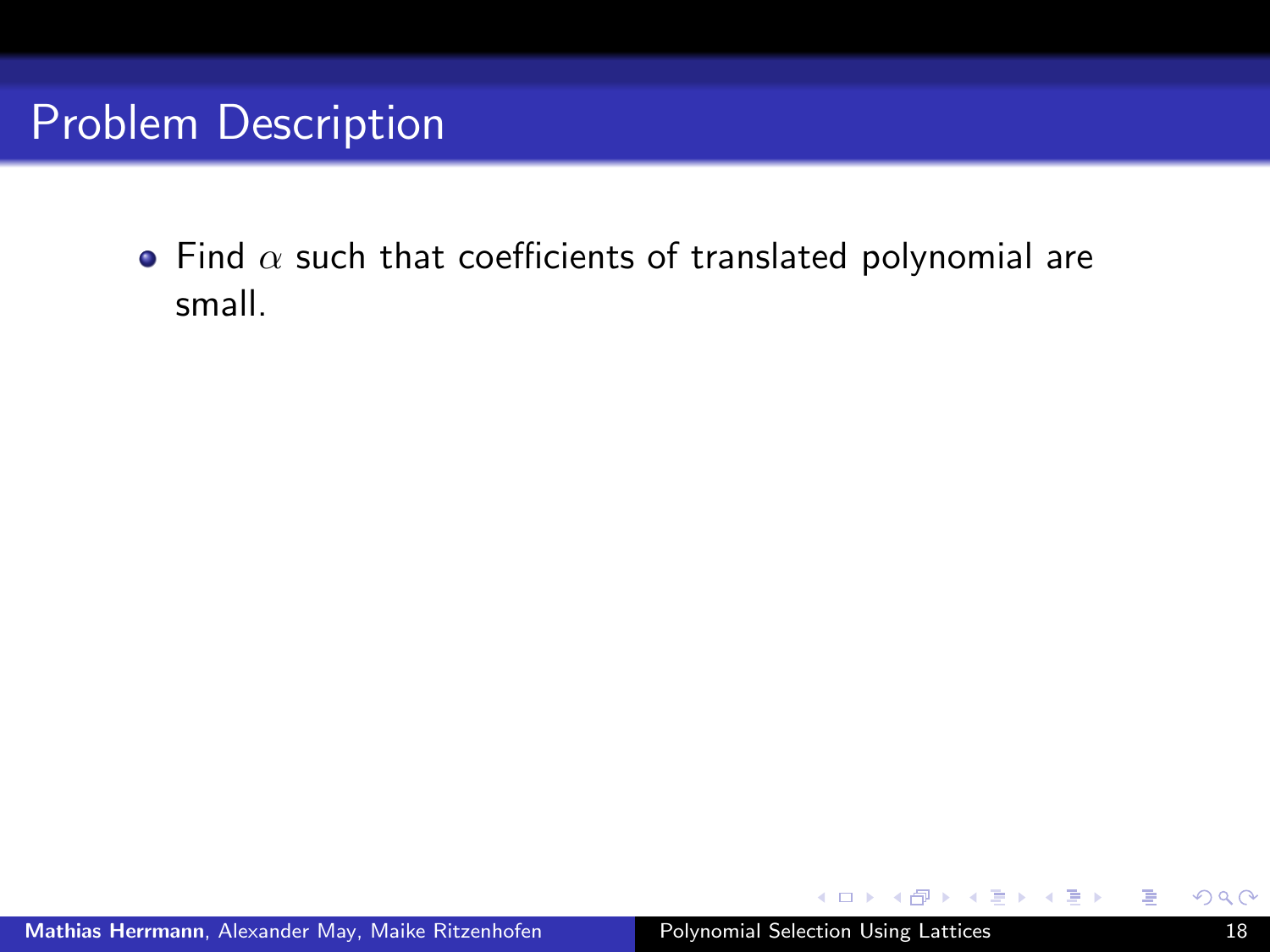## Problem Description

• Find  $\alpha$  such that coefficients of translated polynomial are small.

#### System of modular equations

 $q_1(\alpha) = p\alpha - m = \epsilon_1 \mod N$  $g_2(\alpha) = a_4 - 5a_5\alpha = \epsilon_2 \mod N$  $g_3(\alpha) = a_3 - 4a_4\alpha + 10a_5\alpha^2 = \epsilon_3 \mod N$  $g_4(\alpha) = a_2 - 3a_3\alpha + 6a_4\alpha^2 - 10a_5\alpha^3 = \epsilon_4 \text{ mod } N$  $g_5(\alpha) = a_1 - 2a_2\alpha + 3a_3\alpha^2 - 4a_4\alpha^3 + 5a_5\alpha^4 = \epsilon_5 \mod N$  $g_6(\alpha) = a_0 - a_1 \alpha + a_2 \alpha^2 - a_3 \alpha^3 + a_4 \alpha^4 - a_5 \alpha^5 = \epsilon_6 \text{ mod } N.$ 

イロメ イ母メ イラメ イラメ

E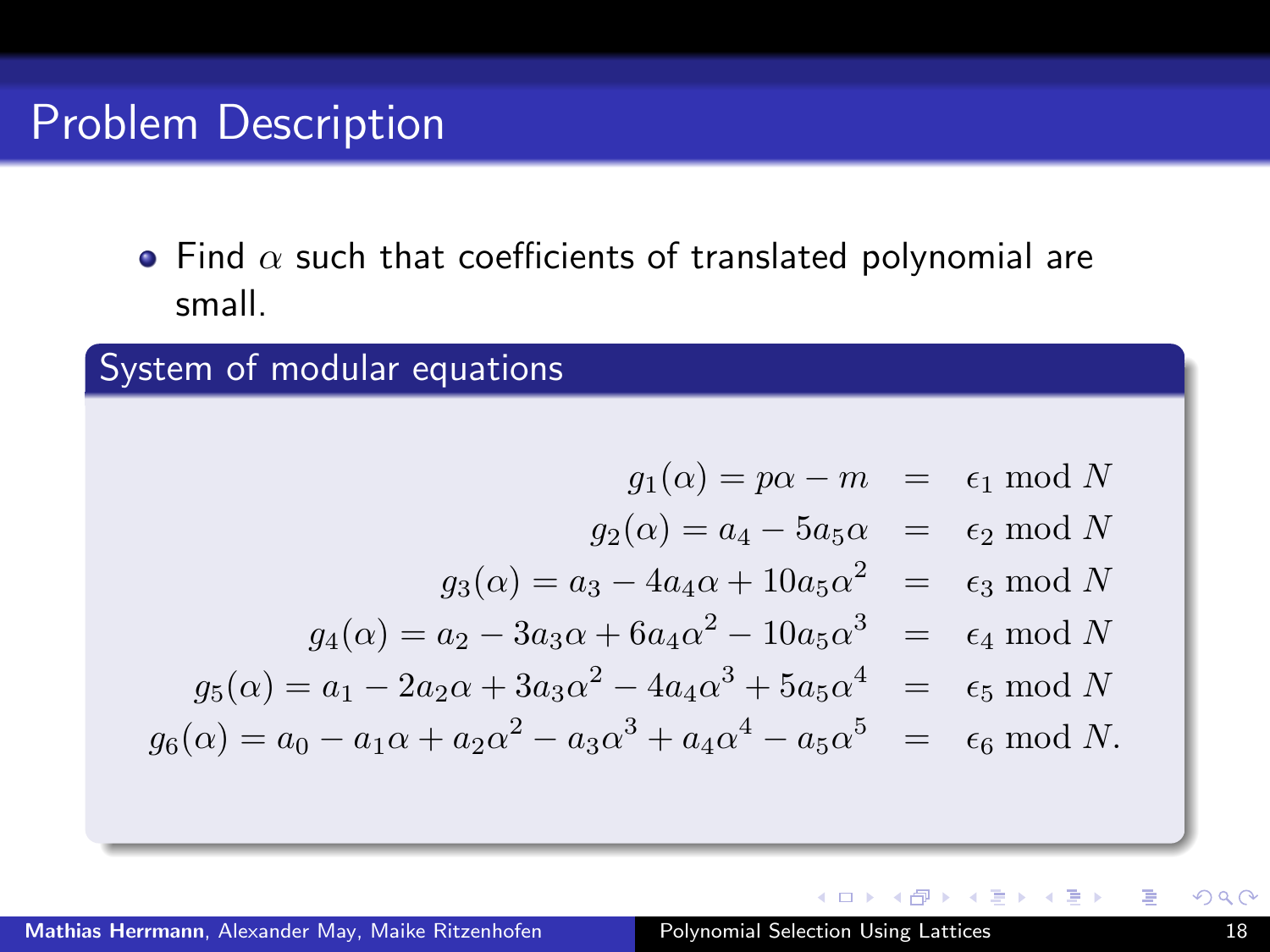# First Approach: SVP

#### **•** Solve SVP!



イロト イ部 トイヨ トイヨト

重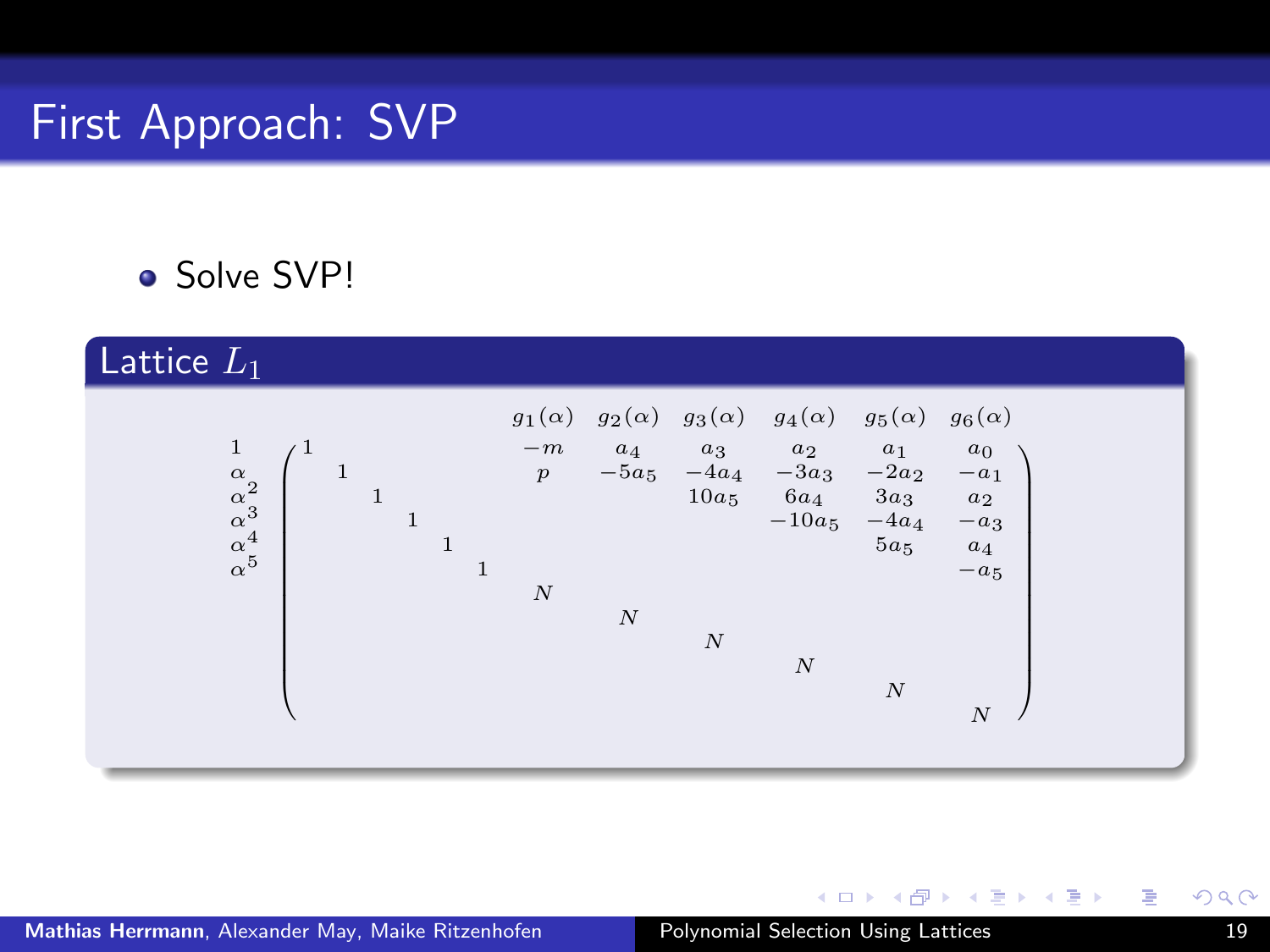# First Approach: SVP

• Solve SVP!



Target vector  $t=(1,\alpha,\alpha^2,\alpha^3,\alpha^4,\alpha^5,\epsilon_1,\epsilon_2,\epsilon_3,\epsilon_4,\epsilon_5,\epsilon_6).$ 

メロメ メ都 メメ きょくきょ

活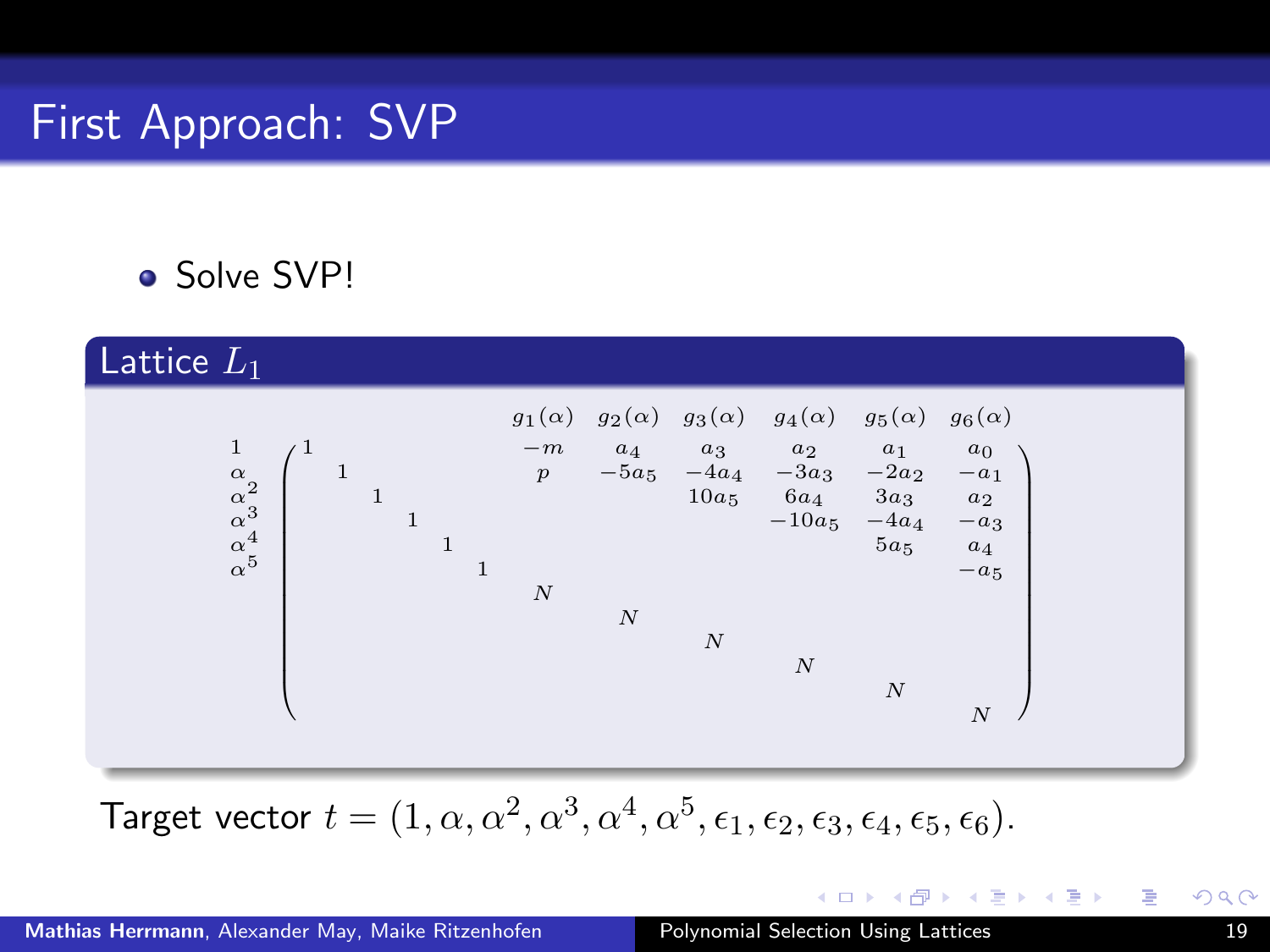## **Results**

• Not possible to enforce geometric progression  $(1, \alpha, \alpha^2, \alpha^3, \alpha^4, \alpha^5)$  of the first components.

 $A \oplus A \oplus A \oplus A \oplus A$ 

∍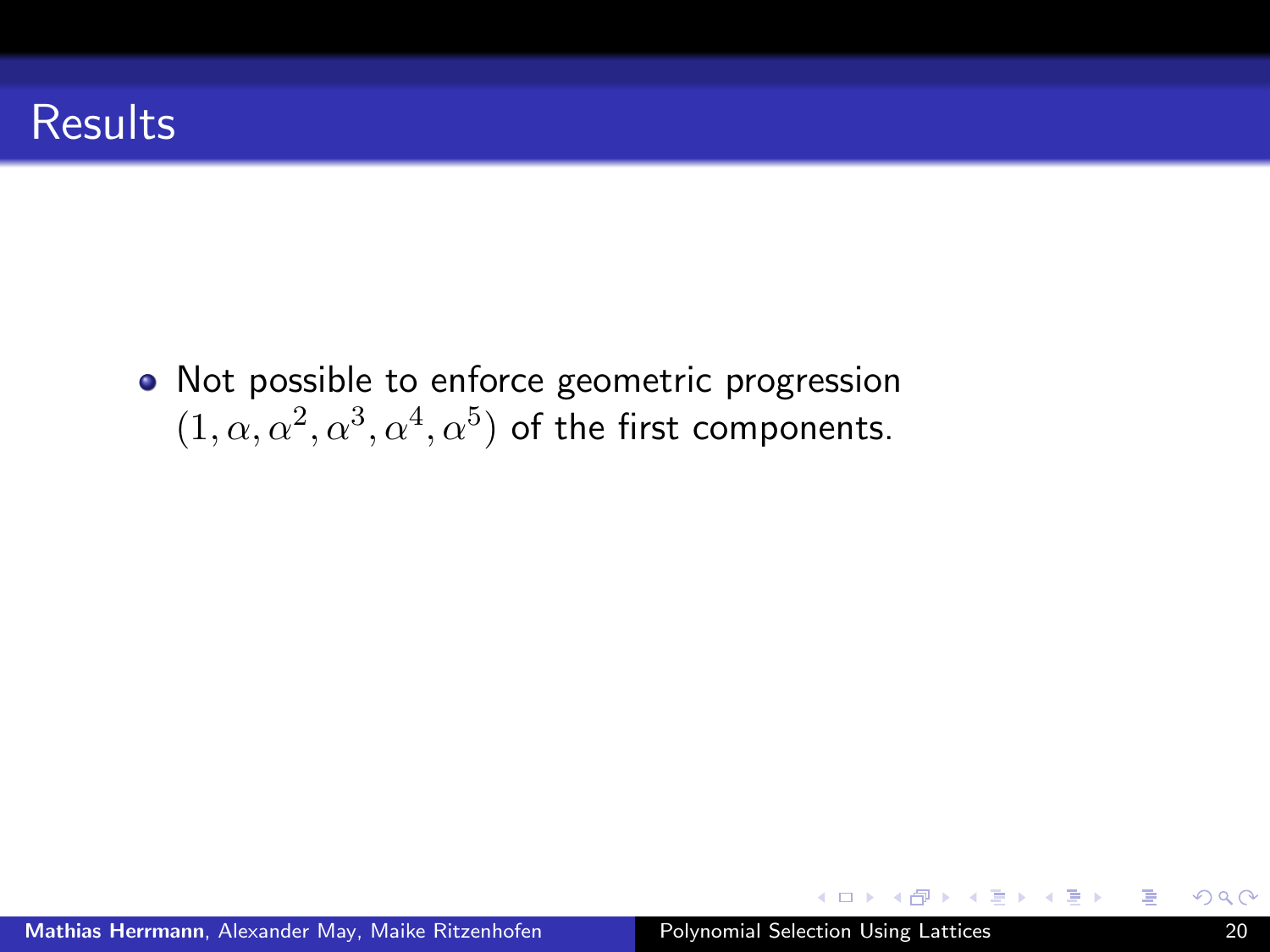## **Results**

- Not possible to enforce geometric progression  $(1, \alpha, \alpha^2, \alpha^3, \alpha^4, \alpha^5)$  of the first components.
- Target vector is not among the short vectors in this lattice.

 $\mathcal{A} \cong \mathcal{A} \times \mathcal{B}$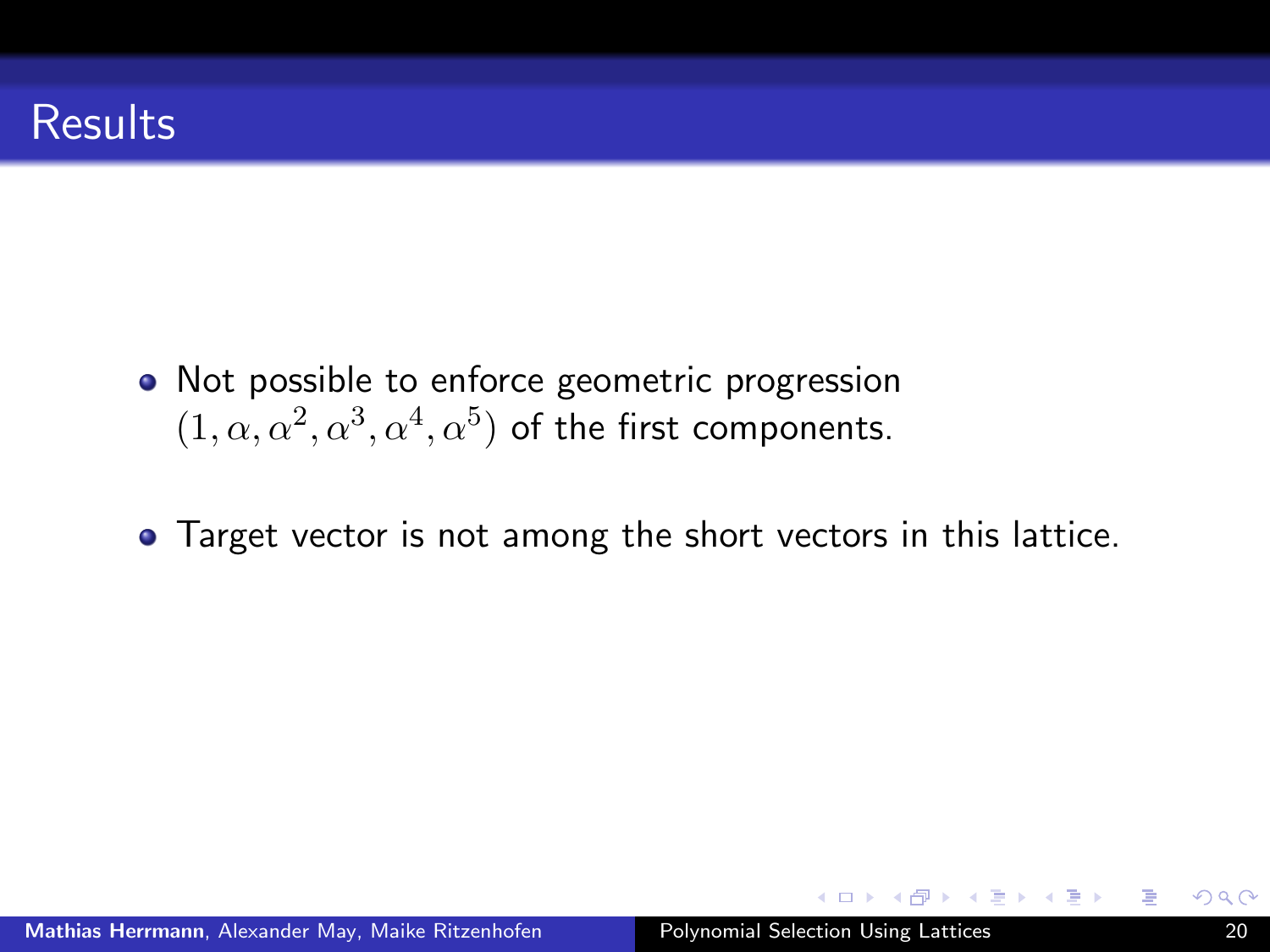## **Results**

- Not possible to enforce geometric progression  $(1, \alpha, \alpha^2, \alpha^3, \alpha^4, \alpha^5)$  of the first components.
- Target vector is not among the short vectors in this lattice.
- Need a different approach.

 $\mathcal{A} \oplus \mathcal{A} \rightarrow \mathcal{A} \oplus$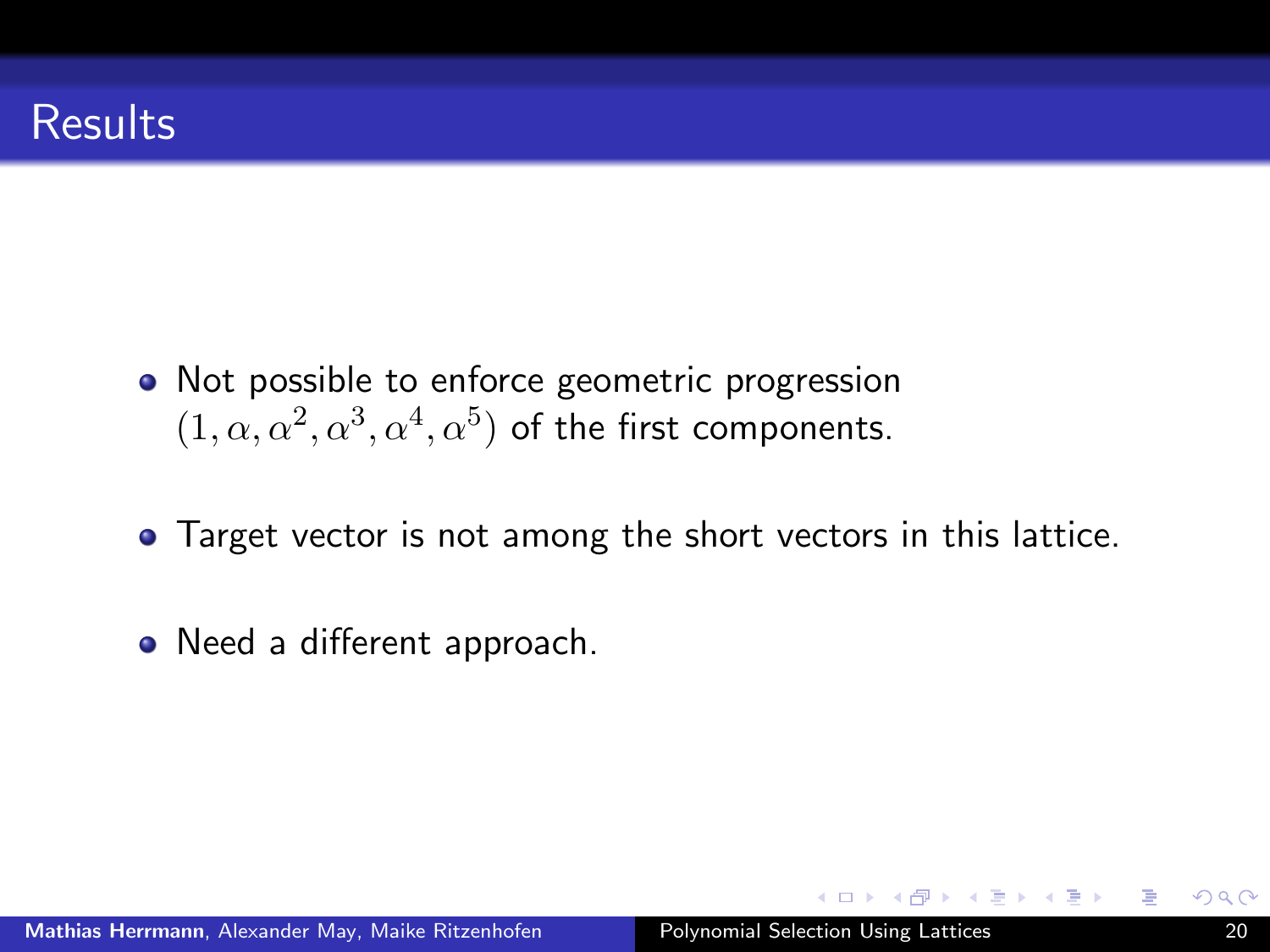# Second Approach:

#### LLL-Property

Let  $B = b_1, \ldots, b_n$  be LLL-reduced. Then the Gram-Schmidt-orthogonalized vectors  $b_i^*$  fulfill

$$
|b_i^*| \geq 2^{-\frac{i-1}{4}} \left(\frac{det(L)}{b_{max}}\right)^{\frac{1}{i}}.
$$

マタン マミメ マミメ

E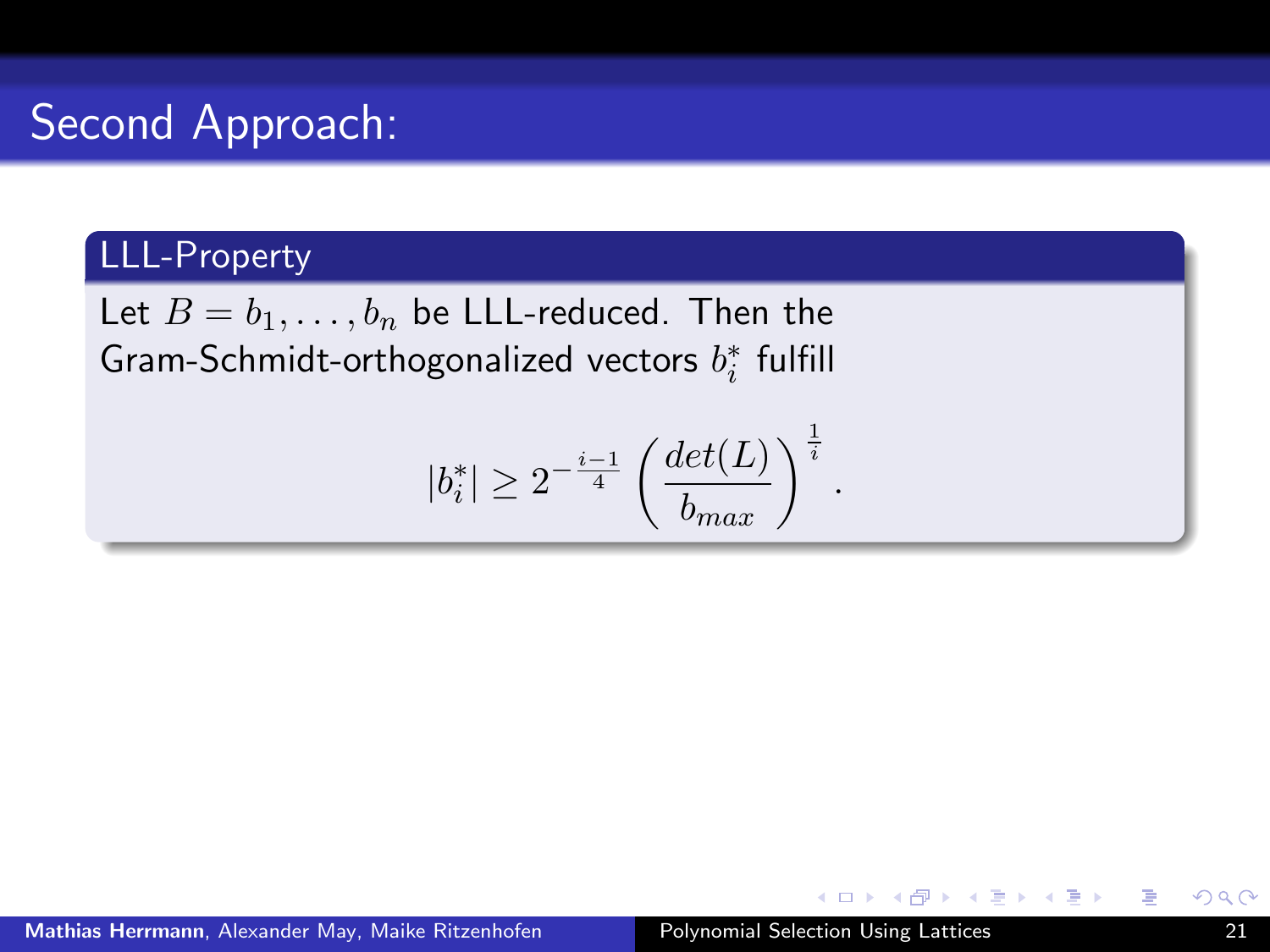# Second Approach:

#### LLL-Property

Let  $B = b_1, \ldots, b_n$  be LLL-reduced. Then the Gram-Schmidt-orthogonalized vectors  $b_i^*$  fulfill

$$
|b_i^*| \geq 2^{-\frac{i-1}{4}} \left(\frac{det(L)}{b_{max}}\right)^{\frac{1}{i}}.
$$

• If target vector is larger than orthogonalized vector, then  $< b_i^*, t>=0$  gives polynomial equation.

 $A \oplus A \oplus A \oplus A \oplus A$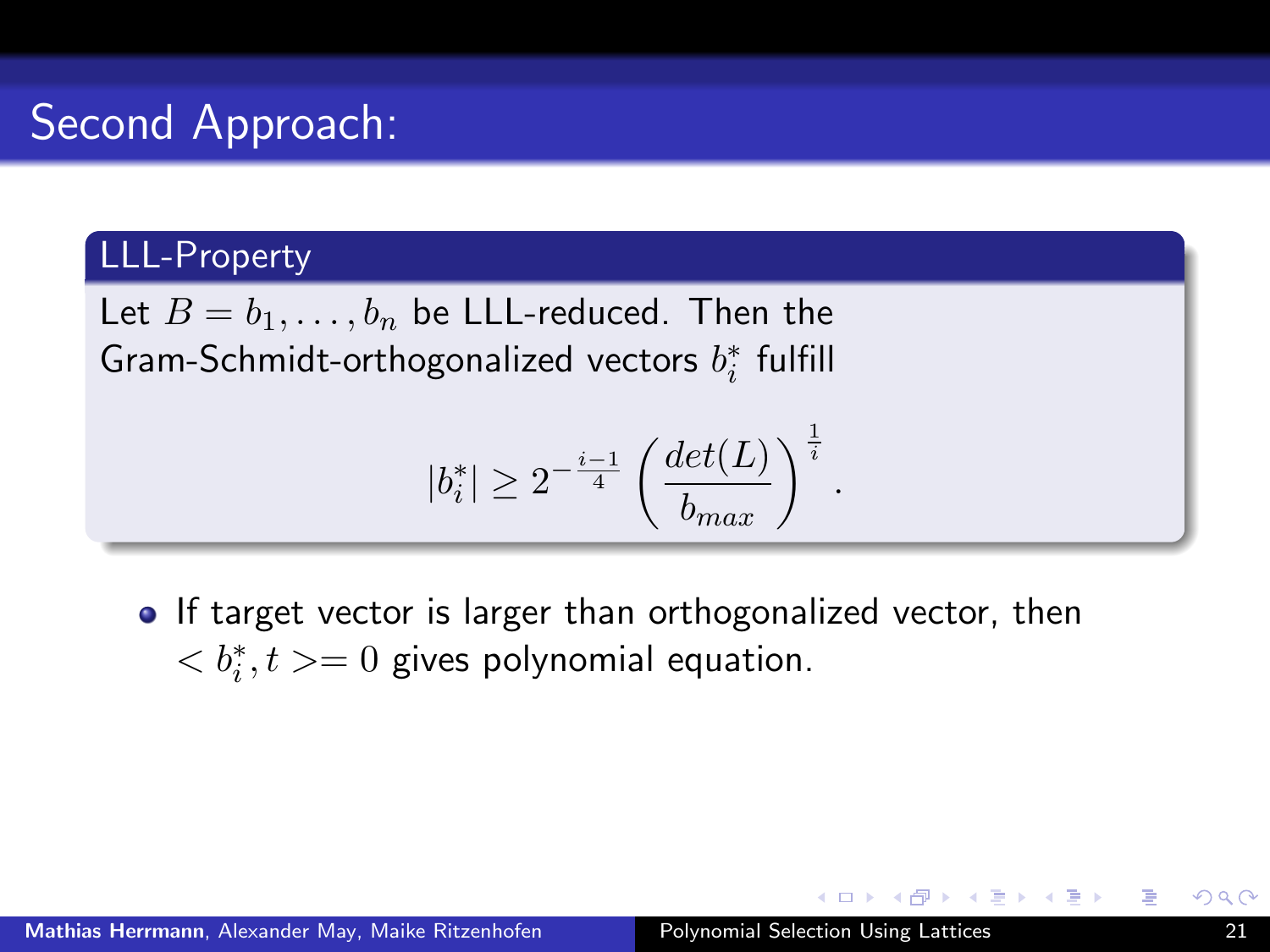# Second Approach:

#### LLL-Property

Let  $B = b_1, \ldots, b_n$  be LLL-reduced. Then the Gram-Schmidt-orthogonalized vectors  $b_i^*$  fulfill

$$
|b_i^*| \geq 2^{-\frac{i-1}{4}} \left(\frac{det(L)}{b_{max}}\right)^{\frac{1}{i}}.
$$

- If target vector is larger than orthogonalized vector, then  $< b_i^*, t>=0$  gives polynomial equation.
- System of modular equations has 7 unknowns.
- If we find at least 7 orthogonal vectors that are larger than target vector, then we may be able to compute a solution.

 $(0.125 \times 10^{14} \text{m}) \times 10^{14} \text{m} \times 10^{14} \text{m}$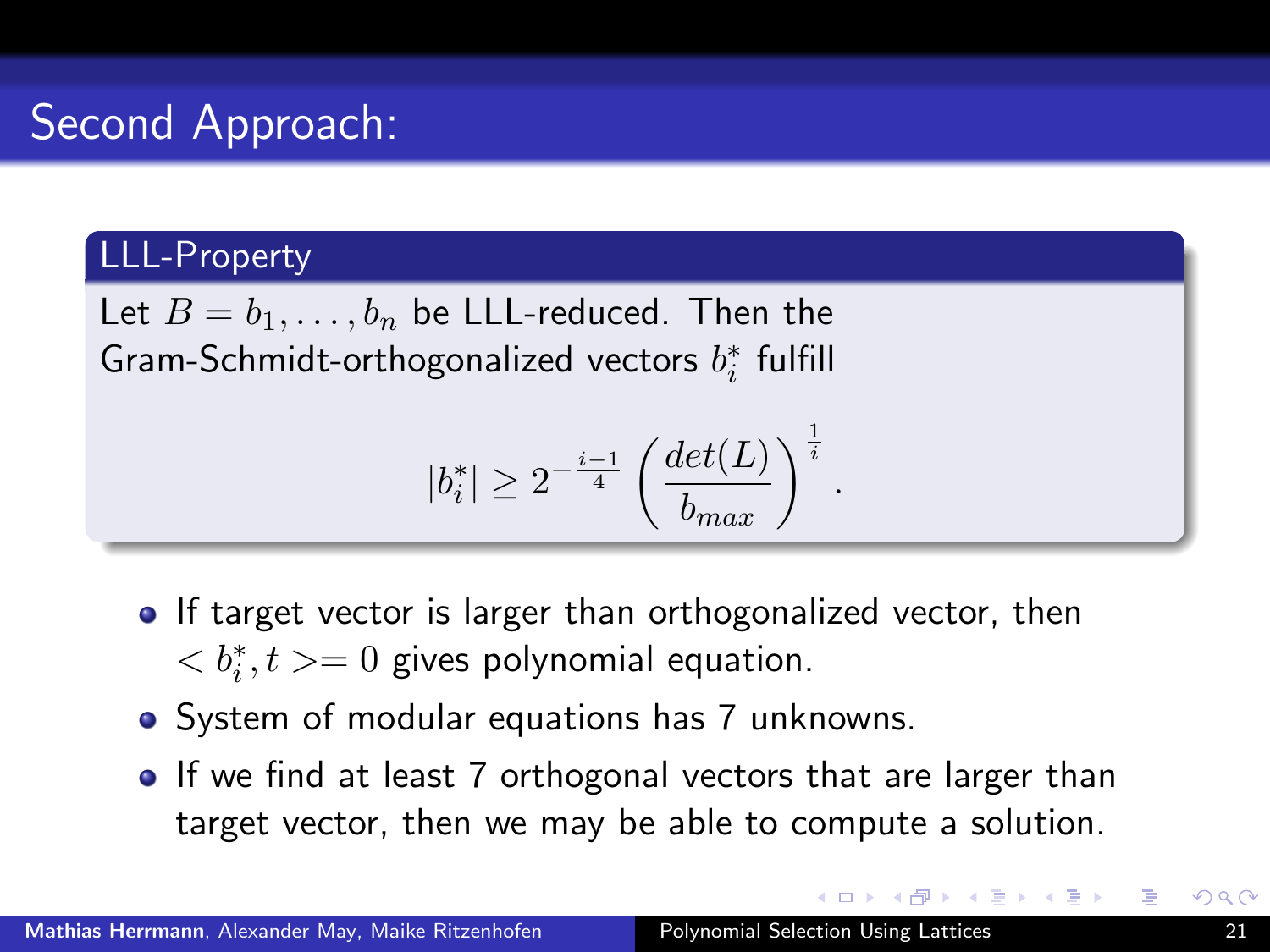• The lattice  $L_1$  only yields 6 polynomials.

**K ロ ⊁ K 伊 ⊁ K ミ ⊁ K ミ ⊁** 

活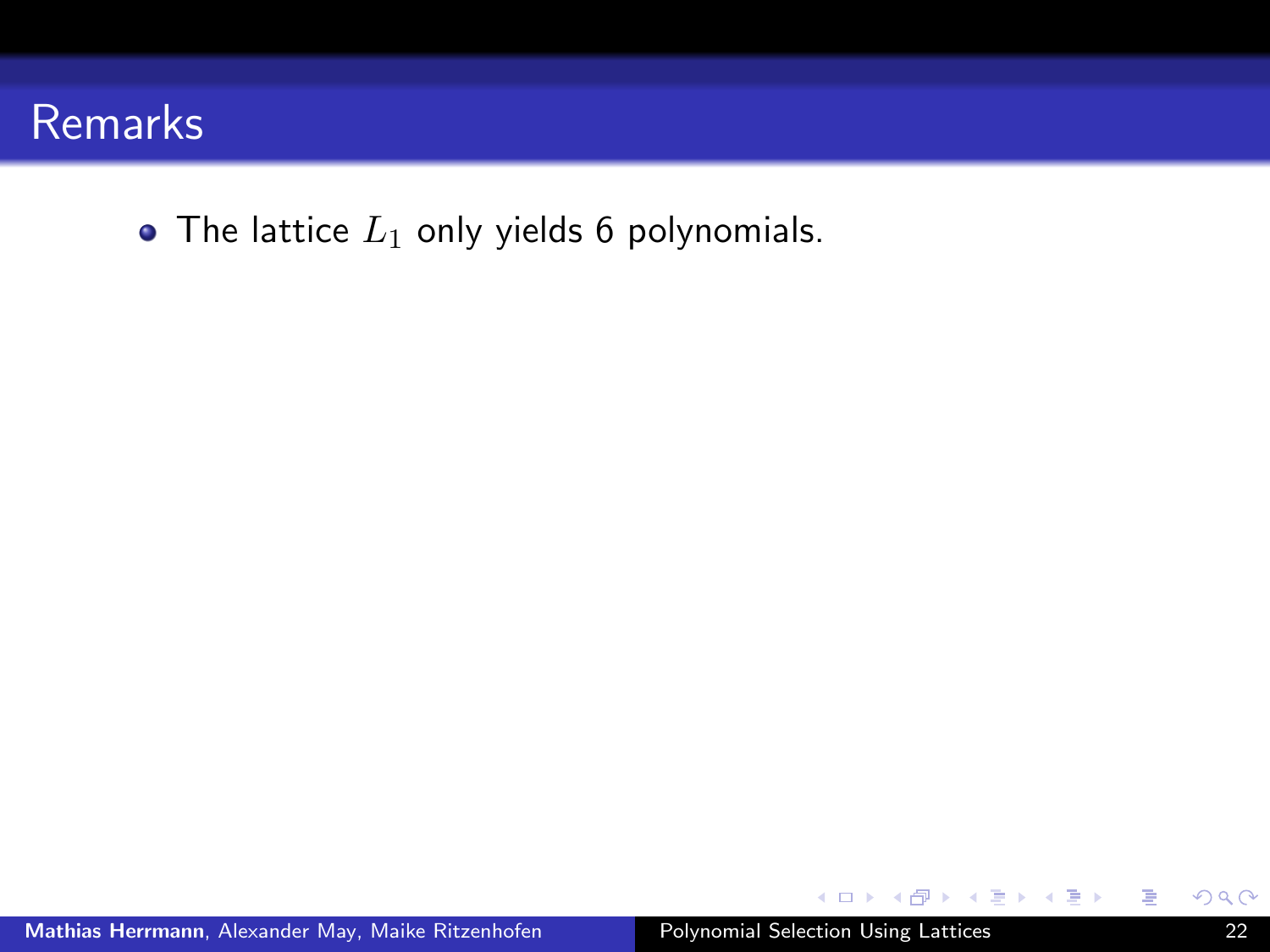#### • The lattice  $L_1$  only yields 6 polynomials.



<span id="page-53-0"></span>We can explicitly compute upper bounds on variables, s.th. we target vector will be shorter than at least 7 orthogonalized vectors.  $(0.12 \times 10^{-14})$   $(0.12 \times 10^{-14})$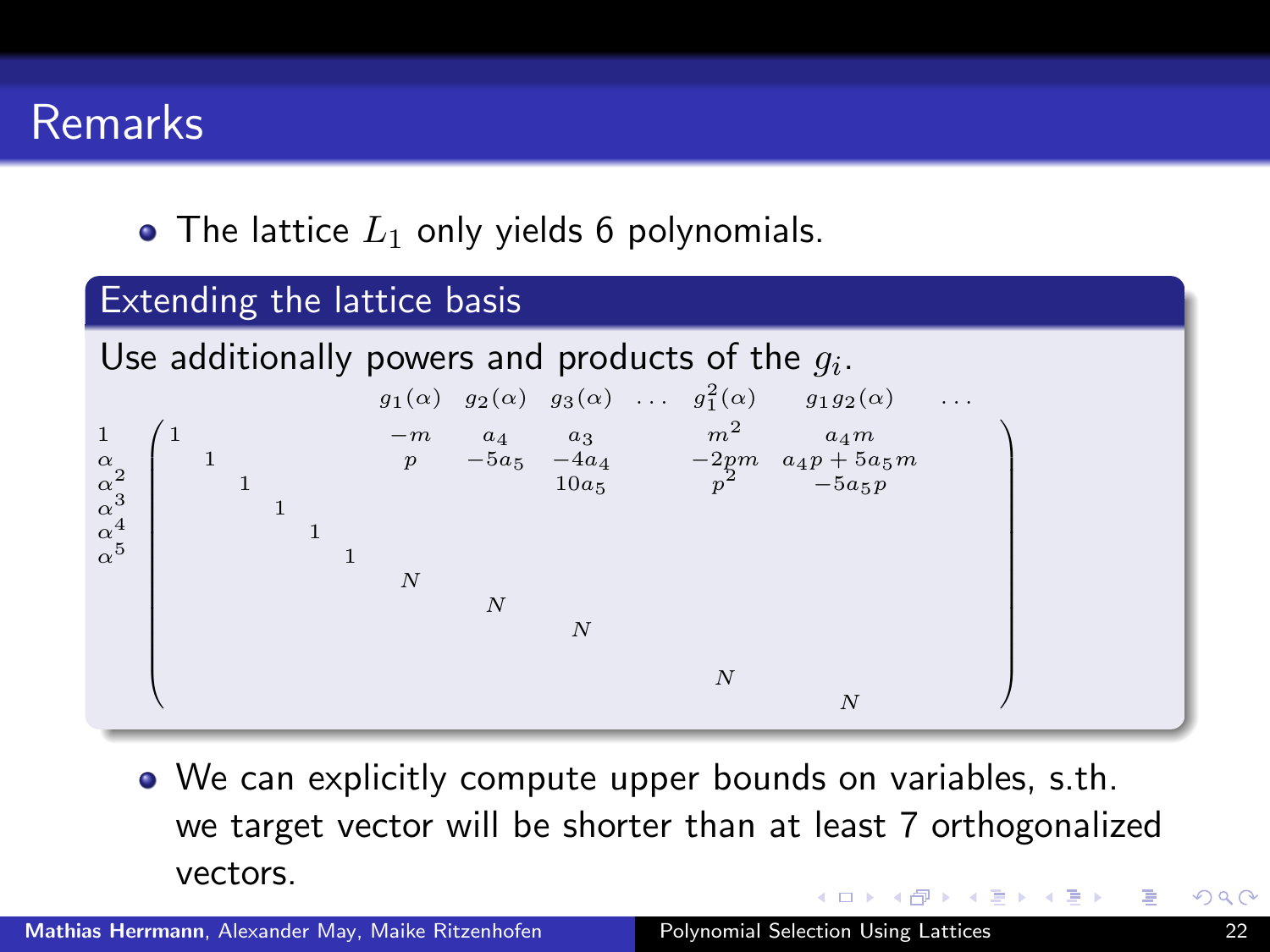- Start with translated version of Kleinjung's polynomial pair  $f_i'(x) = f_{KJ_i}(x - \alpha)$
- Goal: Recover the inverse transformation  $\alpha' = -\alpha$ .

<span id="page-54-0"></span> $(0.12 \times 10^{-14})$   $(0.12 \times 10^{-14})$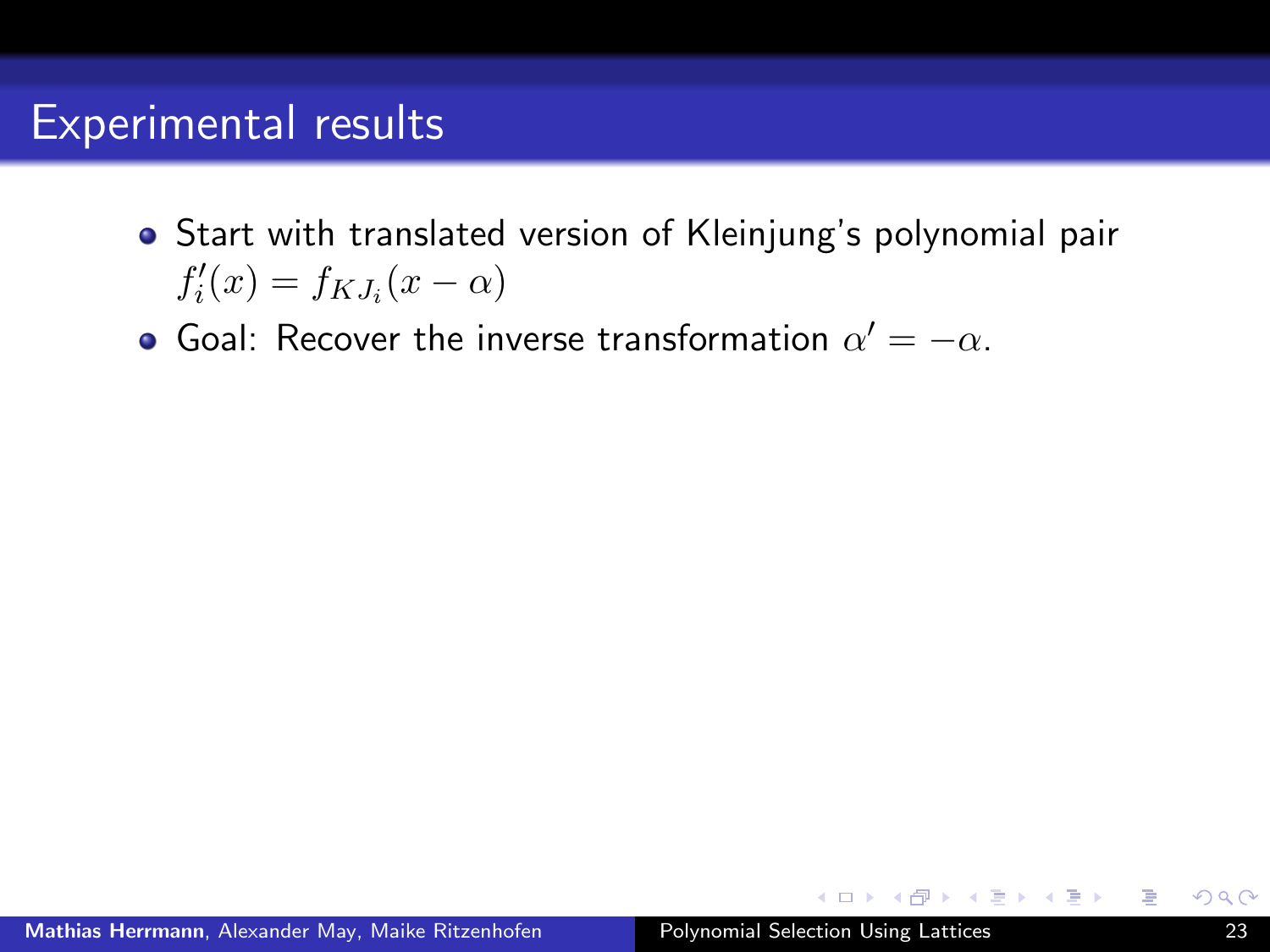- Start with translated version of Kleinjung's polynomial pair  $f_i'(x) = f_{KJ_i}(x - \alpha)$
- Goal: Recover the inverse transformation  $\alpha' = -\alpha$ .
- Explicit computation of upper bound on  $\alpha'$ :

$$
|\alpha'|\leq N^{0.6}
$$

 $A \oplus B \rightarrow A \oplus B \rightarrow A \oplus B$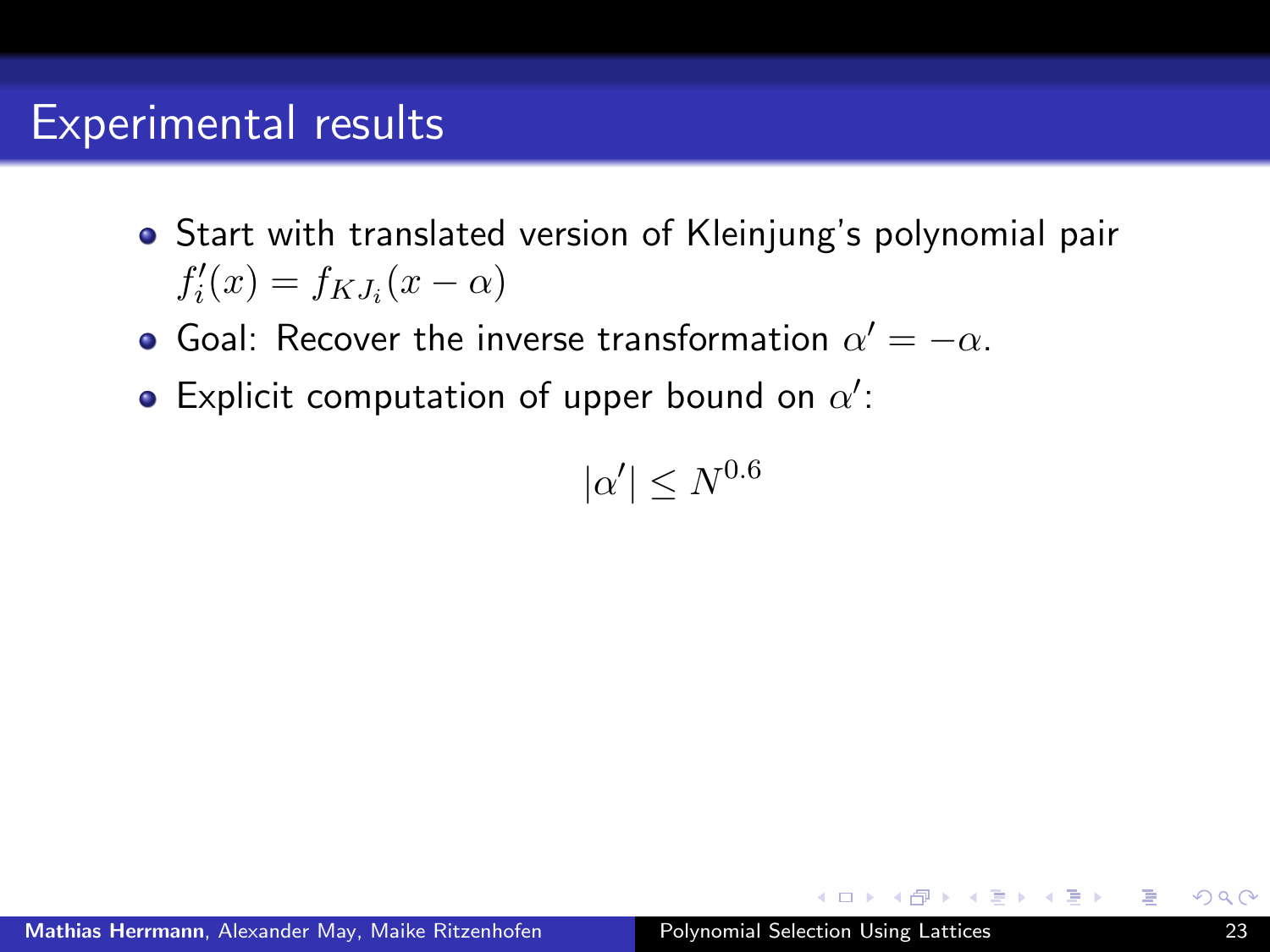- Start with translated version of Kleinjung's polynomial pair  $f_i'(x) = f_{KJ_i}(x - \alpha)$
- Goal: Recover the inverse transformation  $\alpha' = -\alpha$ .
- Explicit computation of upper bound on  $\alpha'$ :

$$
|\alpha'|\leq N^{0.6}
$$

(Note: Search space of exponential size in polynomial time!)

 $A \oplus B \rightarrow A \oplus B \rightarrow A \oplus B$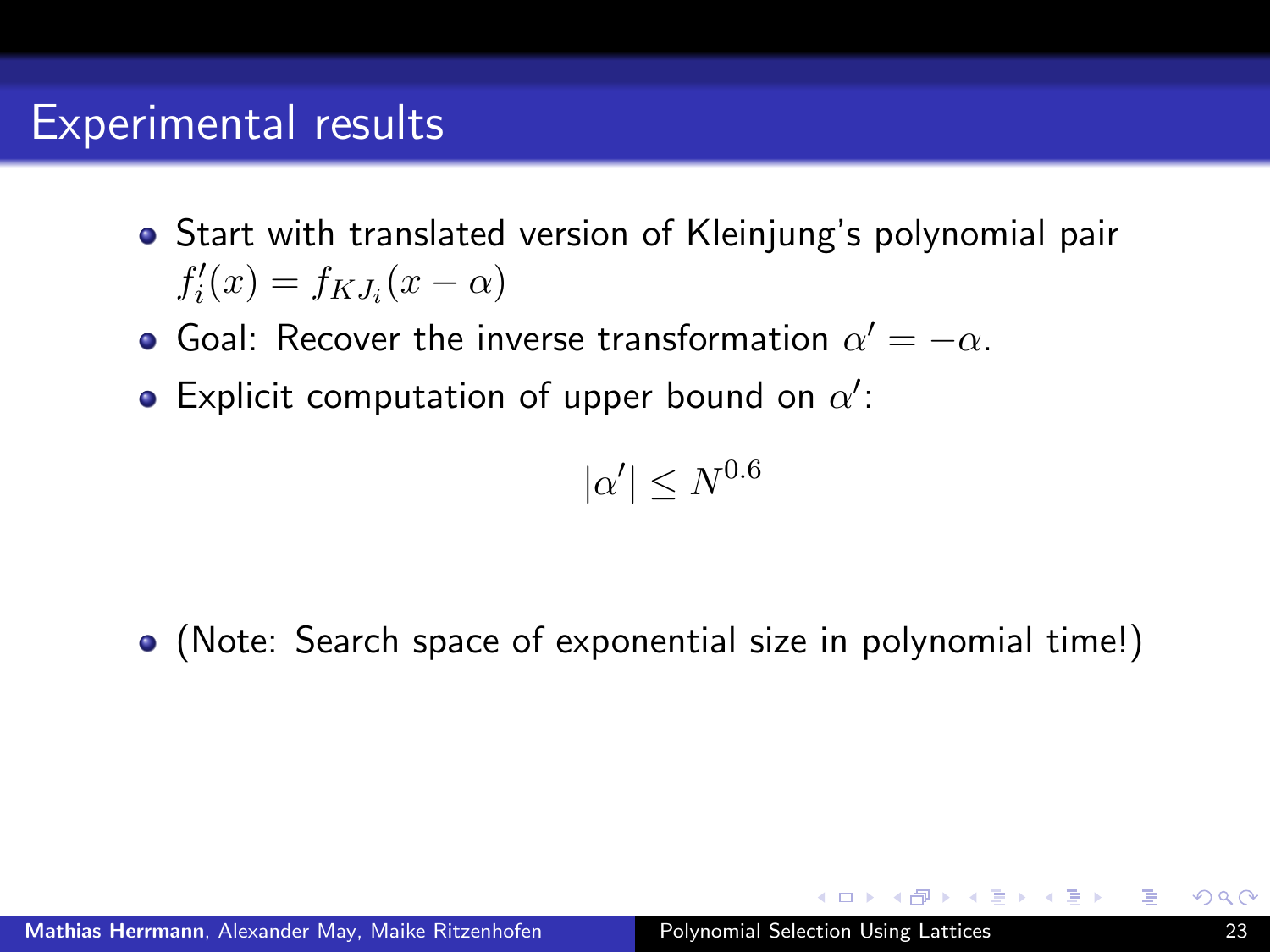- Start with translated version of Kleinjung's polynomial pair  $f_i'(x) = f_{KJ_i}(x - \alpha)$
- Goal: Recover the inverse transformation  $\alpha' = -\alpha$ .
- Explicit computation of upper bound on  $\alpha'$ :

$$
|\alpha'|\leq N^{0.6}
$$

- (Note: Search space of exponential size in polynomial time!)
- We get enough polynomials, but ...

<span id="page-57-0"></span> $A \oplus B \rightarrow A \oplus B \rightarrow A \oplus B$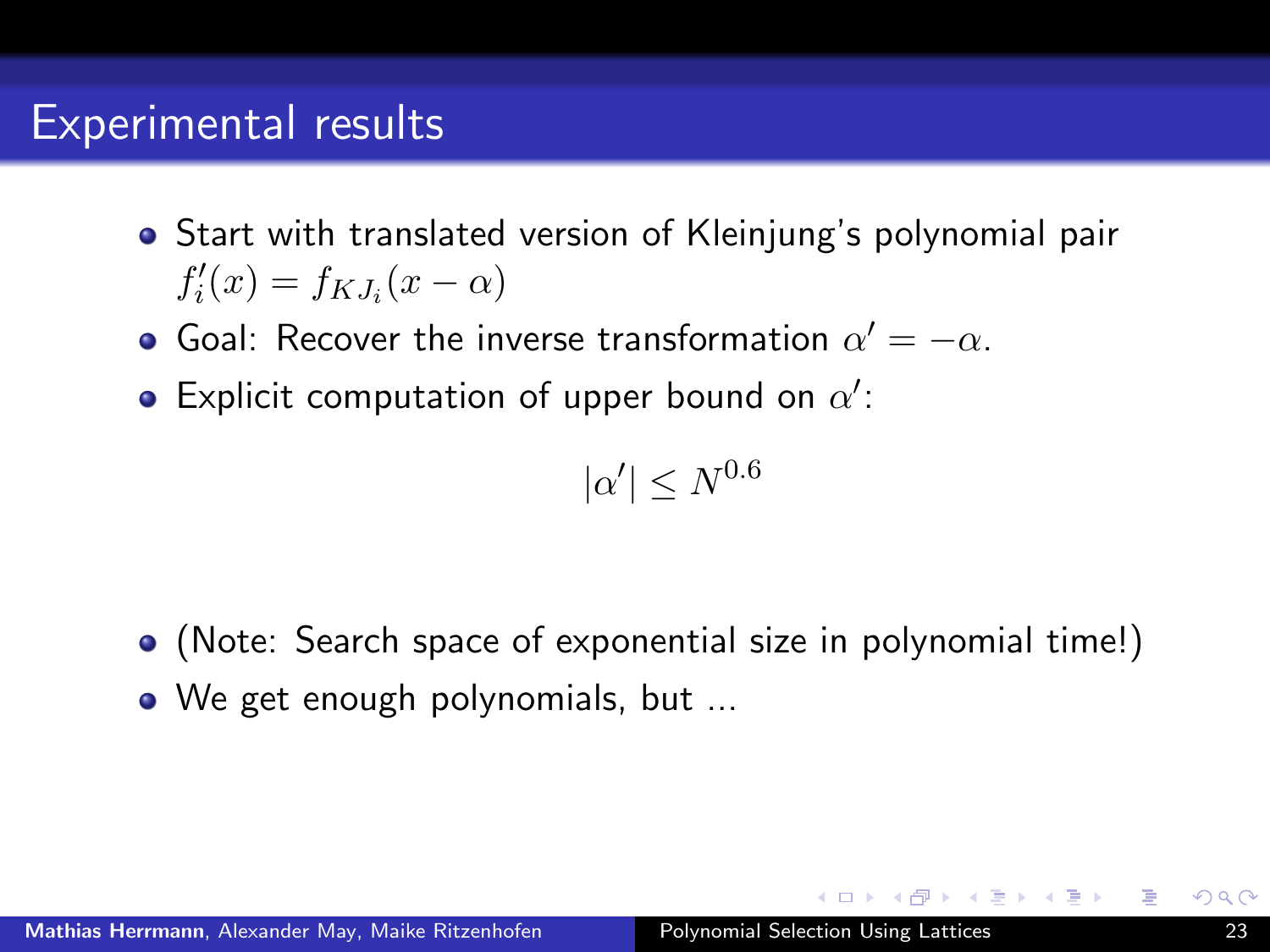- Start with translated version of Kleinjung's polynomial pair  $f_i'(x) = f_{KJ_i}(x - \alpha)$
- Goal: Recover the inverse transformation  $\alpha' = -\alpha$ .
- Explicit computation of upper bound on  $\alpha'$ :

$$
|\alpha'|\leq N^{0.6}
$$

- (Note: Search space of exponential size in polynomial time!)
- We get enough polynomials, but ...
- Problem: Obtained system of equations is still not 0-dimensional.
- ⇒ Does not allow to efficiently recover [th](#page-57-0)[e r](#page-59-0)[o](#page-53-0)[o](#page-54-0)[t](#page-58-0)[.](#page-59-0)

<span id="page-58-0"></span> $\mathcal{A}$  and  $\mathcal{A}$  is a set of  $\mathbb{R}$  is a set of  $\mathbb{R}$  is a set of  $\mathbb{R}$  is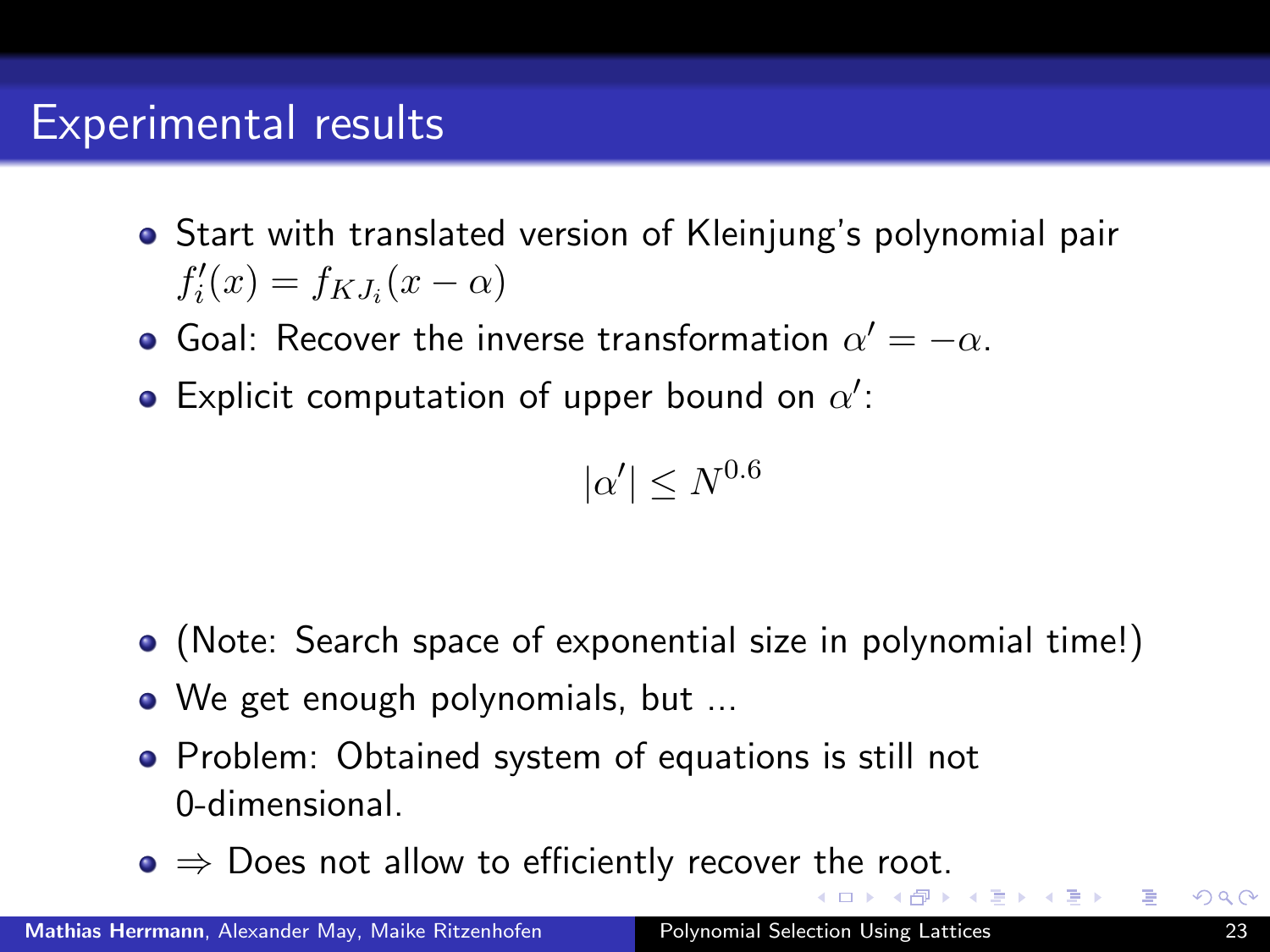

 $(1 - 1)$   $(1 - 1)$   $(1 - 1)$   $(1 - 1)$   $(1 - 1)$   $(1 - 1)$   $(1 - 1)$   $(1 - 1)$ 

<span id="page-59-0"></span>活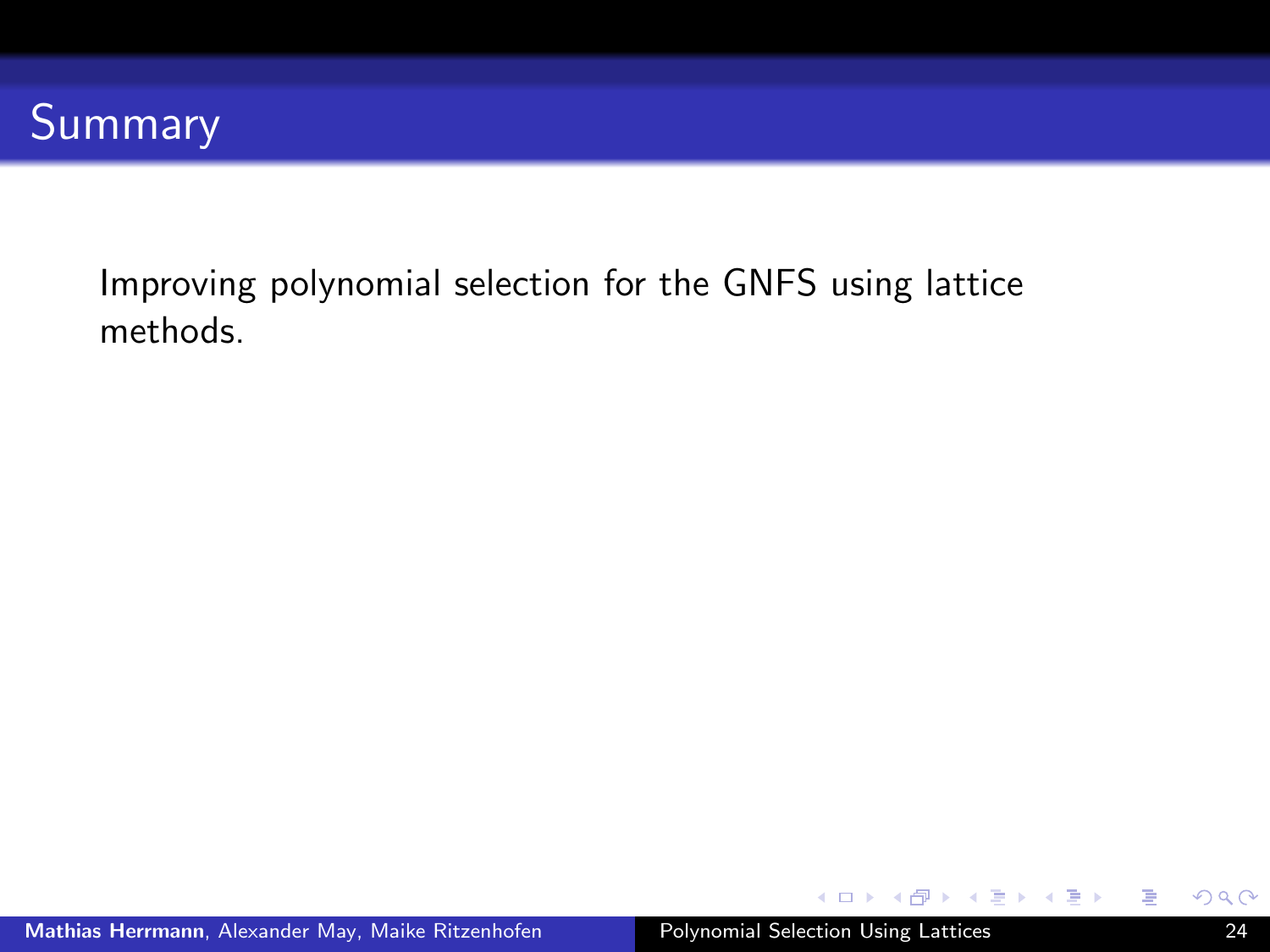

We are able to construct polynomials with good size property.

 $A \oplus A \oplus A \oplus A \oplus A \oplus A$ 

∍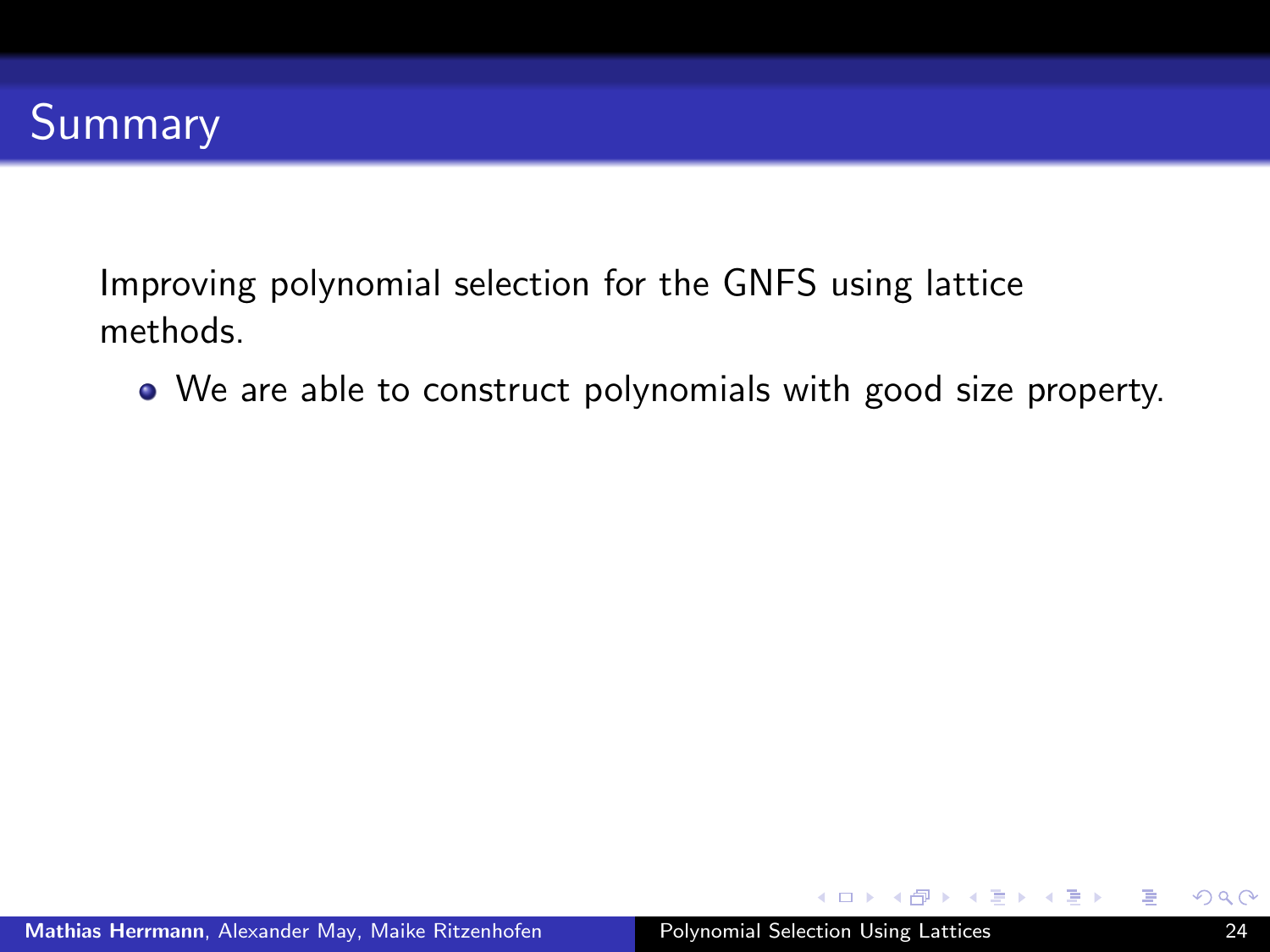- We are able to construct polynomials with good size property.
- New definition of norm better resembles polynomial quality.

**A BAKABA**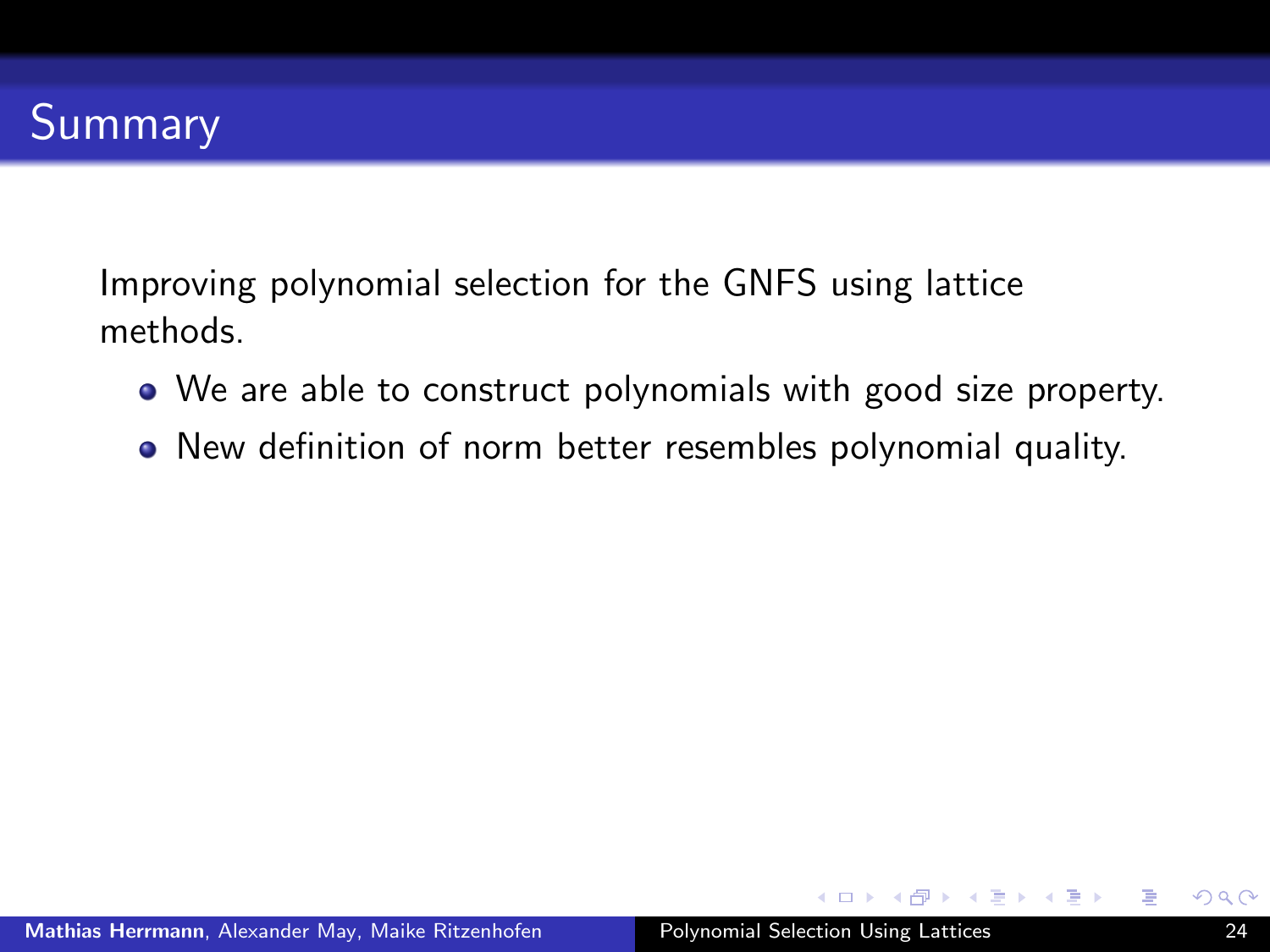- We are able to construct polynomials with good size property.
- New definition of norm better resembles polynomial quality.
- It is possible to provide (fixed) roots modulo (fixed) small primes, but no selection by LLL.

マタン マミメ マミメ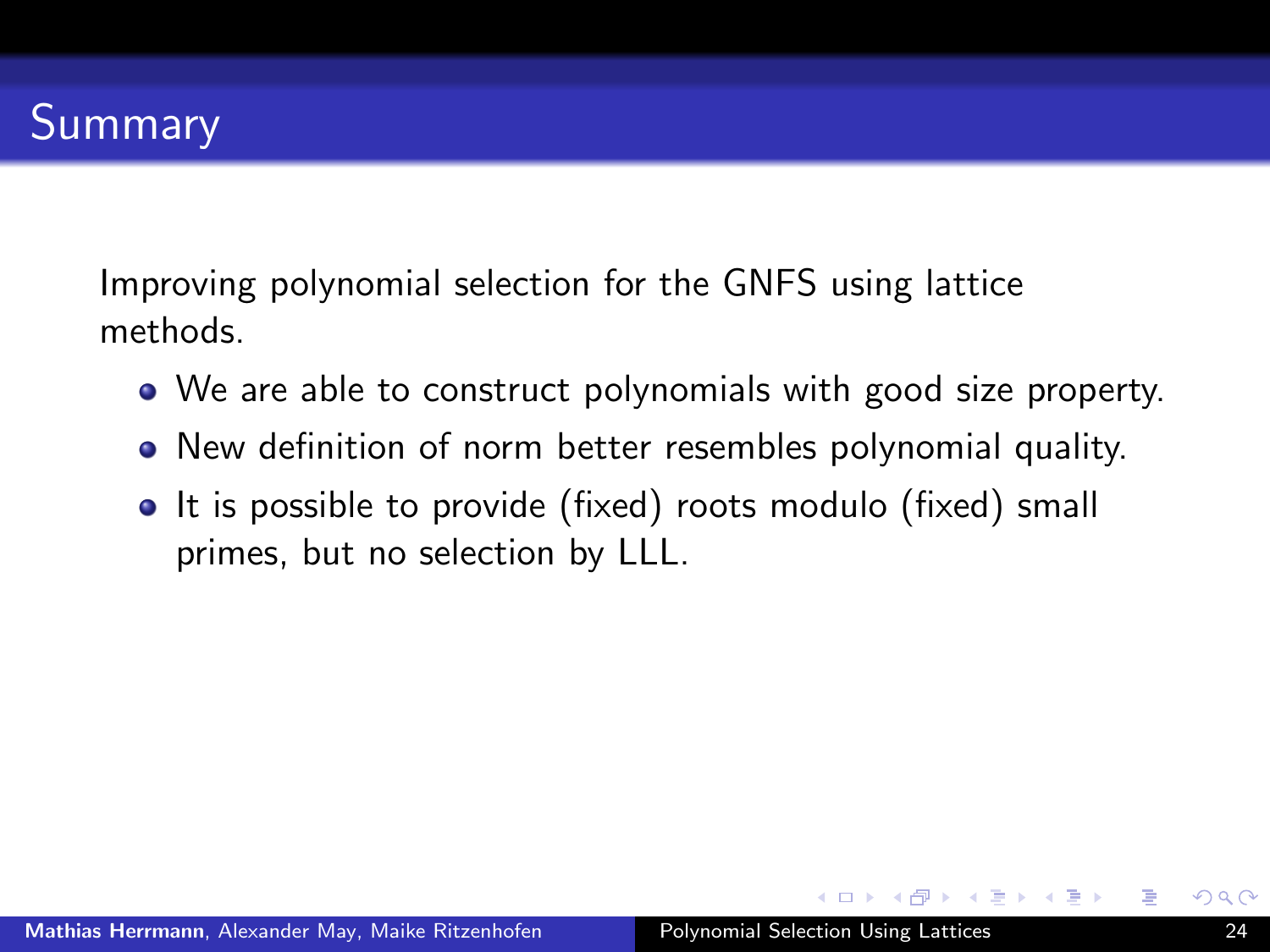- We are able to construct polynomials with good size property.
- New definition of norm better resembles polynomial quality.
- It is possible to provide (fixed) roots modulo (fixed) small primes, but no selection by LLL.
- Enforcing a special Galois group, s.th. the polynomial has a good root property dramatically worsens the size property.

マーター マンドマン